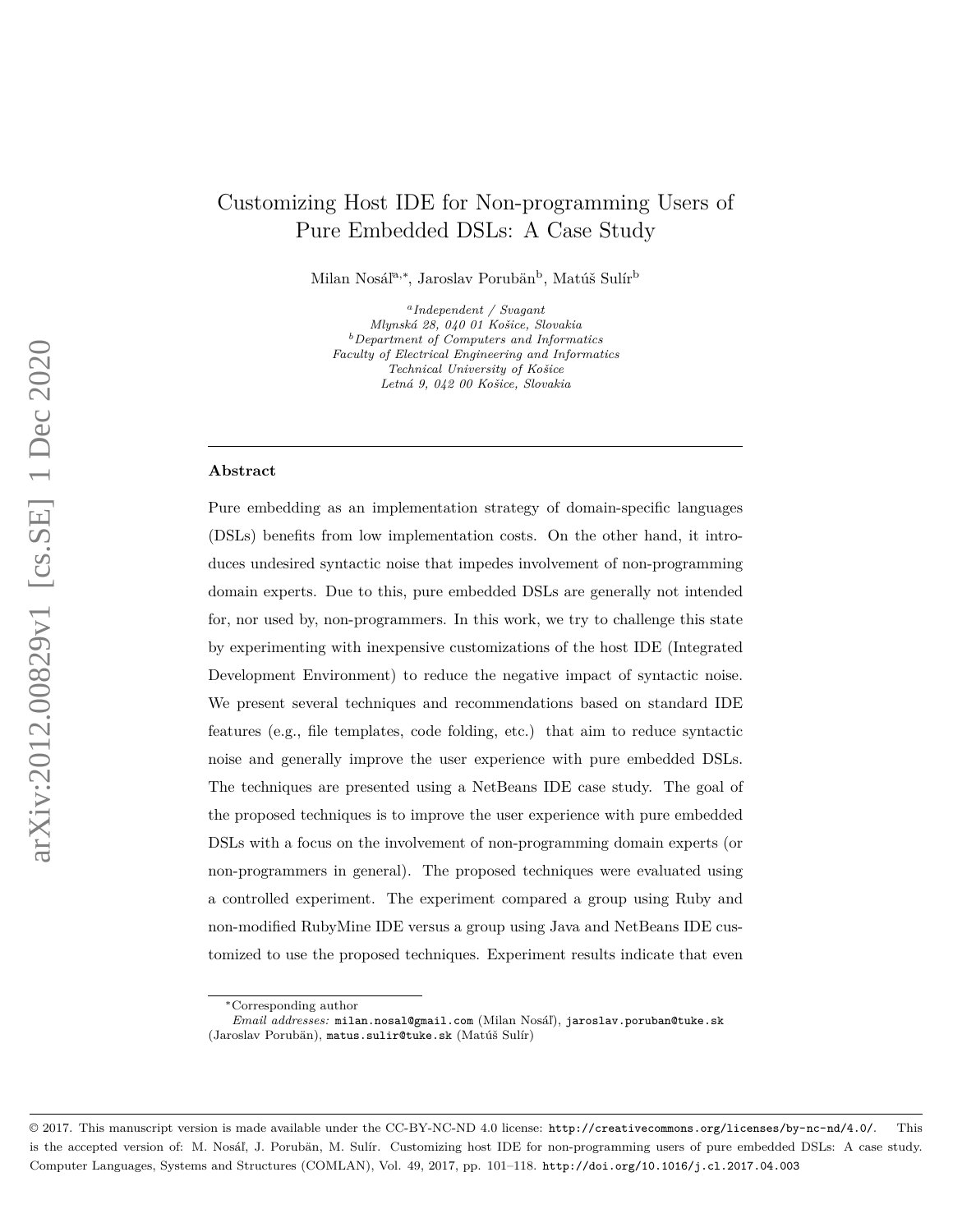inexpensive host IDE customizations can significantly alleviate issues caused by the syntactic noise: Java with its inflexible syntax performed better than Ruby with its concise syntax.

*Keywords:* domain-specific language, pure embedding, syntactic noise, controlled experiment

## <span id="page-1-1"></span>**1. Introduction**

Domain-specific languages (DSLs) are languages tailored for a specific, rather narrow domain [\[1,](#page-37-0) [2\]](#page-37-1). The main advantages of DSLs are high abstraction level, high expressivity due to usage of domain concepts in a language, and involvement of domain experts [\[2,](#page-37-1) [3,](#page-37-2) [4,](#page-37-3) [5\]](#page-37-4). As a result, applications of the DSL approach can be found in many domains, such as secure logging [\[6\]](#page-38-0), questionnaires [\[7\]](#page-38-1), database design [\[8\]](#page-38-2), feature modeling [\[9\]](#page-38-3), expert systems [\[10\]](#page-38-4), etc. Disadvantages are mainly centered around language creation costs and insufficient tool support [\[2,](#page-37-1) [11\]](#page-38-5).

From the practical point of view, there are two common possibilities of DSL implementation<sup>[1](#page-1-0)</sup>: embedded DSLs (EDSLs) and stand-alone (external) DSLs.

A stand-alone DSL has its own parser and thus does not pose any restrictions on the DSL syntax. However, the creation cost of such a language can be high. Not only is it quite time-consuming, but it also poses high mental and knowledge requirements on the developer, like proficiency in context-free grammars and specialized tools (e.g., parser generators, language workbenches, etc.) [\[13,](#page-38-6) [14,](#page-38-7) [15\]](#page-38-8).

From the implementation viewpoint, there exist heterogeneous and homogeneous embedded DSLs [\[12\]](#page-38-9). Heterogeneous embedding utilizes language composition on the level of tools – in heterogeneous embedding, the embedded language and the host language are not processed by the same compiler. An example of

<span id="page-1-0"></span><sup>1</sup>For a more thorough discussion of the categorization of DSL approaches and the terminology, we refer the reader to [\[12\]](#page-38-9).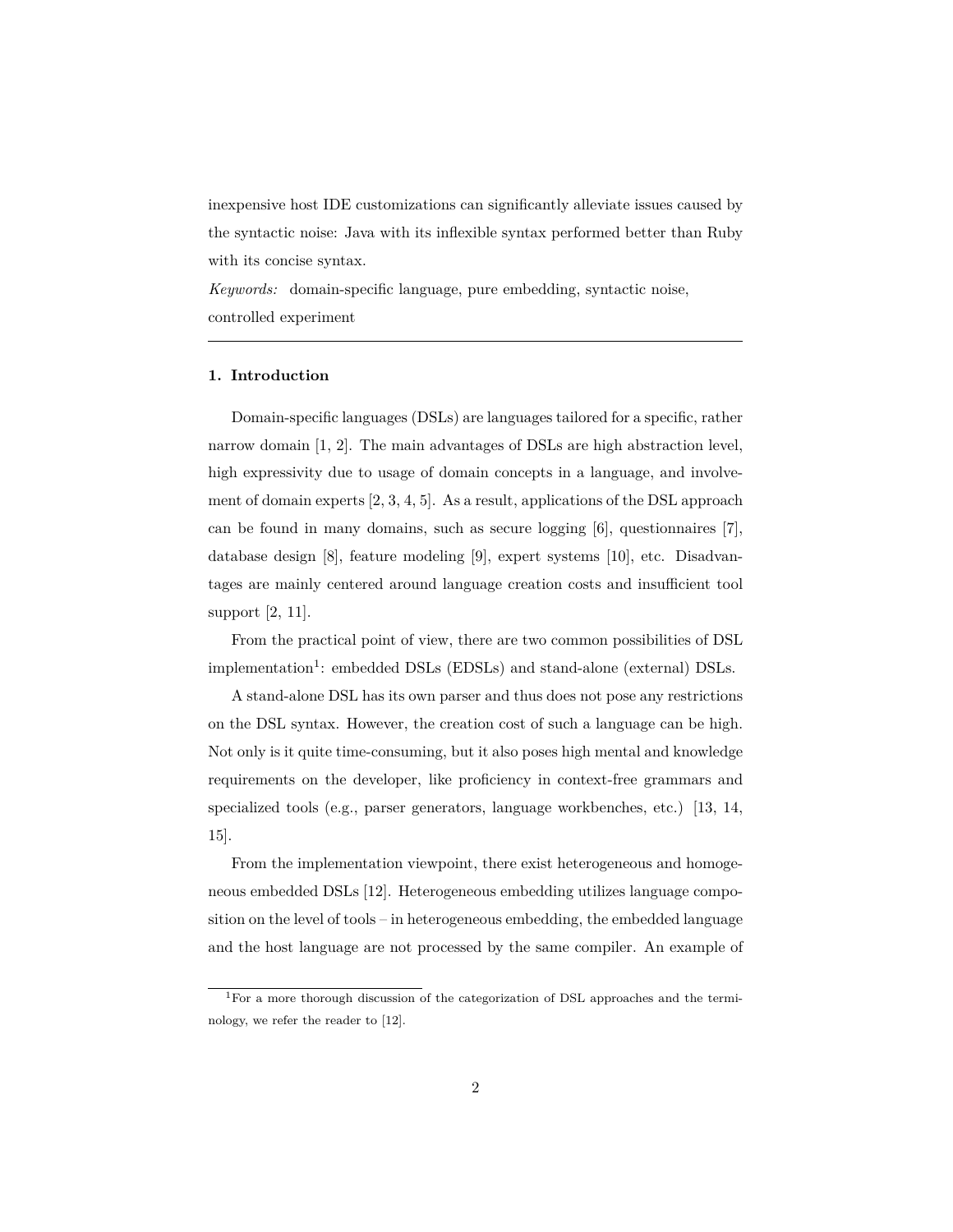heterogeneous embedding are island grammars [\[16\]](#page-39-0). "Islands" are grammars embedded in the host language grammar, which is called "water". "Islands" are parsed using their own parser, the "water" is parsed by the host language parser.

Homogeneous embedding, on the other hand, reuses a host language compiler to reduce implementation costs [\[12\]](#page-38-9). As an example of such embedding, we can mention extensible compilers – an extended compiler parses both the embedded and host language. A special case of homogeneous embedding is pure embedding (first coined by Hudak [\[17\]](#page-39-1)) when the host compiler is fully reused: the pure EDSL is a valid sentence in the host language, without a need of preprocessing or compiler extension. In the case of pure embedding, the DSL uses the host language's syntax to embed a DSL into a host GPL (general-purpose language). Basically, a pure EDSL is an API (application programming interface) designed with a strong focus on fluency, readability and the use of domain-specific terms. For its low creation costs, pure EDSLs are an obvious choice for many real-life applications and for DSL prototyping.

Faster creation of pure EDSLs comes at a price: they contain "syntactic noise" like brackets or import statements. Therefore, pure embedding poses an important question to the developer: What host language to choose? Some dynamically typed languages with very flexible syntax, e.g., Ruby, offer a low level of syntactic noise  $[18, 19]$  $[18, 19]$  – there is only a small portion of syntax elements unrelated to the problem domain. This is the reason they are a common choice for the EDSL approach. However, large codebases are written in languages with rigid syntax like Java, which is also used to implement pure EDSLs [\[14,](#page-38-7) [20\]](#page-39-4), although less commonly. Furthermore, there is a much larger community of programmers available (i.e., a larger workforce).

The main drawback of syntactic noise is that it impedes non-programming domain experts' involvement. For this reason, one could come to a conclusion that an EDSL is just a language with a higher level of abstraction meant only for programmers. One of the characteristics of DSL programs is that they can often be written by non-programming domain experts [\[5\]](#page-37-4). However, pure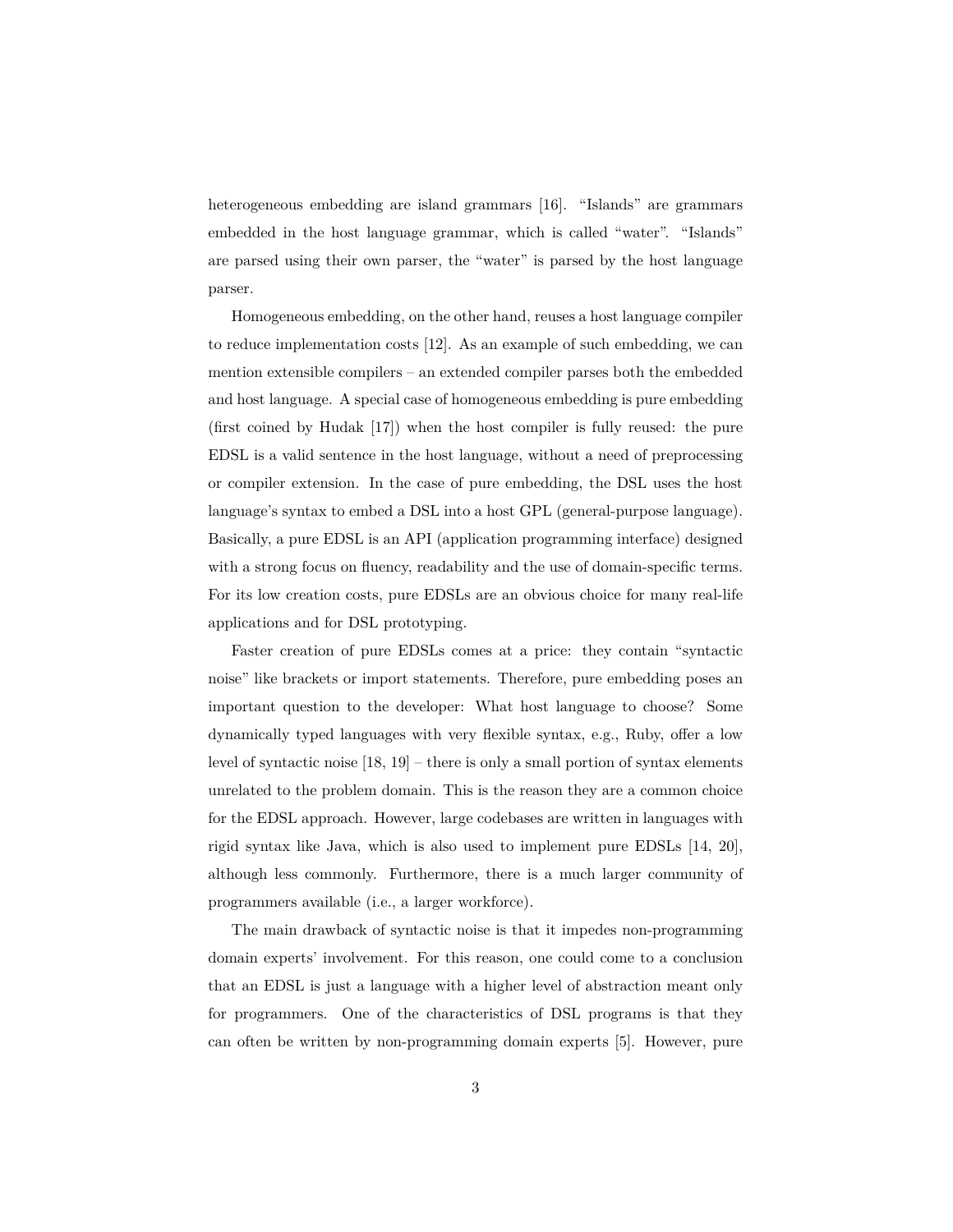EDSLs, or EDSLs in general, are often designed only for programmers. We try to challenge this state by using small, inexpensive IDE customizations to support EDSL usage by non-programmers. Our work is based on the idea that when we evaluate the design of DSLs, we should consider *not only their textual expressiveness but also IDE support*. Therefore, the goal of this paper is twofold.

First, *we will show how an existing GPL IDE can be used to facilitate usage of pure EDSLs by non-programmers*. Although in our work we focus on non-programmers, programmers can benefit from these techniques as well. We will present a set of techniques achieved by small and inexpensive IDE customizations, requiring almost no effort to implement.

Second, *we aim to show how proper IDE support for a syntactically rigid language like Java can compete with, or even outweigh the advantages of a flexible language like Ruby* (Ruby, along with Groovy or Clojure, is one of the most preferable languages for pure embedding [\[21\]](#page-39-5)). In the DSL community there is a lack of evaluation research which was outlined also in other studies [\[22,](#page-39-6) [23\]](#page-39-7). Therefore, we performed a controlled experiment with non-programmers, comparing a Java group with small IDE customizations vs. a Ruby group with a standard IDE.

Contributions of this work can be stated as follows:

- a description of techniques aiming to improve the experience of nonprogrammers (and also programmers) with writing pure EDSL programs,
- implementation of a NetBeans plugin for folding and guarding surrounding noise for the purposes of a case study,
- minor implementation of origin tracking for domain error messages that piggybacks on NetBeans IDE, and
- experimental evaluation of the aforementioned techniques on non-programmers.

The case study presented in this paper is performed on a combination of the Java language and the NetBeans IDE. We used Java, since due to its rigid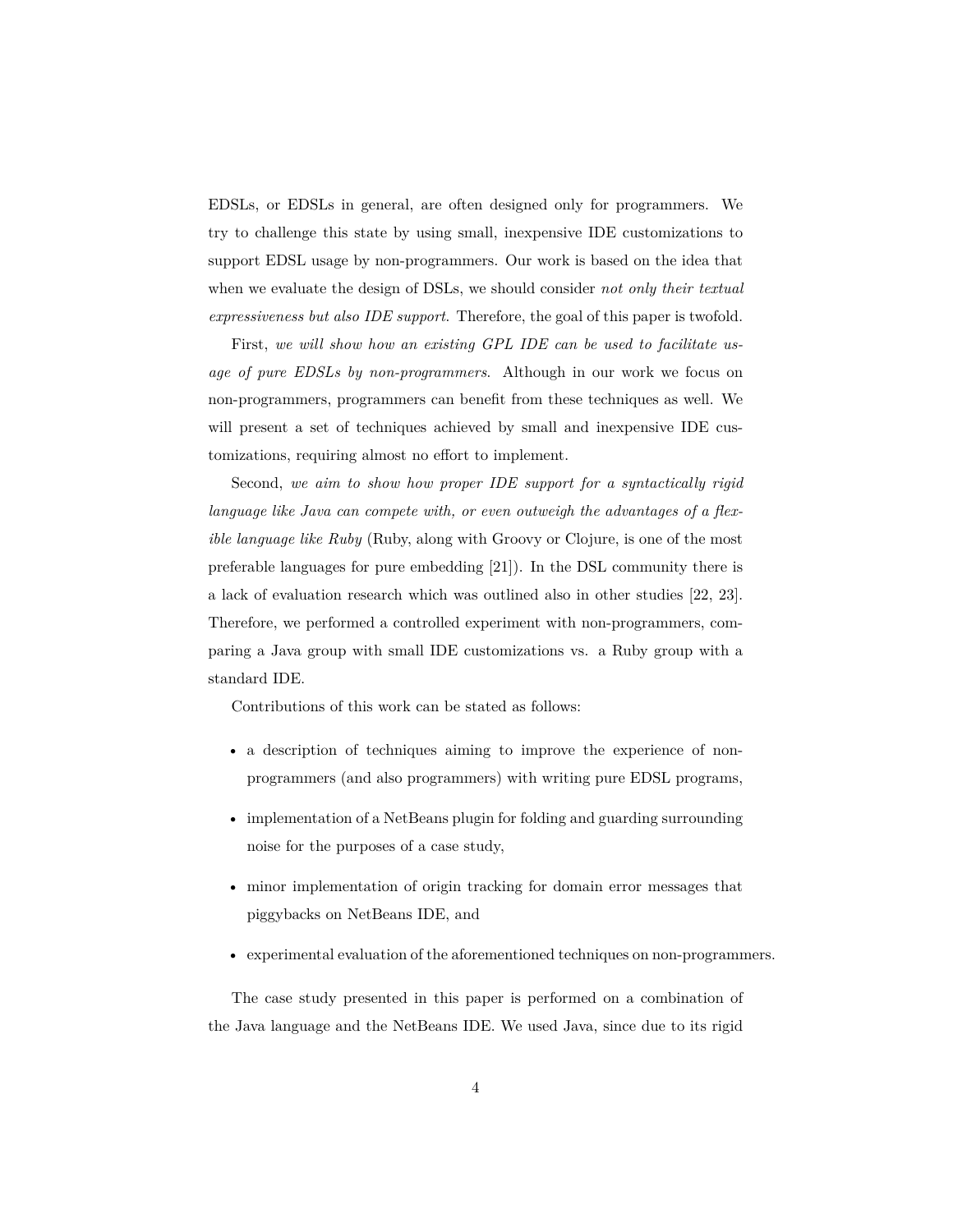syntax, its EDSLs usually end up with quite a lot of syntactic noise. Thus we were able to achieve higher contrast between the original EDSL and the EDSL with a customized IDE. We used the NetBeans IDE for its native support of guarded sections, which is applied in one of the presented techniques. Its two competitors, IntelliJ IDEA and Eclipse, do not support guarding code sections out of the  $box - by implementing this functionality ourselves, we would increase$ the costs of the IDE customizations.

Both to demonstrate the IDE customization and to perform a controlled experiment, we used our *Test-me!* language<sup>[2](#page-4-0)</sup>. It is a DSL for defining tests for exams (inspired by the Moodle learning management system). In Listing [1,](#page-5-0) there is a Ruby version of a sample test. Listing [2](#page-6-0) presents a Java version of the same test (as you can see, with significantly more syntactic noise – class definition, methods' definitions, parentheses).

## **2. IDE Reuse and Customization Techniques**

In this section, we will briefly present several techniques which reuse existing IDE features and customize them to suit the EDSL needs. As case study objects, we will use the NetBeans IDE with the Java language. However, note that the approach is not limited to this combination. Other IDEs and languages have similar possibilities. Proposed techniques include the following:

- 1. A technique for *generating the boilerplate* EDSL sentence skeleton to substitute the need for a host language programmer presence during skeleton creation (section [2.1\)](#page-7-0).
- 2. A technique for *hiding syntactic noise* that reduces the "amount" of syntactic noise presented to the EDSL user (section [2.2\)](#page-8-0).

<span id="page-4-0"></span><sup>&</sup>lt;sup>2</sup>The implementation of the language along with a usage example can be found in the following GitHub repositories: <http://github.com/MilanNosal/java-testDSL>, [https:](https://github.com/MilanNosal/ruby-test-dsl) [//github.com/MilanNosal/ruby-test-dsl](https://github.com/MilanNosal/ruby-test-dsl)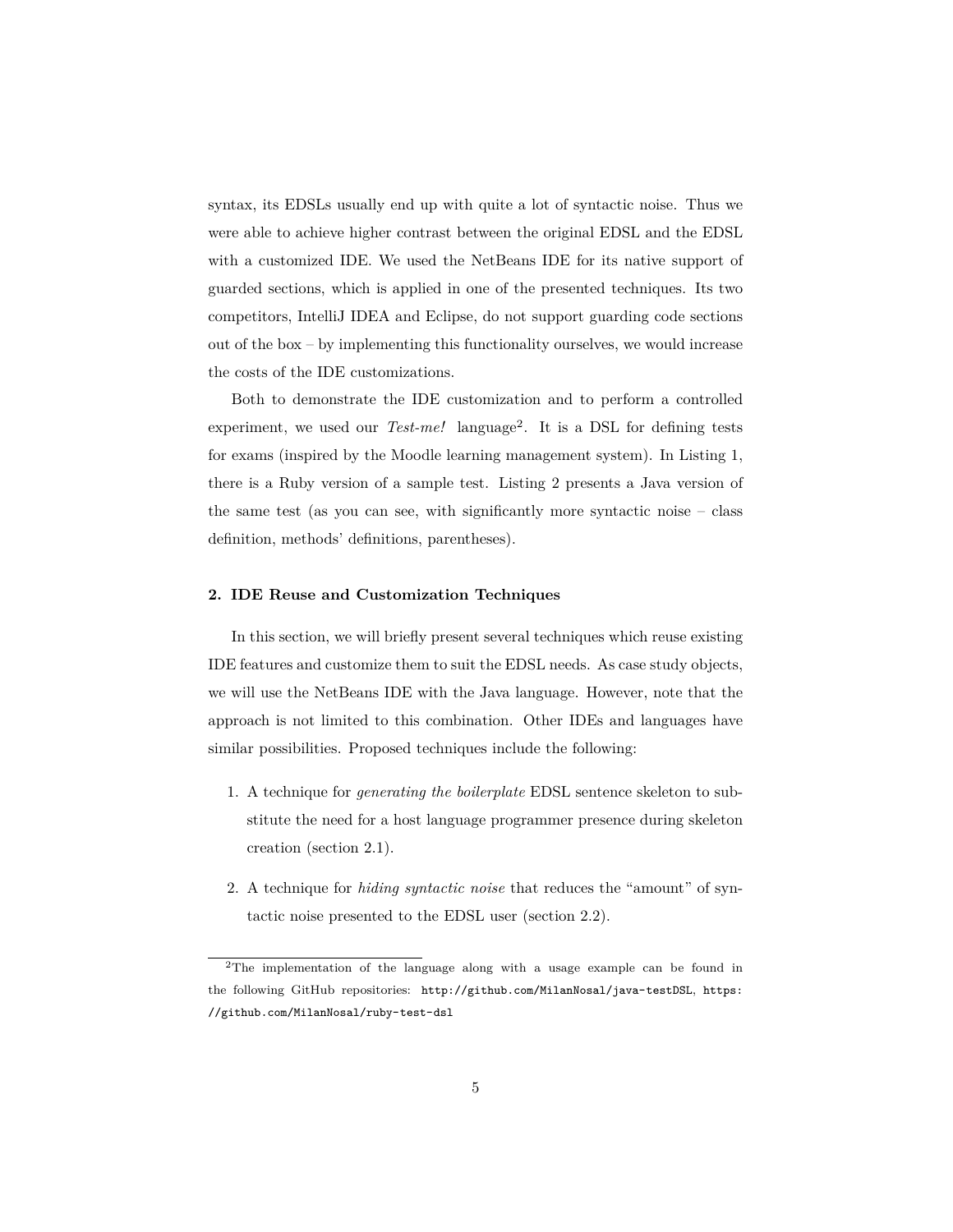<span id="page-5-0"></span>Listing 1: An example of a biology test in *Test-me!* EDSL, Ruby version

```
require_relative "./TestDSL/testDSL"
```

```
create_test "Biology test", 20
```
multiple\_choice\_question "Which of the following are herbivores?", 10 incorrect\_answer "Lion" correct\_answer "Sheep" incorrect\_answer "Bear" correct\_answer "Cow"

open\_answer\_question "What does a cat say?", 20, "Meow"

pairing\_question "Combine males and females:", 10 pair "Lion", "Lioness" pair "Bull", "Cow" pair "Tiger", "Tigress"

run\_test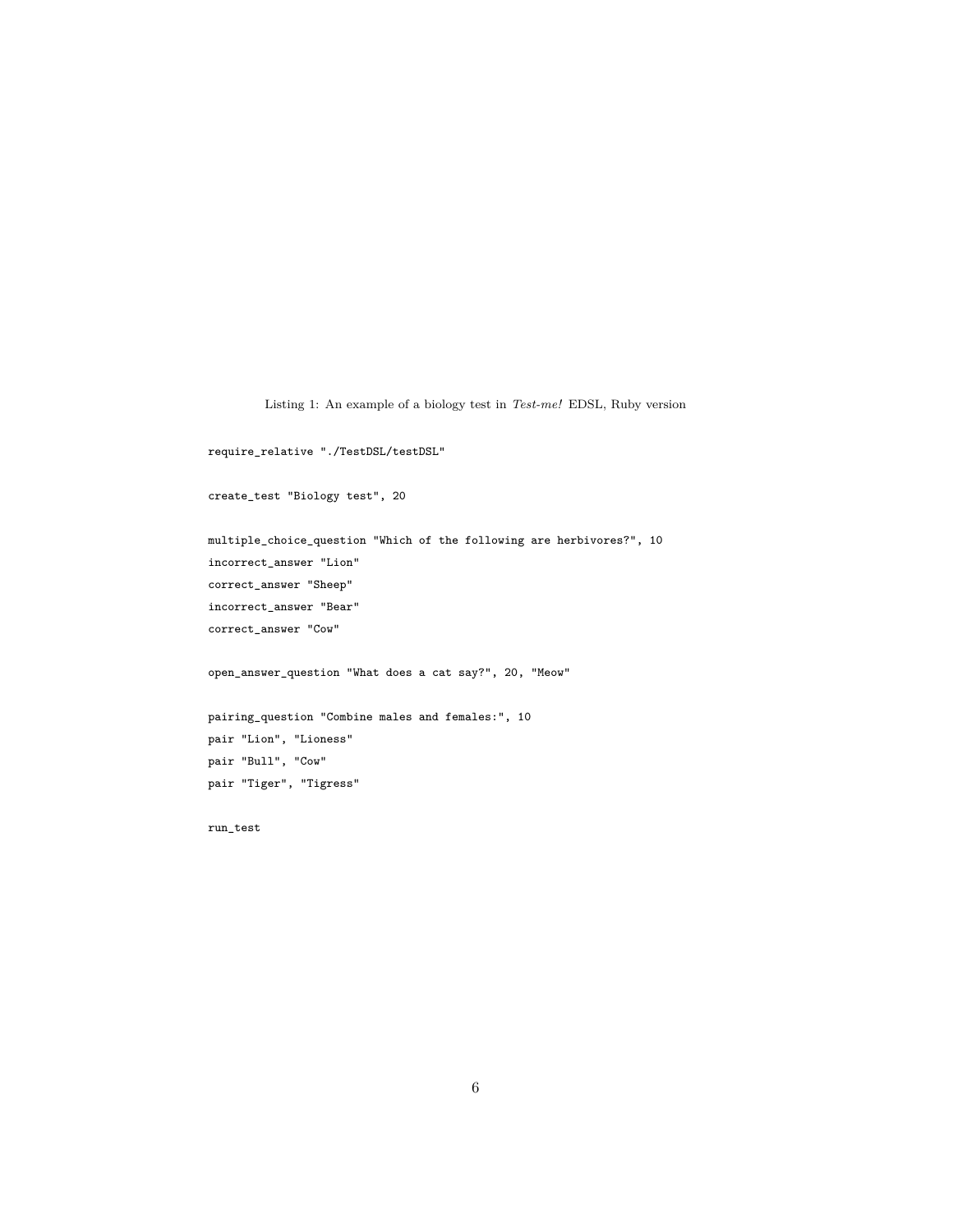<span id="page-6-0"></span>Listing 2: An example of a biology test in *Test-me!* EDSL, Java version

```
package test;
import language.builder.ParsingException;
import language.builder.TestBuilder;
public class BiologyTest extends TestBuilder {
    @Override
   protected void define() {
        create_test("Biology test", 20);
        multiple_choice_question("Which of the following are herbivores?", 10);
        incorrect_answer("Lion");
        correct_answer("Sheep");
        incorrect_answer("Bear");
        correct_answer("Cow");
        open_answer_question("What does a cat say?", 20, "Meow");
        pairing_question("Combine males and females:", 10);
        pair("Lion", "Lioness");
        pair("Bull", "Cow");
        pair("Tiger", "Tigress");
   }
   public static void main(String[] args) throws ParsingException {
        new BiologyTest().compose();
   }
}
```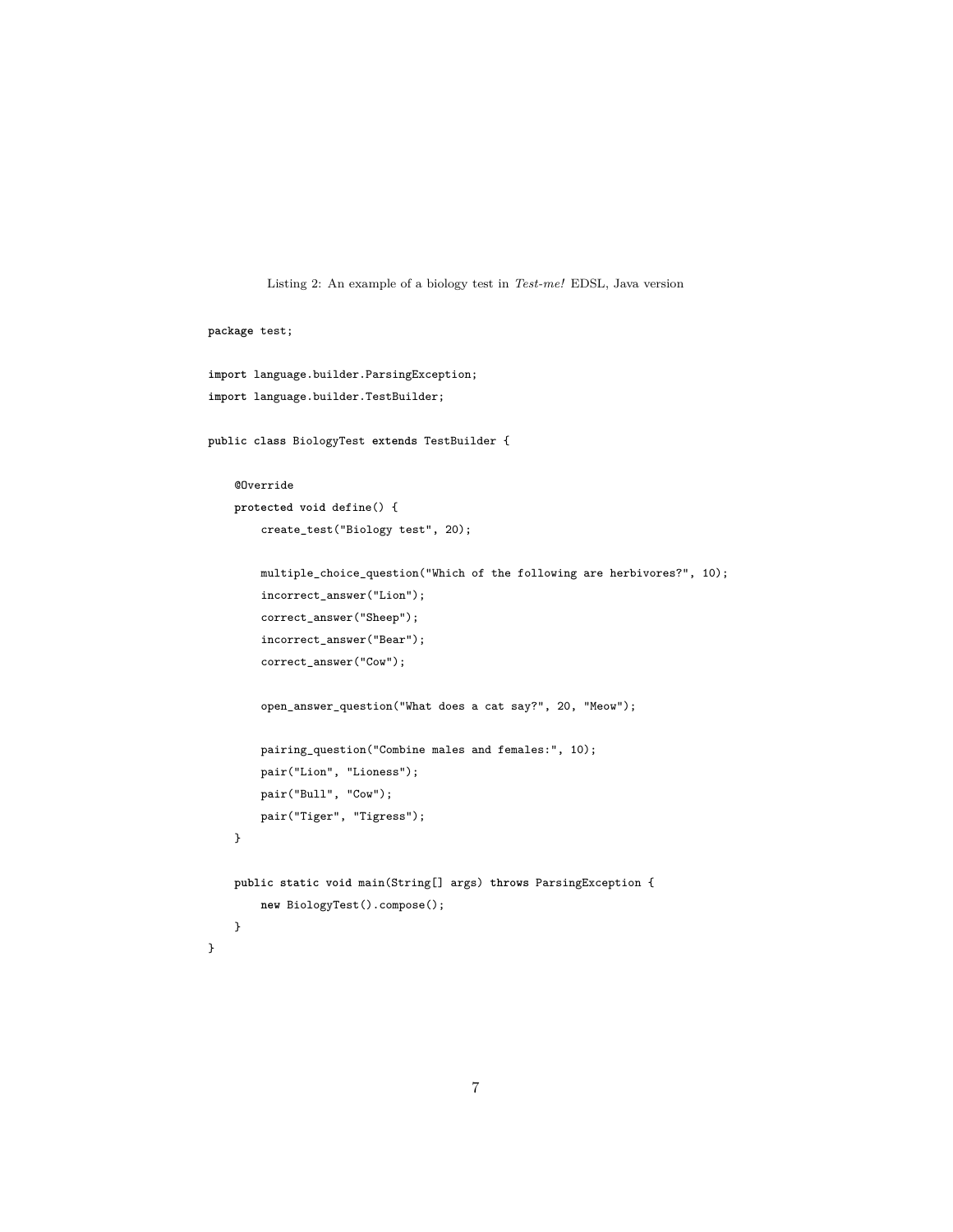- 3. A technique *preventing inexpert editing* of the hidden syntactic noise (section [2.3\)](#page-11-0).
- 4. A *code completion support* technique that should increase user experience writing sentences in EDSL (section [2.4\)](#page-12-0).
- 5. Finally, an *error reporting* technique providing clickable navigational links to domain errors (section [2.5\)](#page-15-0).

We would like to emphasize that we do not claim these techniques represent the full extent into which an IDE can be inexpensively customized for the use with a pure EDSL. This is a case study with one particular  $IDE$  – the NetBeans IDE – and the Java language. Throughout the following sections, we also discuss the applicability of the presented techniques in a broader scope. Furthermore, different combinations of IDEs and host languages might come with other features that can be used for pure EDSL support. The goal of this work is to assess the applicability of IDE customizations for EDSLs and motivate further research in this area.

## <span id="page-7-0"></span>*2.1. Generating the Boilerplate*

In Listing [2](#page-6-0) with the test in Java, we see quite a large amount of boilerplate code: a package declaration, an import statement, a class declaration, and a method declaration along with an annotation. For a seasoned programmer, writing such code is tedious and time-consuming. For a non-programmer, such a task can be an impassable obstacle since it requires nontrivial knowledge of the implementation language.

The simplest solution to support boilerplate generation in IDEs is to use *file templates*. Every IDE has built-in file templates for supported programming languages. Consider a typical Java interface creation process: A wizard asks the user for a package and interface name. Then it instantiates a file template containing a Java interface skeleton, substituting specially marked placeholders in the template with the user-supplied values. The newly created file is then opened in the IDE, ready for use.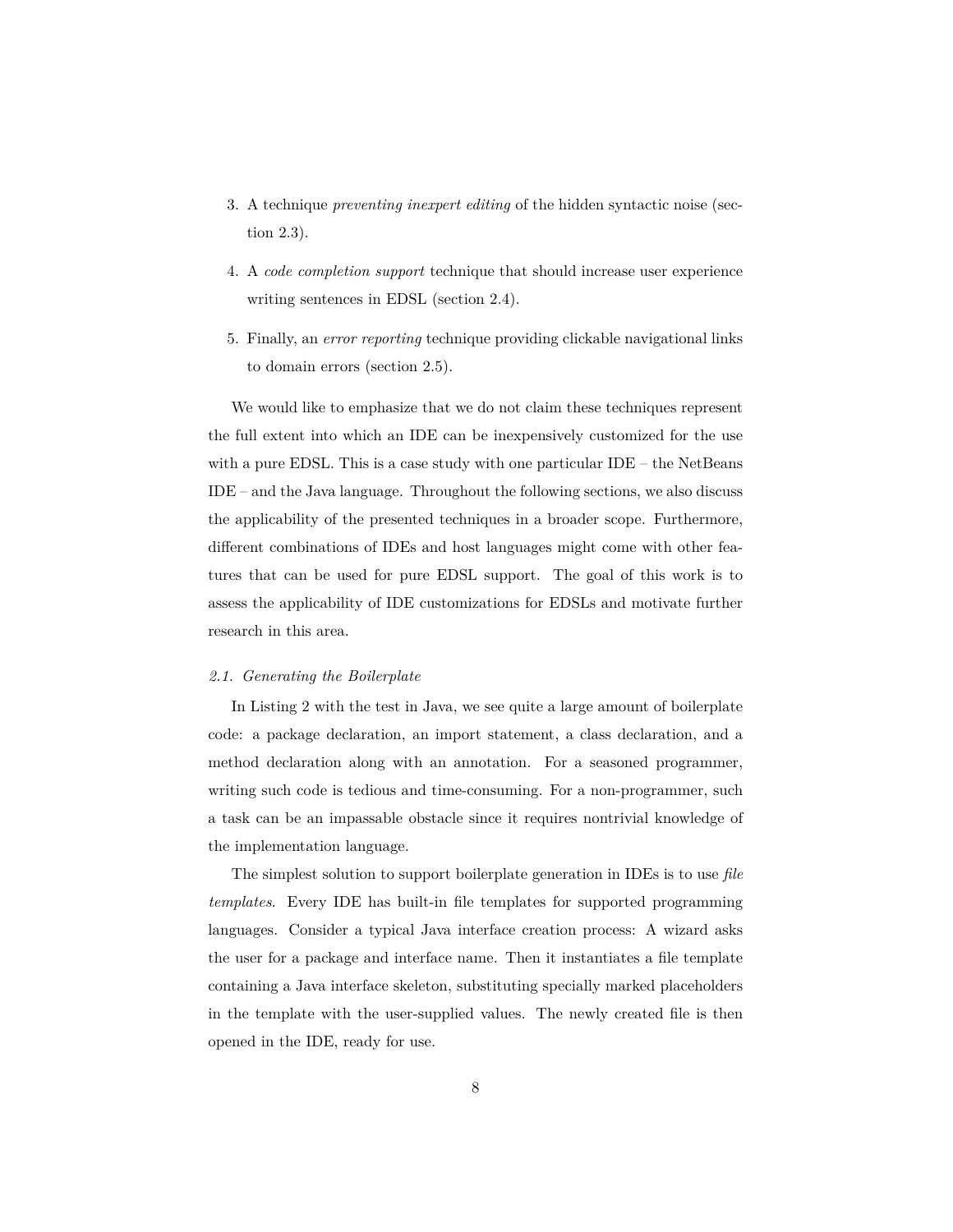In the same vein, we recommend creating a file template for each pure EDSL. The main idea is that templates remove the need for host language programmer involvement in the sentence skeleton creation – the template can provide a skeleton in just a few mouse clicks. File templates are supported in all stateof-the-art IDEs, thus the technique can be used widely both in terms of IDEs (e.g., Microsoft Visual Studio and its Item Templates, file templates in JetBrains products), and host languages (.NET languages in Visual Studio, Python in PyCharm, Ruby in RubyMine, etc.).

For our case study, we have written a NetBeans IDE template for the *Testme!* Java-based pure EDSL that creates the whole structure and an example of a test definition. The template is a part of the *EDSLAddon*[3](#page-8-1) plugin for the NetBeans IDE. When the plugin is installed, a user can invoke a wizard to create a new *Test-me!* file. Figure [1](#page-9-0) illustrates the *Test-me!* file template.

Of course, a file template is EDSL-specific, so a single template cannot be reused for more pure EDSLs. However, for a language author, writing a template for one pure EDSL is a simple task comparable to writing a single new pure EDSL sentence.

#### <span id="page-8-0"></span>*2.2. Hiding Syntactic Noise*

Creating a ready-to-edit file by a wizard offers neat support for a nonprogrammer trying to use a pure EDSL. However, she might still be confused by unknown, domain-unrelated concepts present in the file – the "syntactic noise". Syntactic noise consists of syntactical elements of the GPL unrelated to the problem domain – e.g., braces or import statements. For the purpose of this work, we will distinguish two types of syntactic noise depending on the relative position of its language structures to the pure EDSL sentence:

• *Surrounding noise* – elements preceding or following the sentence of the pure EDSL language.

<span id="page-8-1"></span><sup>3</sup><https://github.com/MilanNosal/edsl-addon>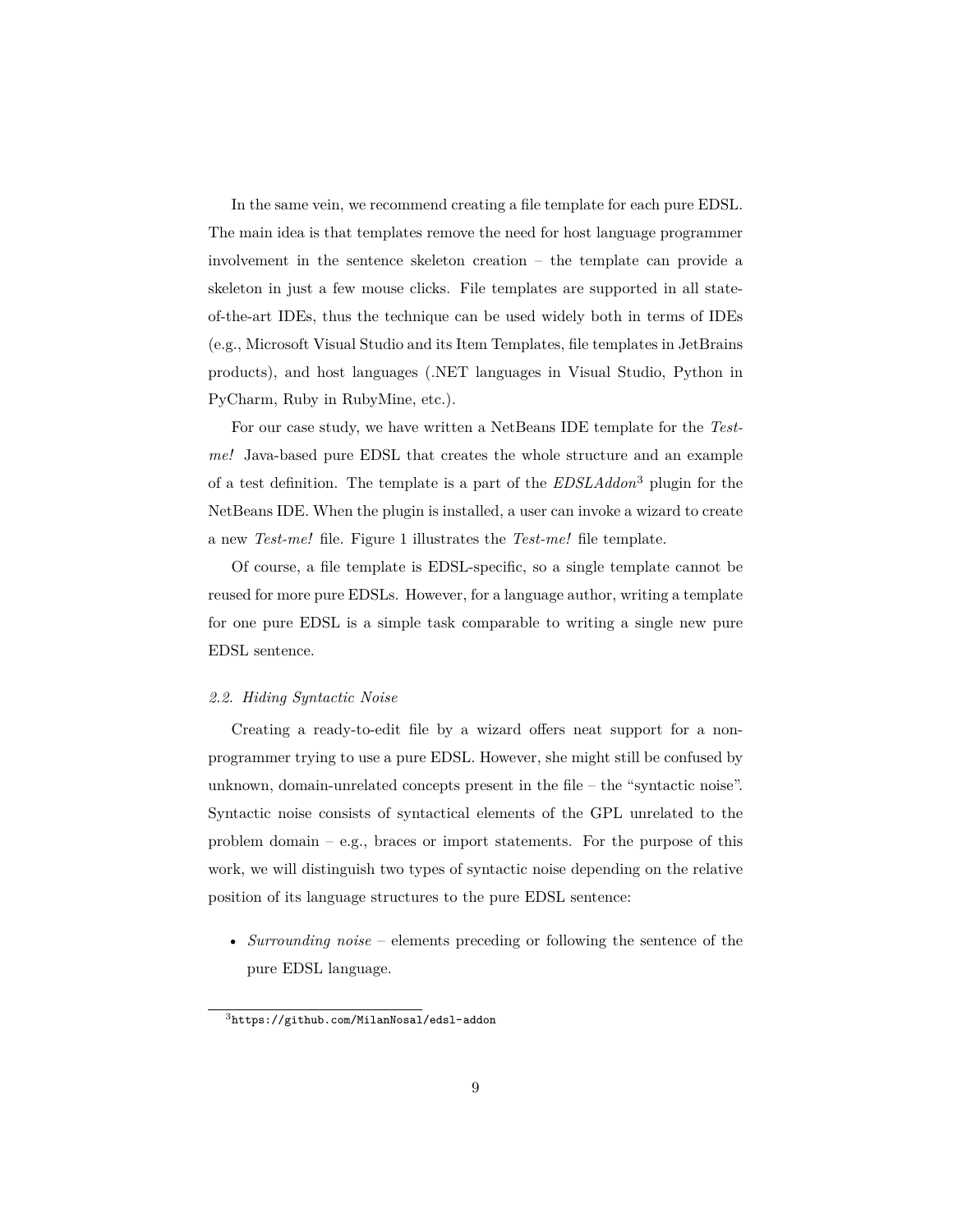<span id="page-9-0"></span>

Figure 1: Java-based *Test-me!* EDSL sentence template

• *Interlacing noise* – elements that appear directly in the body of the pure EDSL sentence, but are redundant from the point of the DSL.

In the Java-based EDSL sentence introduced in Listing [2,](#page-6-0) the surrounding noise is a prefix made of the package declaration, imports, the Biology class declaration, its define() method declaration; and a postfix consisting of closing curly brackets for the class and method definitions, and the whole main() method. The define() method body is the actual pure EDSL sentence. In this case, the interlacing noise consists mainly of the parentheses and commas. Both syntactic noise types are necessary in the sentence since the code would become uncompilable by the standard Java compiler without them. Just to compare it to Ruby, in the Ruby-based EDSL sentence introduced in Listing [1](#page-5-0) the surrounding noise consists of the single include statement (an equivalent of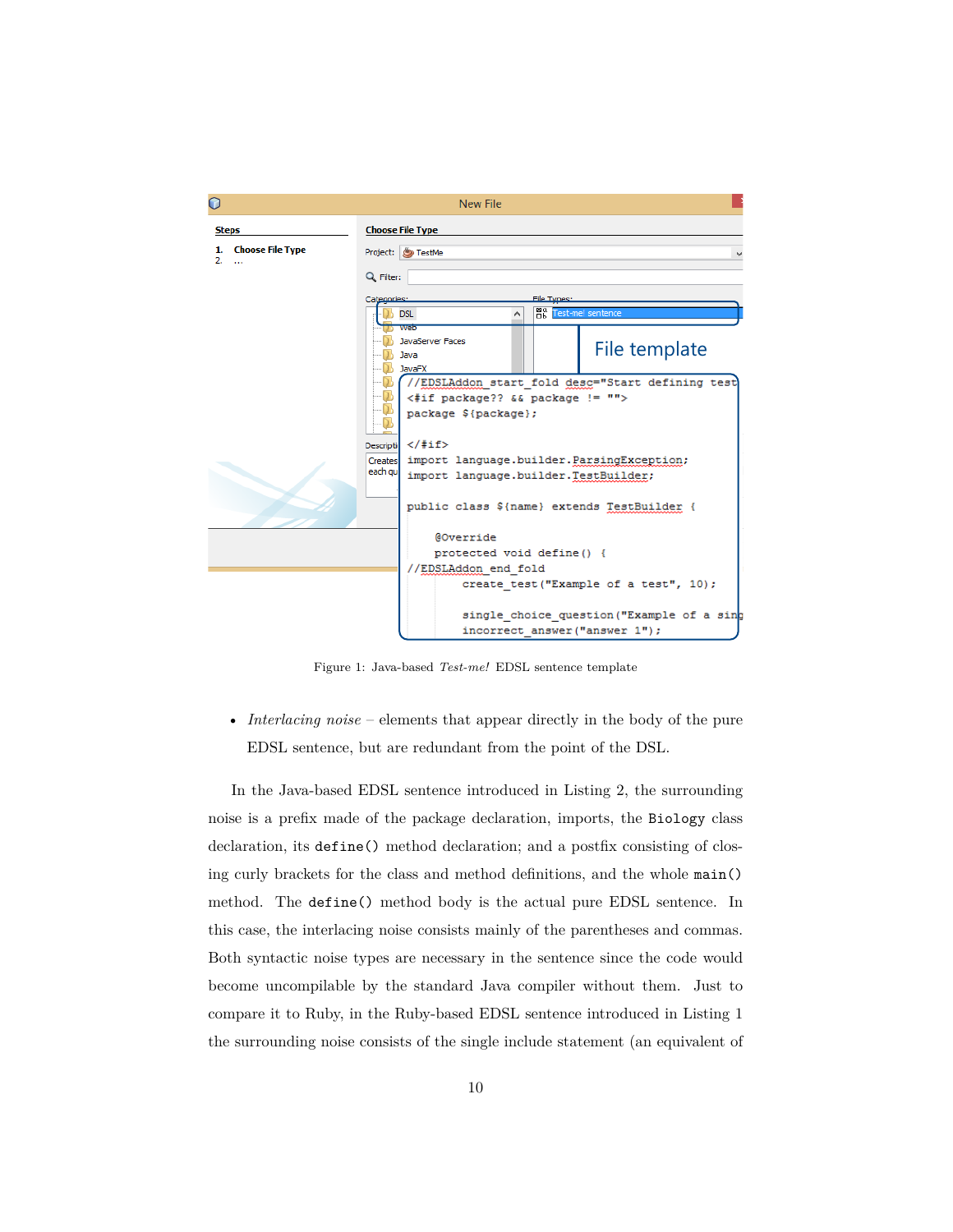the Java import section).

Our next step is to hide the syntactic noise from the user's view of the code. Ideally, we would strive to remove the syntactic noise completely. However, since we restricted ourselves to inexpensive IDE customizations, we consider removing surrounding noise good enough.

In IDEs, there is already a feature that allows hiding uninteresting code (uninteresting at a given time) – *code folding*. Folding some parts of the code to provide its projections is a feature found in probably all IDEs, from Xcode for Swift and Objective-C, through IntelliJ IDEA for Java, to Visual Studio for .NET languages and  $C++$ . Code folding allows collapsing (hiding) and expanding certain parts of the document via clickable icons appearing left to the source code (see Figure [2](#page-11-1) showing folding in the NetBeans IDE). In some of the IDEs (e.g., NetBeans or IntelliJ IDEA), implementing a code fold can be as simple as adding special comments to the code. The template creator (i.e., the DSL author) can specify it using the snippet presented in Listing [3.](#page-10-0)

Listing 3: Example of custom fold definition

<span id="page-10-0"></span>*// <editor-fold desc="Start defining test here" defaultstate="collapsed">* **package** test;

... *// </editor-fold>*

In the above fragment, we defined that the fold is collapsed by default, thus hiding the syntactic noise from the perspective of the DSL user unless she explicitly expands it. Furthermore, a textual description is displayed when the fold is collapsed, giving the user hints about DSL usage (see Figure [2\)](#page-11-1).

In NetBeans IDE, specifically, we encountered a small implementation problem. We wanted to hide a method declaration, but not its body. This would cause overlapping with a built-in method body fold, which is not allowed. As a workaround, we implemented a simple NetBeans IDE plugin that re-registered the custom fold manager (a class taking care of folds) with higher priority to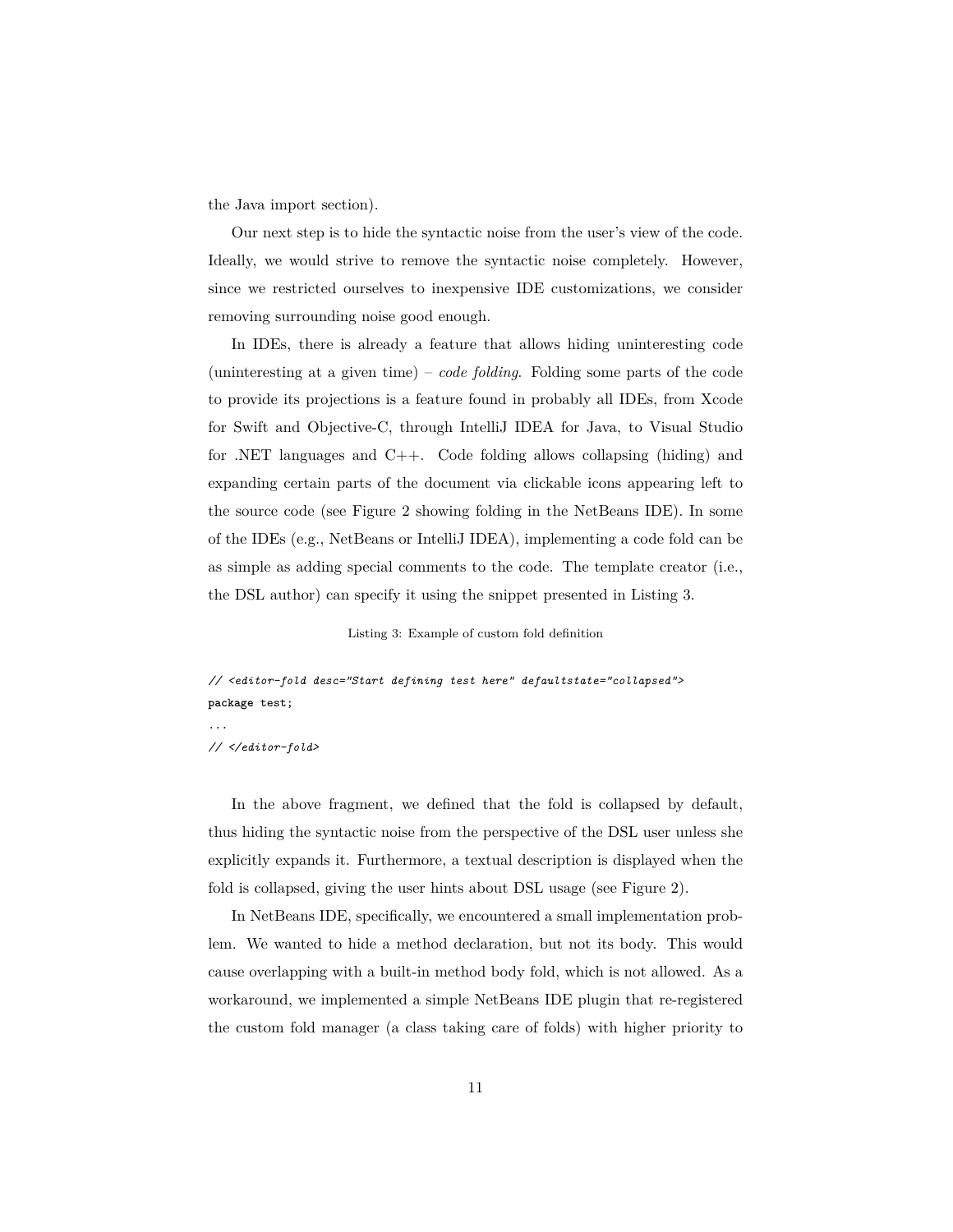<span id="page-11-1"></span>

Figure 2: Code folding used to hide surrounding noise

override the standard Java fold manager. From the implementation viewpoint, this only required a simple configuration file.

In the *Test-me!* Java-based pure EDSL we were able to hide 10 significant lines of code (LOC) of the surrounding syntactic noise, and instead show 2 LOC that inform the user where the DSL sentence has to be written. If the plugin is installed, the custom tags can be used to hide practically any piece of code, for any pure EDSL (though folding of interlacing noise would be impractical and complicated due to the character of folding and the fact that interlacing noise is frequently edited).

### <span id="page-11-0"></span>*2.3. Preventing Inexpert Editing*

Although hidden, the folded parts of the code are still sensitive to inexpert manipulation: they still can be expanded and then edited. If the declarations will get damaged, domain expert will most likely fall short of expertise to fix them, and a Java programmer will have to get involved. The solution to this issue would be an IDE feature that is able to protect code snippets of interest against any inexpert manipulation.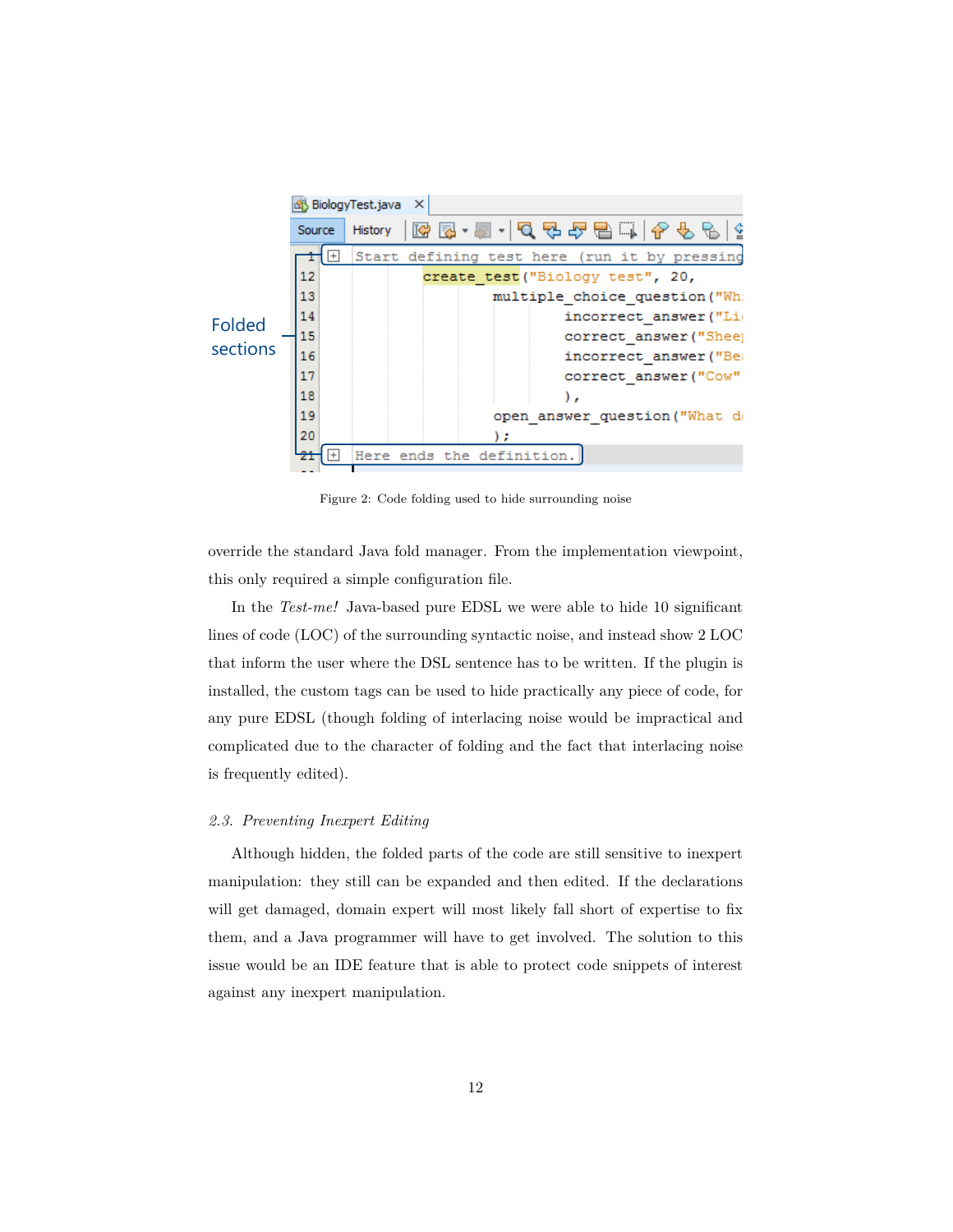The NetBeans IDE provides a feature called *guarded sections*[4](#page-12-1) . A guarded section is a read-only section of a document that is protected by the editor. This way we can ensure that the hidden surrounding noise will be protected against inexpert manipulation. Guarded sections ensure the EDSL user will never invalidate sentence skeleton generated by the file template.

We added this guarding to our folds so that the section which is marked to be folded is also protected. To add guarding to folded parts, we had to implement a custom fold manager. Instead of the <editor-fold> XML-like tag, it uses a pair of EDSLAddon\_start\_fold and EDSLAddon\_end\_fold comments. The implementation has less than 200  $LOC^5$  $LOC^5$  and is reusable for any pure EDSL in Java without the need of any modification.

In Figure [3](#page-13-0) there is a screenshot showing code guarding in action. The NetBeans IDE highlights guarded sections with the gray background, to indicate they are disabled for editing.

When using this approach, the template creator must design the template in a way that the guarded sections will never need to be manually modified (even in case of an error). For example, in our language, all necessary classes are already imported in the imports section.

### <span id="page-12-0"></span>*2.4. Code Completion Support*

So far, we were interested only in syntactic noise – the noise present in the textual representation of the DSL sentence itself. However, noise can be present also in additional IDE views (thus we will call it the *view noise*) presented on top of the source code. One such view is a code completion window. When activated, it shows the developer a list of language elements from which she can choose (see Figure [4\)](#page-14-0). Often the number of suggested elements is overwhelming

<span id="page-12-1"></span><sup>4</sup>Although we claim that the techniques are not restricted to NetBeans with combination with Java, guarded sections are not featured by all the IDEs. E.g., up to the date of writing this article, two major competitors of NetBeans IDE – IntelliJ IDEA and Eclipse – do not provide this feature.

<span id="page-12-2"></span> ${\rm ^5See}$ <https://github.com/MilanNosal/edsl-addon>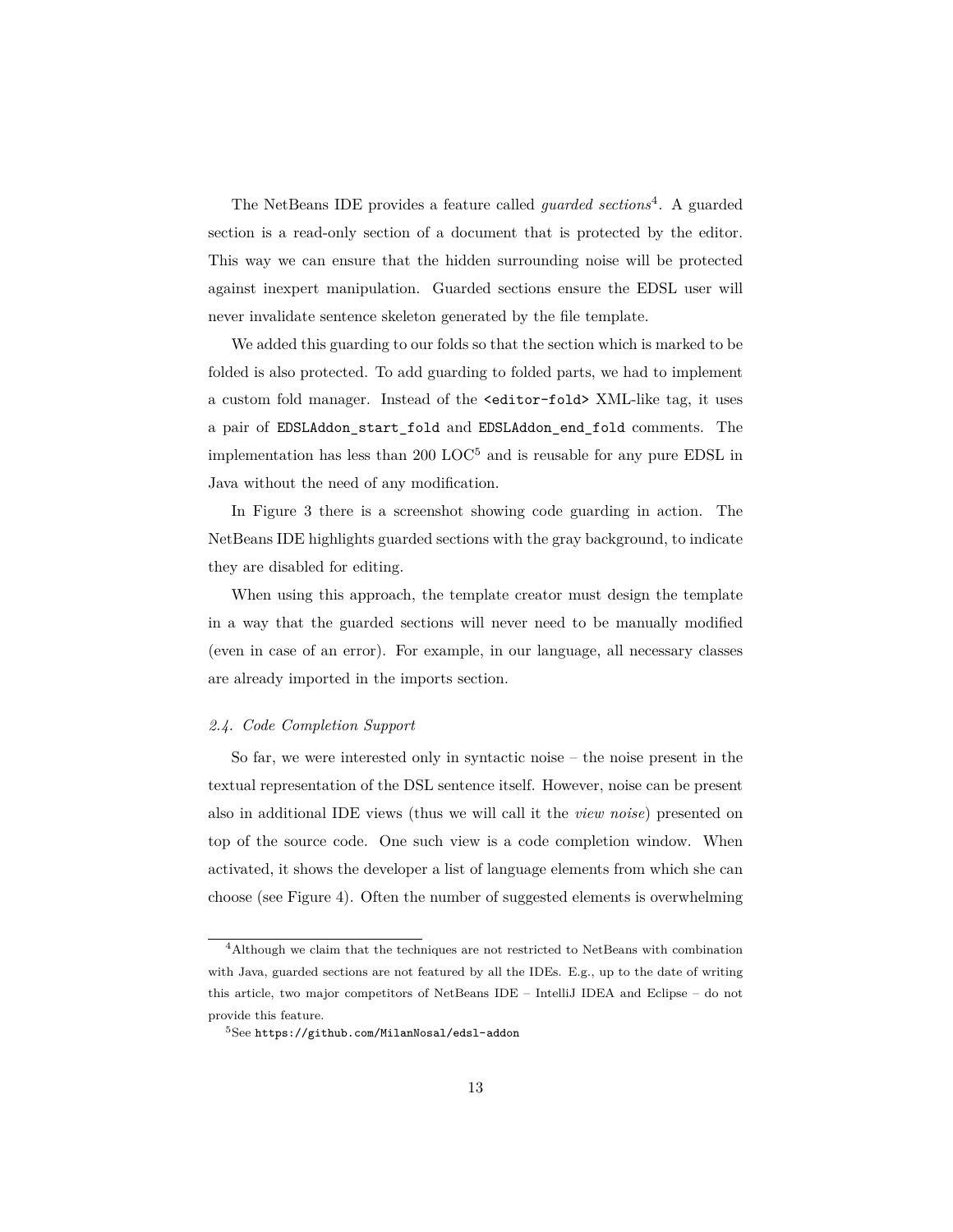<span id="page-13-0"></span>

Figure 3: Guarding hidden sections

and the non-programming DSL user can get lost.

To cope with this problem, the NetBeans  $IDE<sup>6</sup>$  $IDE<sup>6</sup>$  $IDE<sup>6</sup>$  displays the most relevant suggestions above a thin gray line (see Figure [4\)](#page-14-0). As a criterion, it uses type information. For example, if a method has a parameter of type String, the IDE displays available string variables above the line.

When designing a DSL, the author can use this behavior with advantage. If an appropriate pure EDSL design pattern is followed, the IDE displays just relevant domain-specific concepts above the line.

In the first implementation iteration of our EDSL, we used the Nested Functions pattern[\[14\]](#page-38-7), which composes functions by nesting function calls as arguments to other function calls. Nesting of methods requires that the parameters of outer method calls type-match the return types of the inner calls. This way the IDE can infer the possible method calls that can be nested in a given context.

In Figure [4](#page-14-0) there is an example of a completion box that offers the most relevant language concepts above the thin gray line, and because of the Nested

<span id="page-13-1"></span> $6$ Other IDEs provide advanced code completion engines as well.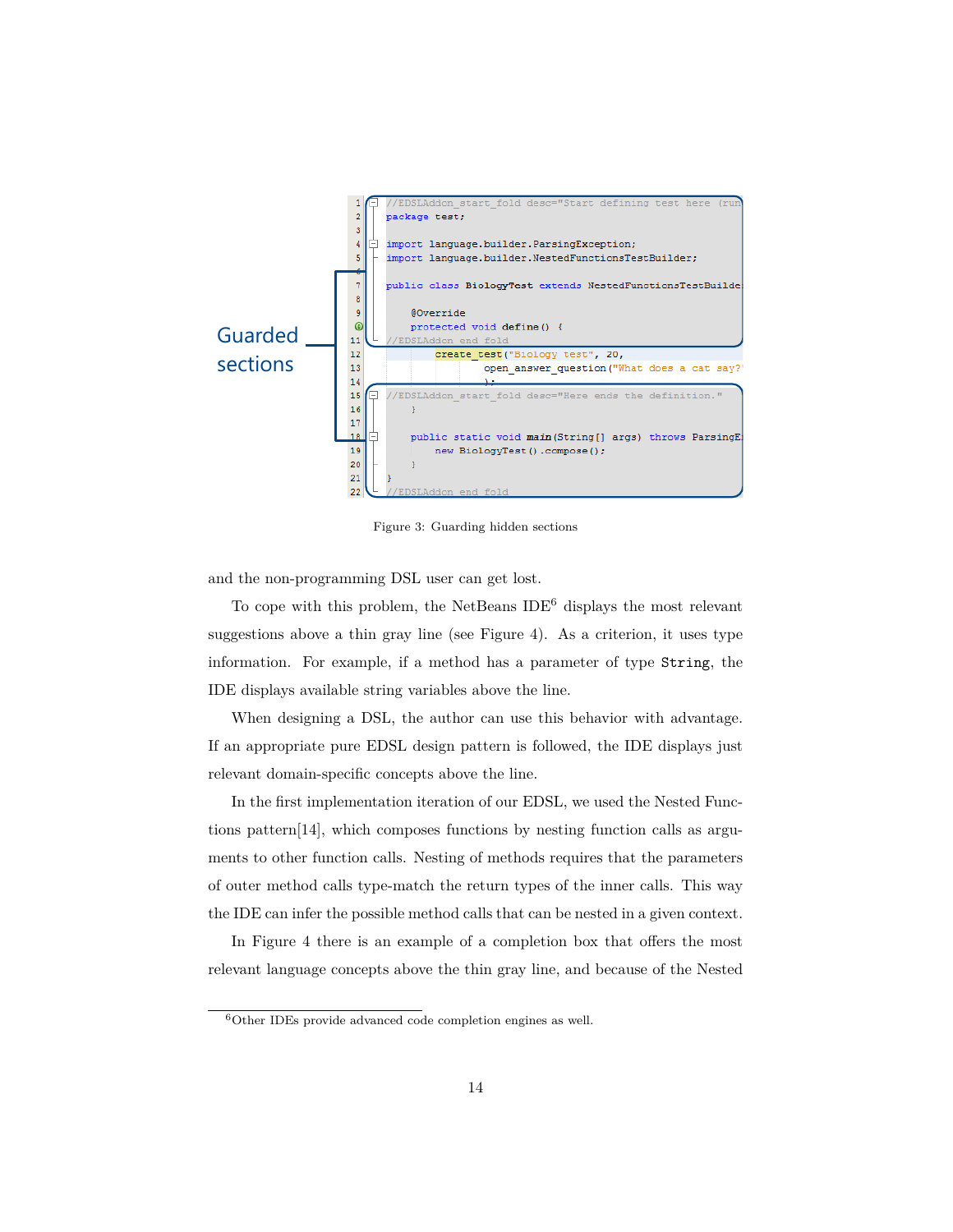Functions and Object Scoping patterns, those are the domain-specific methods. At that place where the box is activated, the call to the create\_test method expects a question parameter. All proposed methods return objects of Question subclasses. In this process we did not have to modify the IDE, we only had to choose a suitable pure EDSL design pattern to leverage the properties of smart code completion. The Nested Functions and Object Scoping patterns can be applied for many EDSLs.

<span id="page-14-0"></span>

Figure 4: Smart code completion suggesting domain-specific concepts

There is one additional property of code completion: it can greatly alleviate the effects of interlacing syntactic noise. Code completion generates skeletons of method calls, including quotes, comma separators, semicolons, parentheses, and other Java lexical symbols. This is another argument why IDE support is important to consider when designing a DSL.

However, after pilot testing (see sections [3.2.5](#page-21-0) and [3.5.2](#page-31-0) for a detailed discussion) we found out that even with NetBeans' code completion feature the non-programming users had serious problems working with the language. We observed that they were overwhelmed by the necessity of proper parentheses nesting – a phenomenon that we too often see even with our first-year bachelors that are learning to program. For that reason, we decided to use the Function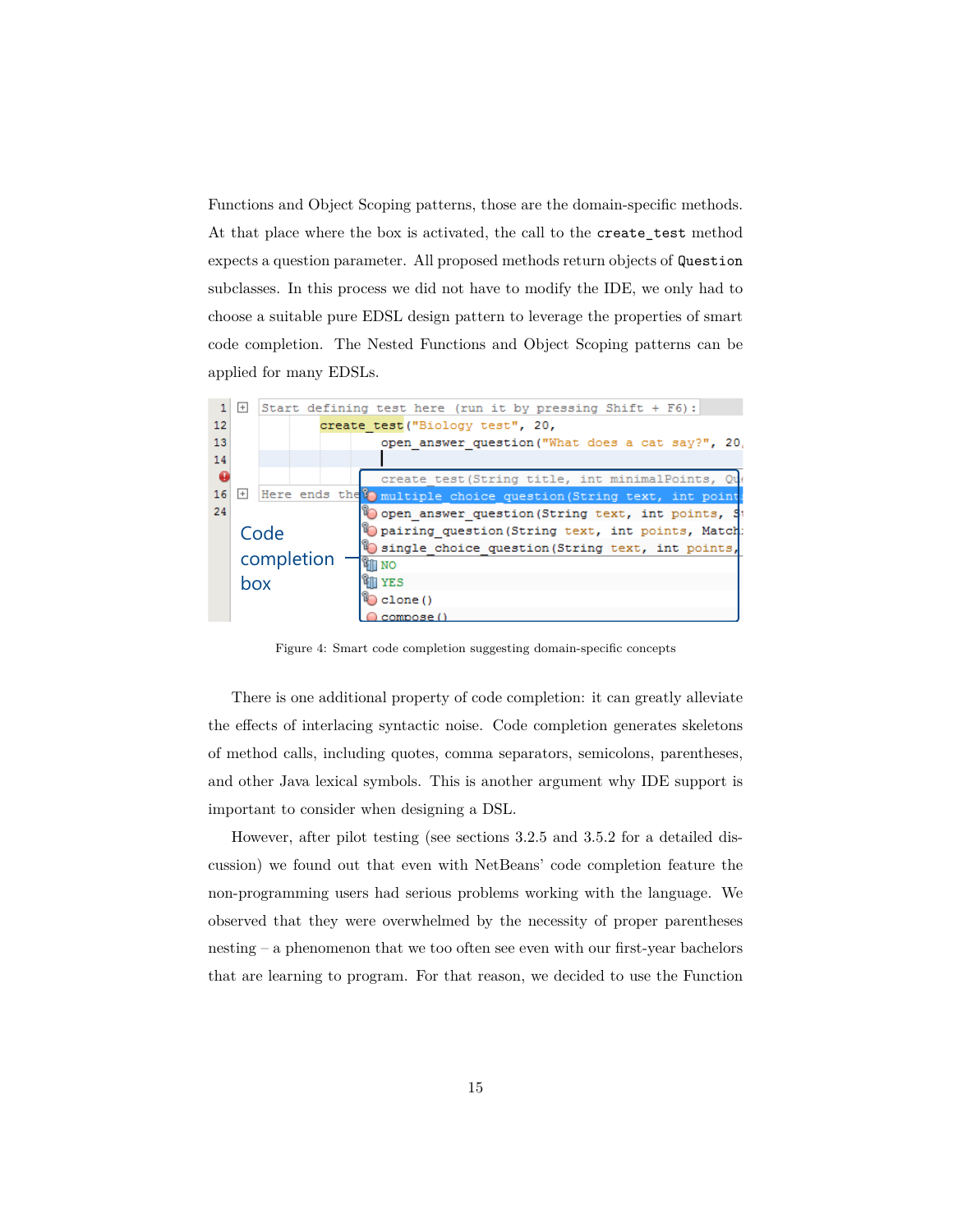Sequence pattern<sup>[7](#page-15-1)</sup> that was used in the Ruby version too. Listing [2](#page-6-0) presented in section [1](#page-1-1) already shows the final form with the Function Sequence pattern.

#### <span id="page-15-0"></span>*2.5. Error Reporting*

One of the challenges of DSLs is domain-specific error reporting. Suppose a user of the *Test-me!* DSL mistakenly inserts the same answer into one question two times (see the top part of Figure [5\)](#page-16-0).

A typical approach to reporting such a mistake in EDSL would be printing a simple textual message, like "The answer 'Sheep' is a duplicate". An error reported this way can be very difficult to locate, especially if the DSL sentence is long, contains many occurrences of the word "Sheep", or if it is spread across files. Therefore it can be very useful to include also the location of the error - source file and line number. We implemented a simple utility class<sup>[8](#page-15-2)</sup> that allows registering model objects (e.g., of type Answer) and then reporting errors with links to method calls that created these objects (e.g., a specific incorrect\_answer call) for any pure EDSL. In our example, the error message is modified to look similar to the one in Listing [4.](#page-15-3)

<span id="page-15-3"></span>Listing 4: Error message warning about a duplicate answer with a location report

The answer 'Sheep' is a duplicate, in file BiologyTest.java, line 16.

While this certainly looks better and a programmer would find the location, manually opening and scrolling the file is cumbersome. Furthermore, a nonprogrammer could eventually get lost when searching for the correct file in IDE windows. Therefore, we recommend providing the user with *clickable naviga-*

<span id="page-15-1"></span><sup>7</sup>The Function Sequence pattern [\[14\]](#page-38-7) combines function calls as a sequence of statements that builds the language model. Instead of nesting function calls, they have to be only called in a specific sequence (first create\_test(), then multiple\_choice\_question(), etc.). The Ruby-based version shown in Listing [1](#page-5-0) also uses the Function Sequence pattern.

<span id="page-15-2"></span><sup>8</sup><https://git.io/voF9k>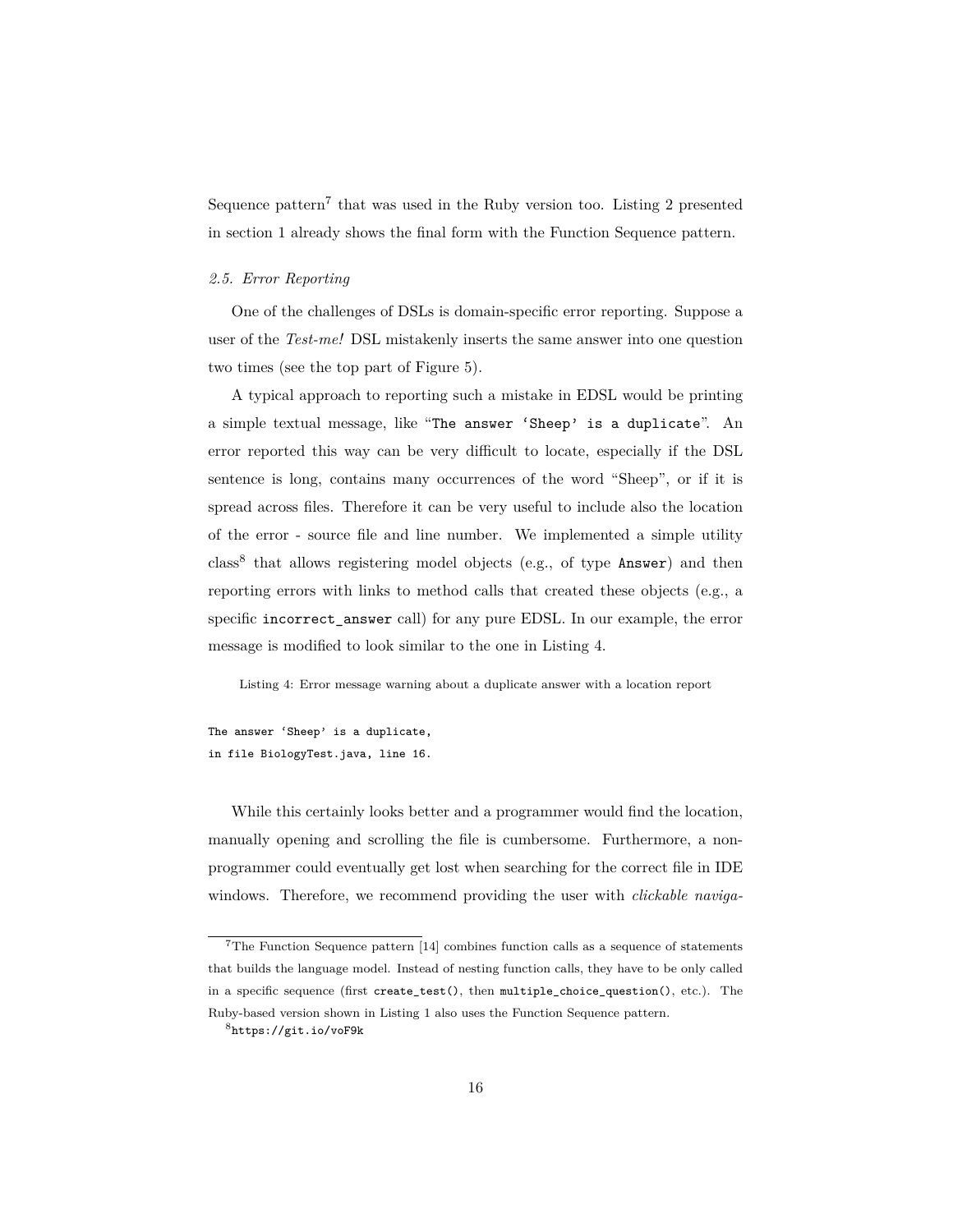*tional links* to the line in the source code that caused the domain error. To achieve this, we recommend using IDEs' output windows. IDEs usually present errors in the source code as clickable links to the error location. During printing a text to the output window, IDEs are able to recognize a pattern that defines a location in a source file, and they create a clickable link to provide easier navigation. This is common in all modern IDEs.

In Figure [5](#page-16-0) there is an example of an error report produced by our utility class and then presented in the NetBeans Output window. Clicking the link to the error opens the appropriate source file in the editor and puts the cursor on the given line.

<span id="page-16-0"></span>

Figure 5: Output windows reports a duplicated answer in a multiple choice question and navigates to it

Using our utility class, any Java-based pure EDSL can report domain-specific errors with clickable links in the NetBeans IDE. Generally, the approach is usable also for other languages with proper IDE support (e.g., Java with IntelliJ IDEA, or Ruby with RubyMine).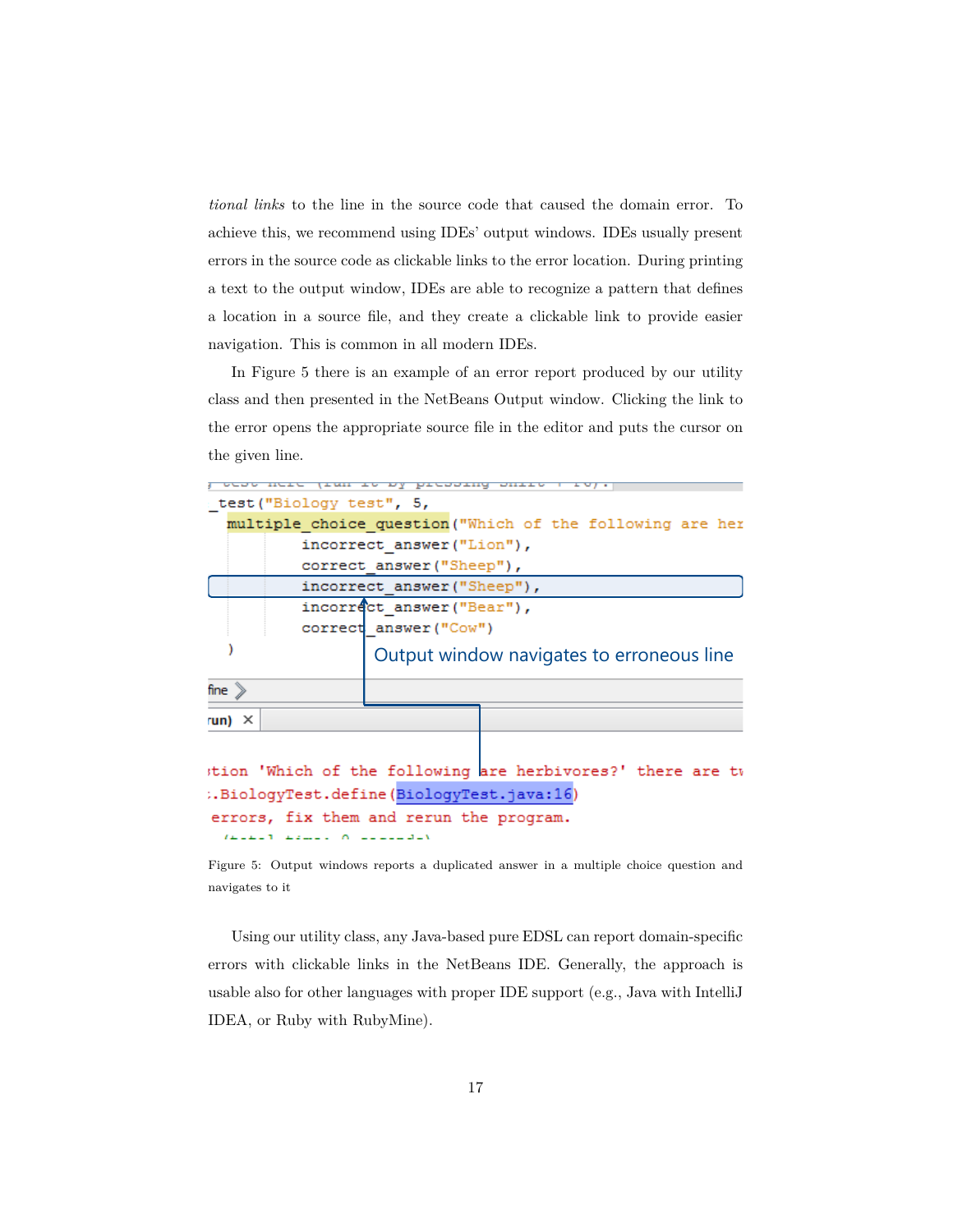Of course, this technique does not solve the problem of pure EDSL error reporting in general. If the EDSL sentence is not a valid host sentence, then syntactic errors are still reported in terms of the host language domain. Nevertheless, we expect that providing navigational links to errors' sources can help the users to work with pure EDSLs.

### **3. Experimental Evaluation**

To evaluate the usefulness of the suggested IDE techniques, we conducted a controlled experiment. It consisted of a single task – the participants tried to write a DSL sentence in the given language/IDE. We investigated whether the IDE features used with a syntactically rigid and verbose host language can outweigh the syntactical flexibility of another language used with only a standard IDE. We compared a combination of Java-based pure EDSL and a customized NetBeans IDE (see sections [2.1–](#page-7-0)[2.5\)](#page-15-0) vs. a Ruby-based pure EDSL with a standard RubyMine IDE. The choice of the competitor was driven by the fact that Ruby is considered one of the best host languages for pure embedding [\[21\]](#page-39-5). As an IDE we used JetBrains RubyMine since it is one of the most used Ruby IDEs [\[24\]](#page-40-0).

#### *3.1. Hypotheses and Variables*

We were interested in two indicators – effectiveness (correctness) and efficiency (correctness divided by time). Therefore, we formulate our null and alternative hypotheses as follows:

 $H1_{null}$ : The proportion of participants who correctly write the test DSL sentence using Java and customized NetBeans  $\leq$  the proportion of participants correctly writing it using Ruby and RubyMine.

*H1alt*: The proportion of participants who correctly write the test DSL sentence using Java and customized NetBeans *>* the proportion of participants correctly writing it using Ruby and RubyMine.

 $H2_{null}$ : The efficiency of a test DSL sentence creation with Java/NetBeans  $\leq$  the efficiency with Ruby/RubyMine.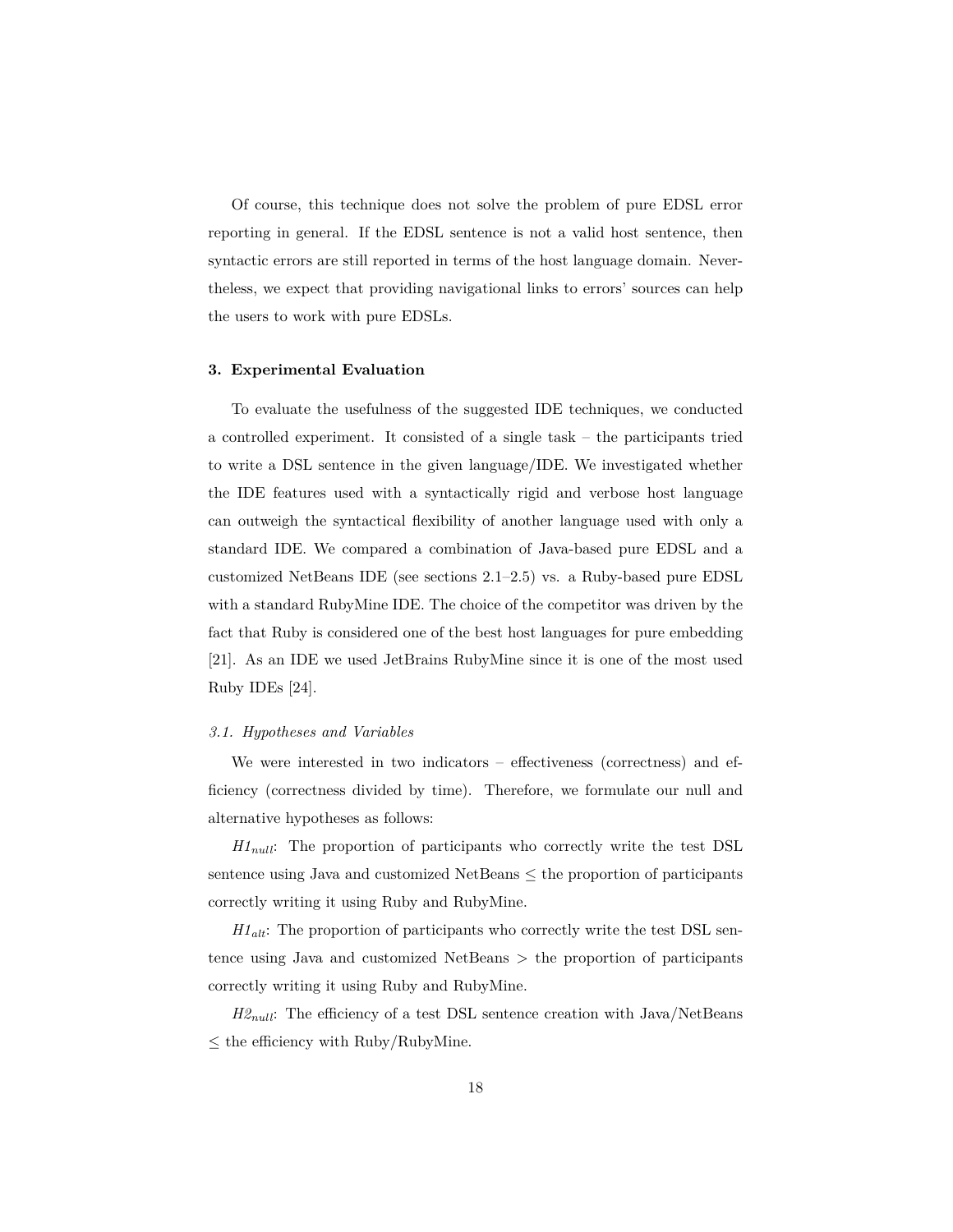*H2alt*: The efficiency of a test DSL sentence creation with Java/NetBeans *>* the efficiency with Ruby/RubyMine.

We will statistically test the hypotheses with a 5-percent significance level  $(\alpha = 5\%)^9$  $(\alpha = 5\%)^9$ .

There is one *independent variable* – a combination of the used host language and IDE. There are two possible values: *Java* means the subjects used a Java-based pure EDSL and the NetBeans IDE customized with the presented techniques; *Ruby* means they used a Ruby-based pure EDSL with a common Ruby IDE (no customization).

There are two *dependent variables*. The first one is correctness of the task solution. The variable has two possible values: *yes* if the user was able to correctly solve the task in the given time span, or *no* if she was not.

The second dependent variable is efficiency, numerically expressed as correctness (0 or 1, since there is only one task) divided by time in minutes (with under 30 seconds precision). For a task which was not correctly completed in the allotted time frame, the efficiency was zero.

### *3.2. Method*

Now we will describe the design and execution of the experiment.

## <span id="page-18-2"></span>*3.2.1. Participants*

Since our aim was to challenge quite a well-settled opinion that EDSLs are not for non-programmers, we decided to use non-programming participants. To conveniently get a larger sample of non-programming participants, we contacted a nearby high school<sup>[10](#page-18-1)</sup> which specialized on French foreign language (under the assumption that their students would not be programmers). Moreover, since as students they were often tested, they were familiar with the *Test-me!* domain.

<span id="page-18-0"></span><sup>&</sup>lt;sup>9</sup>This is an allowed probability of a Type I error, i.e., accepting  $H_{null}$  when it should have been rejected instead. According to Dybå et al. [\[25\]](#page-40-1), 0.05 is a commonly accepted norm in software engineering research.

<span id="page-18-1"></span> $^{10}$ Gymnázium Milana Rastislava Štefánika v Košiciach, <http://www.gmrske.sk/>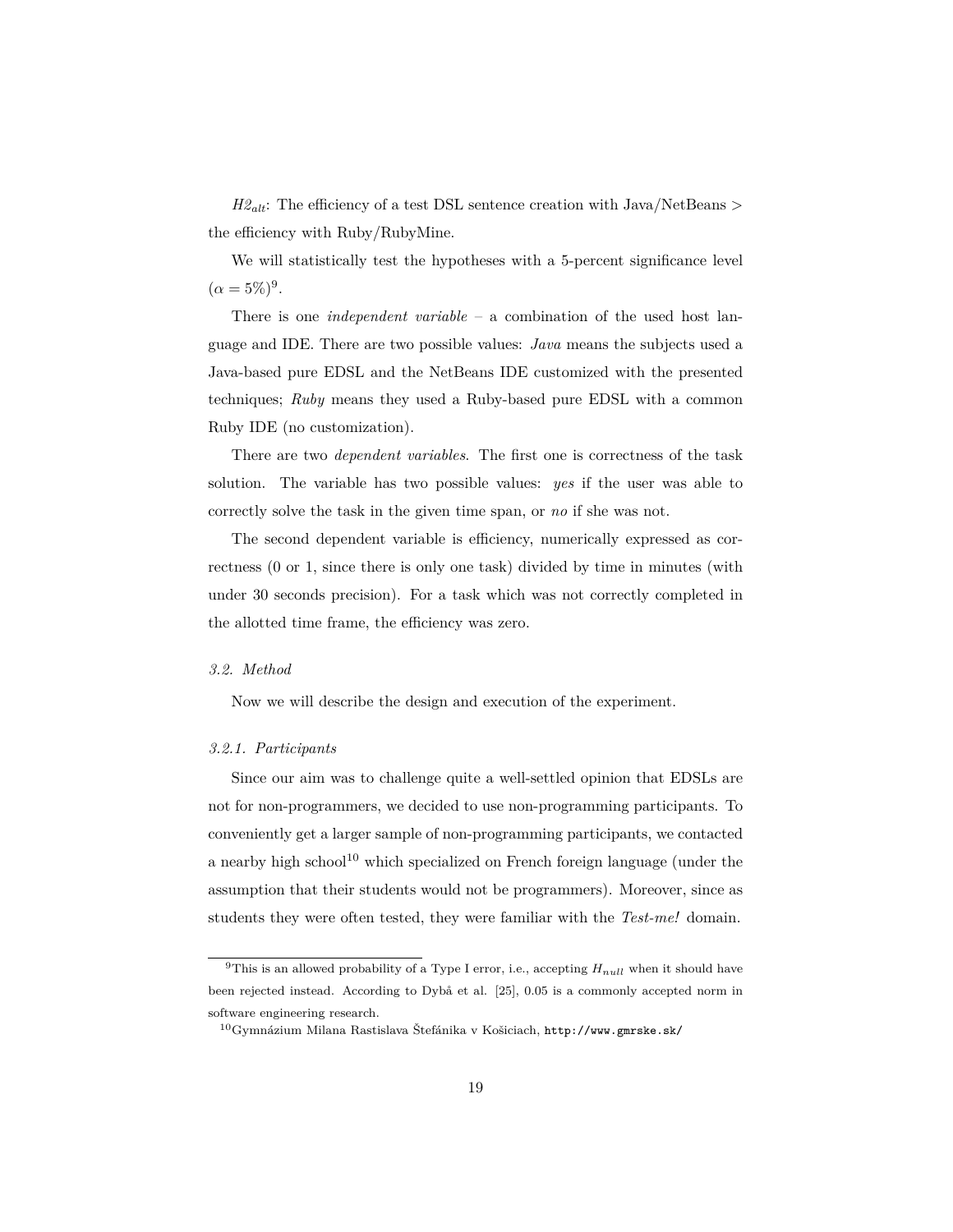To test whether the potential participants fitted our non-programmer criteria, we asked each one of them to describe their previous experience with programming. Except for one<sup>[11](#page-19-0)</sup> of 62 potential participants, they all claimed that they never programmed before. We queried also their Informatics teachers about the curriculum their students were going through, to ensure no threat to validity. In their curriculum, they focus on practical working with computers (using Photoshop, Microsoft Office tools, etc.), and the programming topic is presented only briefly and theoretically to provide the students with an idea what programming is. Thus, from the viewpoint of the school curriculum, they did not program.

In the end, using convenience sampling [\[26\]](#page-40-2), we obtained 62 participants. Two of them were excluded: As we already noted, one had previous programming experience. The other one was excluded because of a technical problem during the experiment execution (the experimenter made an error and provided the student with the documentation for the other version of the language, not the one the subject was supposed to work with). This provided us with a total of 60 participants. The age of the subjects spanned from 14 to 18 years.

The experiment was done during substituted lessons in the Informatics laboratory of the high school. The participation was presented as a voluntary activity – students were given an option to reject participation without any sanction, as recommended by Carver et al. [\[27\]](#page-40-3). Although the participation was not awarded in any sense, the instructor tried to motivate students by presenting the materials in an interesting way and asking for their feedback during the training. At the same time, we did not fully reveal our hypotheses before the experiment [\[28\]](#page-40-4). By limiting the actual experiment time to 20 minutes, we kept students focused.

<span id="page-19-0"></span><sup>&</sup>lt;sup>11</sup>In his free time, he was writing web pages in HTML and JavaScript.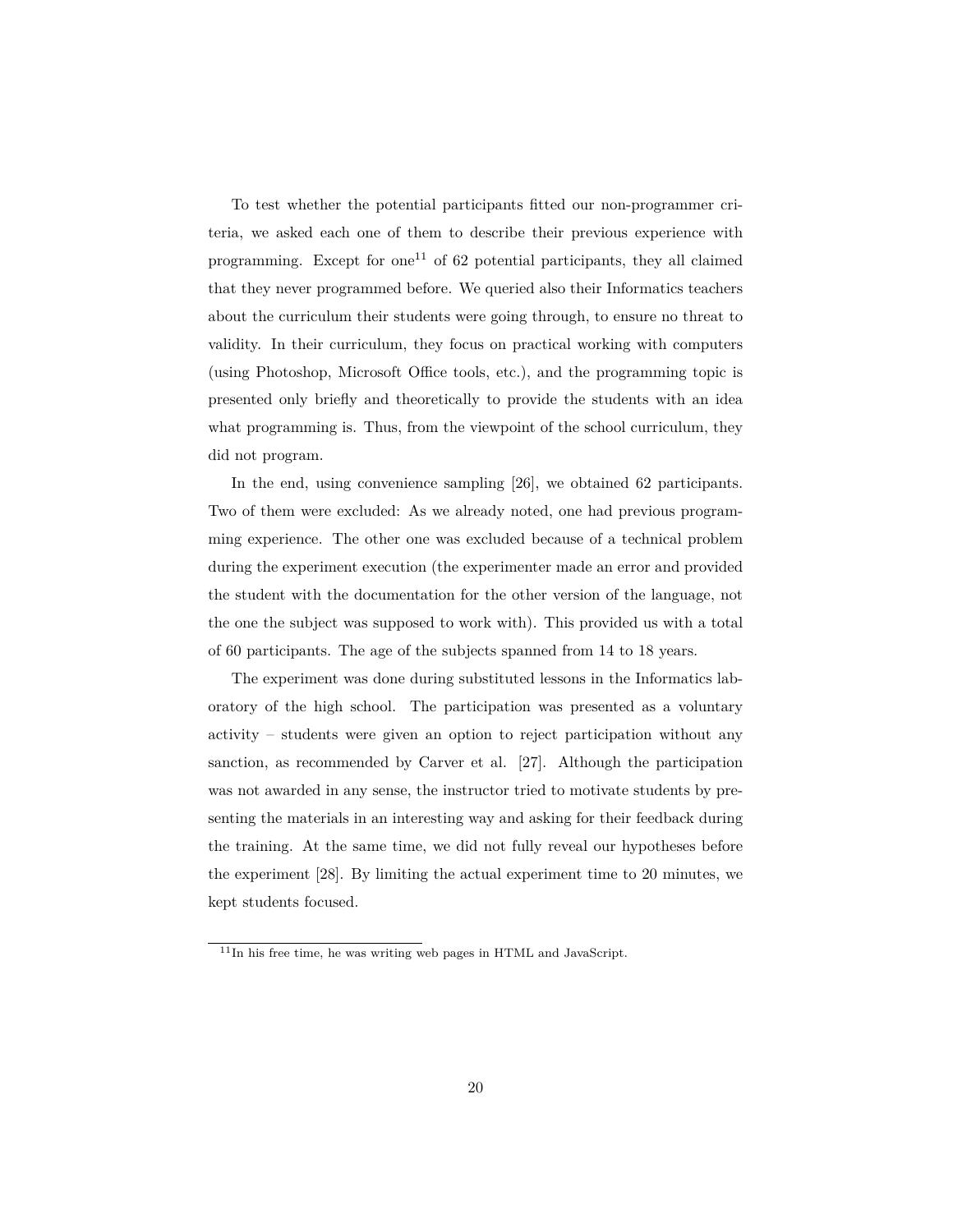## *3.2.2. Design*

Each subject received only one treatment, i.e., the experiment design was unpaired. The *Java* group contained 32 participants and the *Ruby* group 28. The *Java* group consisted of 16 students in the age of around 18 and 16 students in the age of around 14. The *Ruby* group consisted of 15 students in the age of around 17 and 13 students in the age of around 15.

We assigned the participants into groups according to their attendance to the lessons which we could access. During two lessons, the students were assigned to the *Java* group, students attending the other two lessons to the *Ruby* group. Each lesson was attended by students of a different classroom.

### <span id="page-20-2"></span>*3.2.3. Materials*

Participants were given one of the two versions of the *Test-me!* language.

The *Java* group used a Java-based pure EDSL version<sup>[12](#page-20-0)</sup> – an example of the language sentence is presented in Listing [2.](#page-6-0) They worked with the language using NetBeans IDE with the *EDSLAddon* plugin that provided an EDSL file template, folding and guarding for the *Test-me!* language.

The  $Ruby$  group used a Ruby-based version of the language<sup>[13](#page-20-1)</sup> – an example of the language sentence is listed in Listing [1.](#page-5-0) They worked with the language using the RubyMine IDE by JetBrains without any modifications.

Both implementations contained customized documentation of the language, explaining how to create a sentence in the language, documentation to each domain-specific method call, and finally instructions how to run the test. The documentation also contained a short tutorial explaining the benefits of using the IDE (code completion, error reporting). The documentation is included in the GitHub repositories of the languages (folder "dokumentacia").

In both cases, the language implementation generates an HTML+JavaScript

<span id="page-20-0"></span> $12$ <https://github.com/MilanNosal/java-testDSL> – the repository includes its EDSL documentation (folder "dokumentacia") and experiment task specification (experimentTask.pdf)

<span id="page-20-1"></span> $13$ <https://github.com/MilanNosal/ruby-test-dsl> – the repository includes its EDSL doc-

umentation (folder "dokumentacia") and experiment task specification (experimentTask.pdf)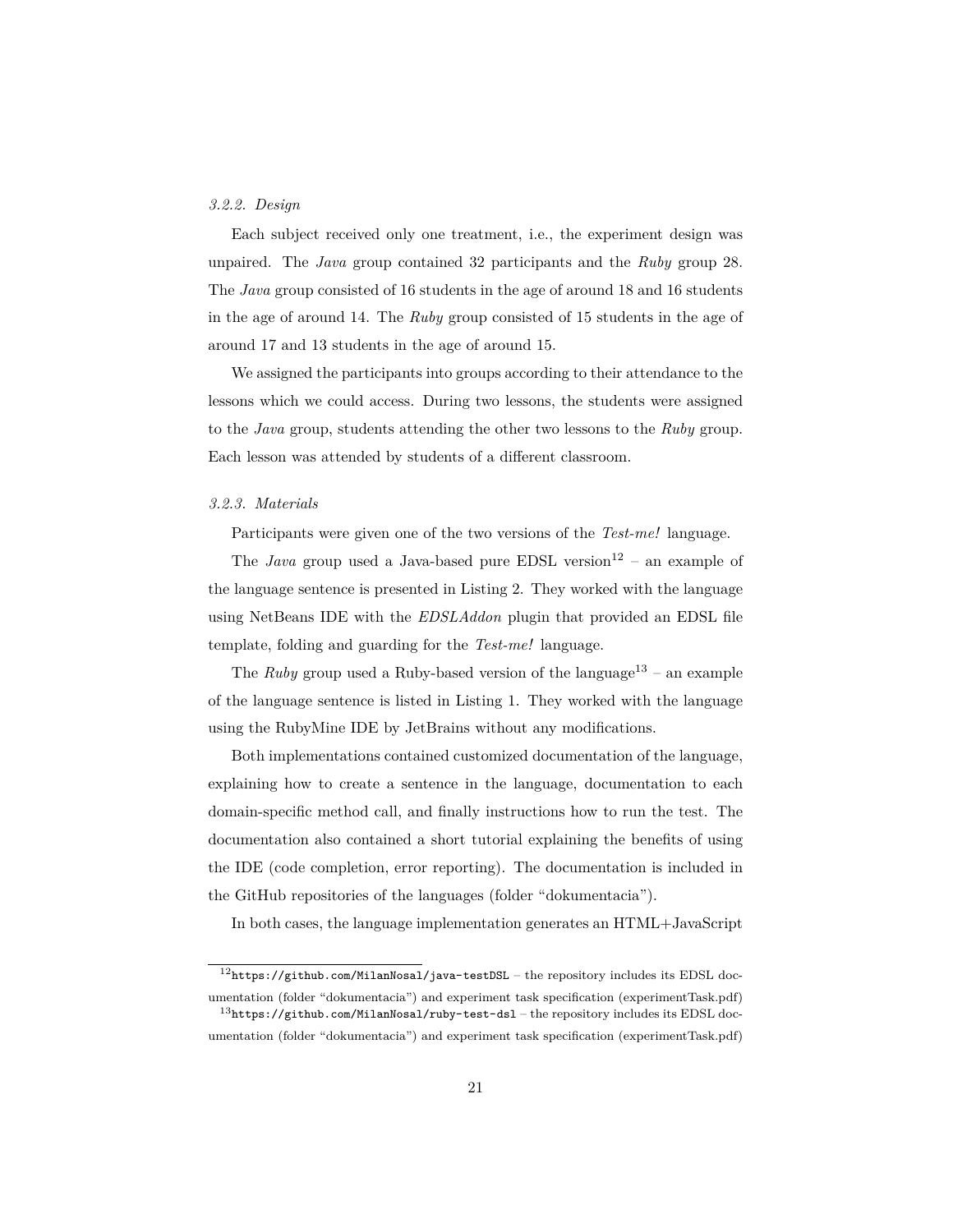document that shows the test and after filling it, the JavaScript code evaluates it. Generated HTML pages look exactly the same, regardless of the used language implementation.

All materials (and also the DSL) were localized into participants' mother  $tongue - Slovak<sup>14</sup>.$  $tongue - Slovak<sup>14</sup>.$  $tongue - Slovak<sup>14</sup>.$ 

#### *3.2.4. Task*

The experiment consisted of a single task only. The participants had to implement a runnable examination test according to the specification they were given. The task specification included a screenshot of the desired output of the test definition (the generated HTML+JavaScript page for the correct solution) and a short natural language description of each question that was presented in the screenshot. The task specification is available online<sup>[15](#page-21-2)</sup>.

#### <span id="page-21-0"></span>*3.2.5. Pilot Testing*

Before executing the experiment, we did pilot testing. Pilot testing was done with subjects from the same high school – but without any overlapping with the participants of the actual experiment, to prevent a serious threat to validity. After the pilot testing, we have adjusted two properties of the experiment design.

First, as we mentioned in section [2.4,](#page-12-0) we finally decided to use the Function Sequence version of the Java language that does not use the code completion technique mentioned in section [2.4.](#page-12-0) During pilot testing, the subjects used code completion very scarcely. However, we observed that most issues with task completion originated in difficulties with proper pairing of the parentheses in function calls. Since we used the Nested Functions pattern, proper nesting of parentheses was crucial. For this reason, we decided to remove our technique of code completion (in section [2.4\)](#page-12-0) from the experiment. Instead, we used the Function Sequence pattern that is also used in the Ruby version of the language

<span id="page-21-1"></span><sup>&</sup>lt;sup>14</sup>The most recent versions of the projects on GitHub are localized to English to make it accessible to the readers of the article.

<span id="page-21-2"></span> $^{15}{\tt https://github.com/MilanNosal/java-testDSL/blob/master/experimentTask.pdf}$  $^{15}{\tt https://github.com/MilanNosal/java-testDSL/blob/master/experimentTask.pdf}$  $^{15}{\tt https://github.com/MilanNosal/java-testDSL/blob/master/experimentTask.pdf}$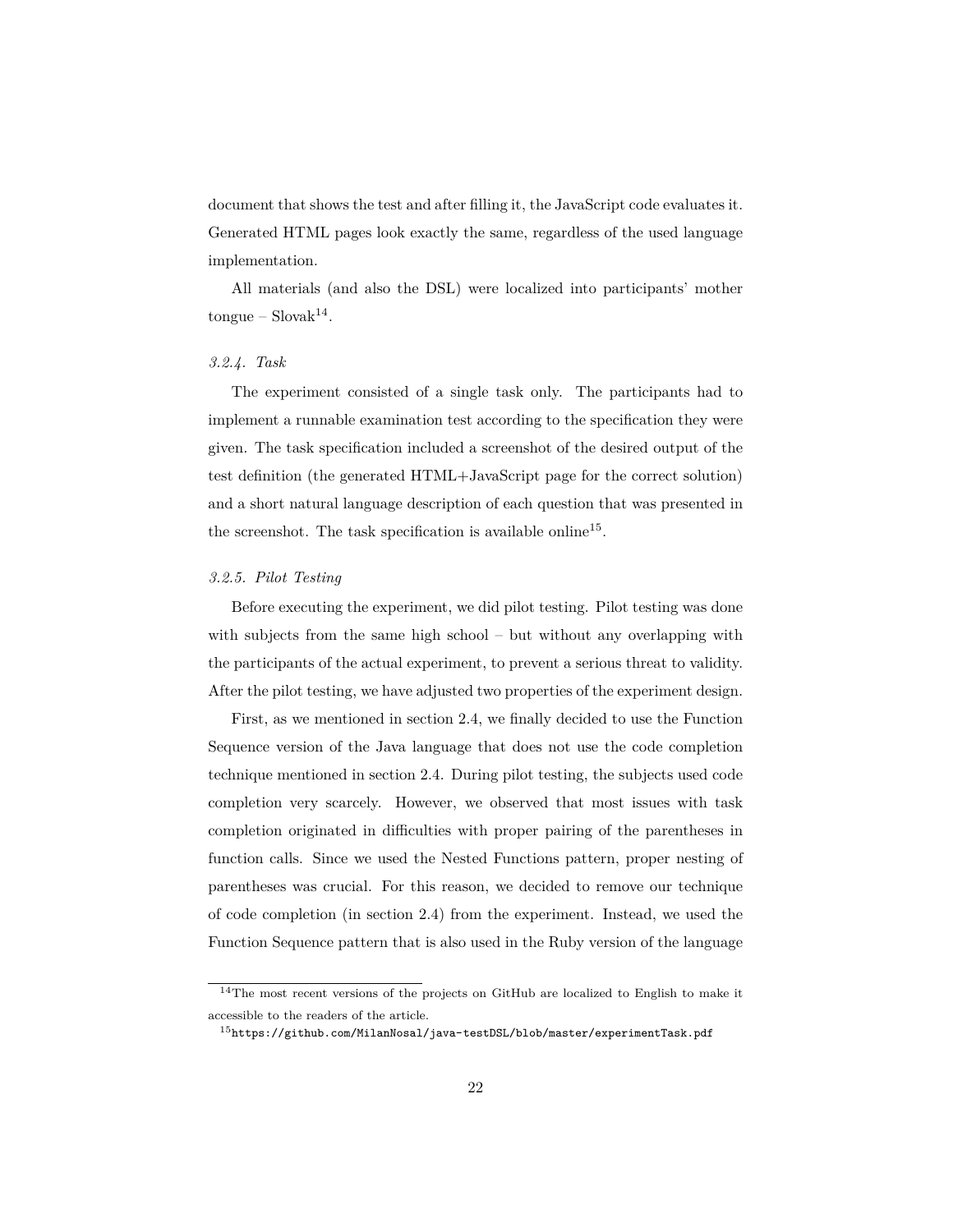(see listings [2](#page-6-0) and [1\)](#page-5-0). Since after this change both versions of the EDSL used the same implementation pattern, this change did not introduce a threat to validity.

Second, pilot testing determined the timing of the experiment. With each group, we had only a single 45-minute lesson which we could use for a single run of the experiment. We had to design the experiment to fit into this time. We needed around 15 minutes for introductory training and around 10 minutes for organizational tasks (preparing the environments, running the scripts to collect results, etc.). That left us with around 20 minutes for the experiment itself. Similarly, due to timing restrictions, we did not do any post-experiment satisfaction surveys with the participants.

## *3.2.6. Procedure*

We executed the experiment during four substituted lessons. The first run was performed with 16 students using the Java-based language version, the second with 15 students using the Ruby-based version, third with 16 students using Java, and fourth with 13 students using Ruby again. For each experiment run, we had 45 minutes – one teaching lesson.

Before the participants were given the task, they were given a short training to get familiar with the DSL. During the training, they were shown how to create a new source file with the necessary skeleton for writing a DSL sentence, how to define a test and a question, how to use the documentation that was provided, and finally how to run the test. During the training they were only passive observers, therefore when they were solving the task, it was the first time they were creating a sentence in the given DSL. Special attention was given to show them the benefits of using the IDE features such as code completion, inline documentation (Ruby-doc and JavaDoc), and in the *Java* group also the file templates. The training took approximately 15 minutes.

We bounded the time for the task itself to 20 minutes. During the task session, the subjects could discuss task definition (if there was something unclear) with the experimenter, however, no additional discussion about the *Test-me!*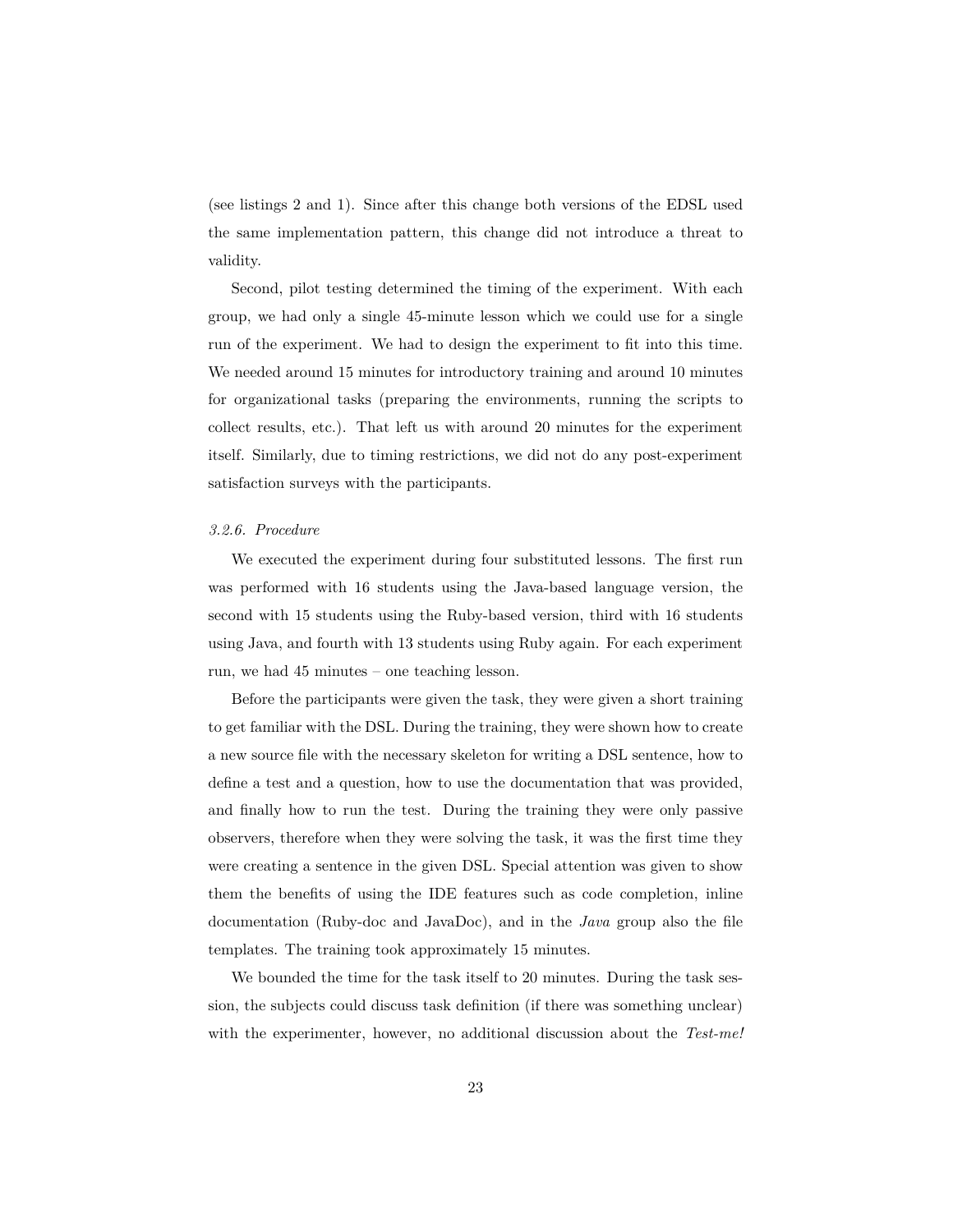EDSL was allowed. In the case of questions about the EDSL, the experimenter just referred the subjects to use the language documentation.

After 20 minutes (with under 30 seconds tolerance) since the start of the task phase, the experiment was stopped. Using a script, we created snapshots of the current state of each participant's project, and videos capturing their desktops were saved.

The remaining 10 minutes of the teaching lesson was reserved for organizational tasks (preparing the environments, etc.).

## *3.2.7. Data Extraction*

The decision whether a task was fulfilled was semi-automatically performed by researchers. Automation was used to check whether the participant's solution was compilable and runnable (i.e., it did not contain any syntactic or domain-specific errors). We manually examined the tests to decide whether they exactly corresponded to the specification, or were comparably complex to the task specification<sup>[16](#page-23-0)</sup>. Finally, videos were skimmed to determine completion times and to observe subjects' habits during working with the DSL.

#### *3.3. Results*

The summary results for correctness are in the upper part of Table [1.](#page-24-0) We can clearly see that the *Java* group performed better: 75% of the subjects implemented the test correctly. In the *Ruby* group, this proportion was lower  $(54\%).$ 

To confirm whether the results are statistically significant, we used Barnard's CSM test with confidence interval computation by Berger et al. [\[29\]](#page-40-5), which is suitable for analysis of 2x2 tables. The computed p-value is 0.0406, which is

<span id="page-23-0"></span><sup>16</sup>On their own request, we allowed several participants to create their own tests instead of the simple Biology test that was the goal of the task. However, to ensure unbiased results, we required them to use all the question types that were required by the task specification, to use the same number of questions with at least approximately the same number of answers. This requirement ensured they had no advantage over the rest of the participants.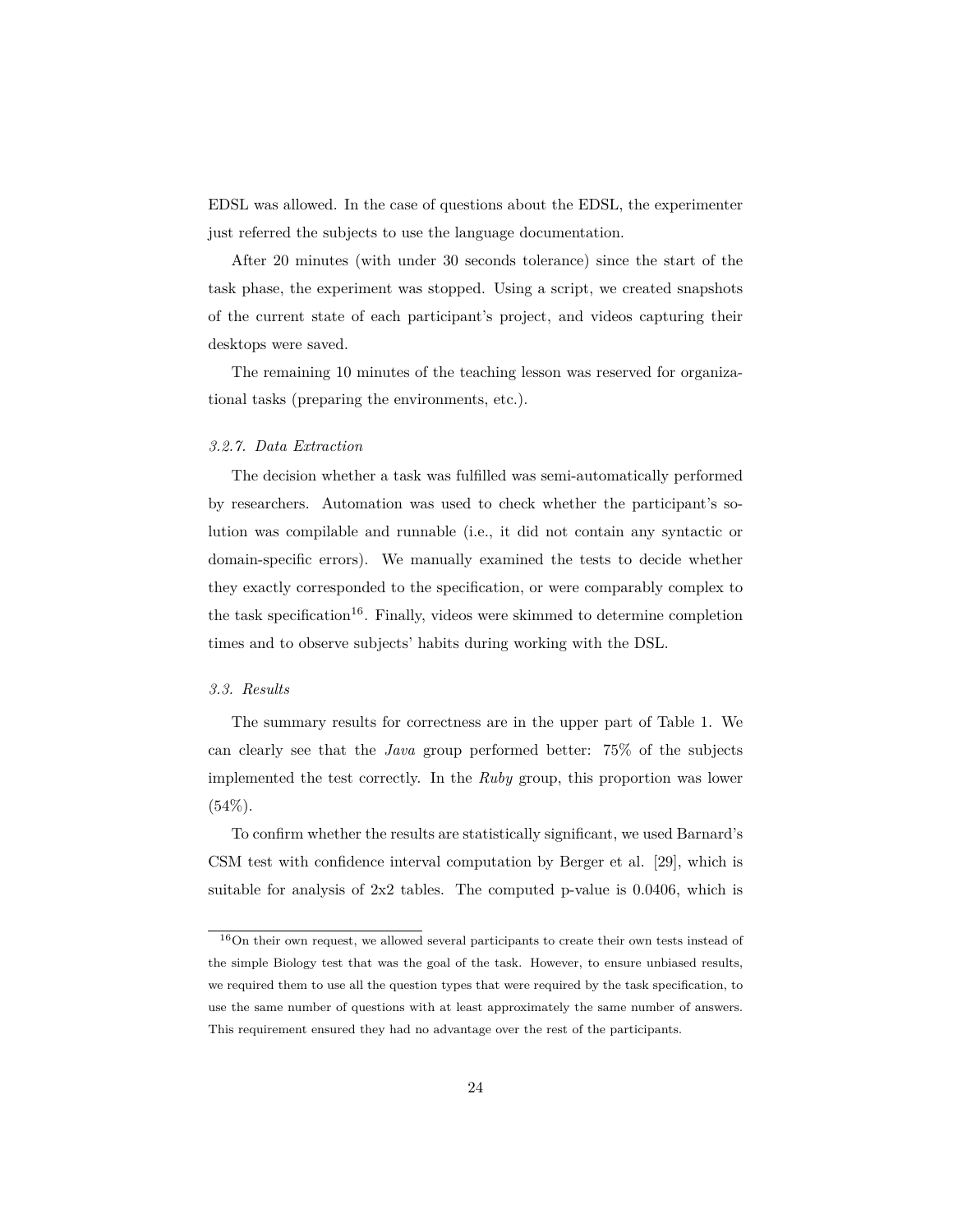<span id="page-24-0"></span>

|                             | Group    |            |  |
|-----------------------------|----------|------------|--|
|                             | Java     | Ruby       |  |
| Correct                     | 24 (75%) | $15(54\%)$ |  |
| Incorrect                   | 8(25%)   | $13(46\%)$ |  |
| Mean efficiency [tasks/min] | 0.044    | 0.032      |  |

Table 1: The summary results. Statistically significant results are in bold.

less than  $\alpha$  (5%). Therefore, we reject  $H1_{null}$  and accept  $H1_{alt}$ . The result is statistically significant. We showed that the correctness was better for the *Java* group.

The mean efficiency was also better for the Java group: 0.044 vs. 0.032 successfully completed tasks/min (see the lower part of Table [1\)](#page-24-0). However, the Mann–Whitney U test on the given data produces a p-value of 0.1000 – the result is not statistically significant.

In Table [2,](#page-25-0) we provide detailed experiment results for individual participants.

#### *3.4. Threats to Validity*

This section discusses threats to validity of the controlled experiment according to Neto and Conte [\[30\]](#page-40-6) and Wohlin et al. [\[26\]](#page-40-2).

#### *3.4.1. Construct Validity*

The chosen design of *Test-me!* might be a threat to validity. As we mentioned in section [3.2.3,](#page-20-2) after pilot testing we changed the design of the Java version of *Test-me!*, which lead to significantly better results with it. This indicates that a slight change in the EDSL language syntax can significantly improve its success rate. A different design of the Ruby version could possibly end in better results with Ruby. We used the design as illustrated in Listing [1,](#page-5-0) because it is very simple, and it resembles natural language. Now although there is no doubt a language implementation pattern can significantly affect its success rate, this aspect should not affect the experiment because in the experiment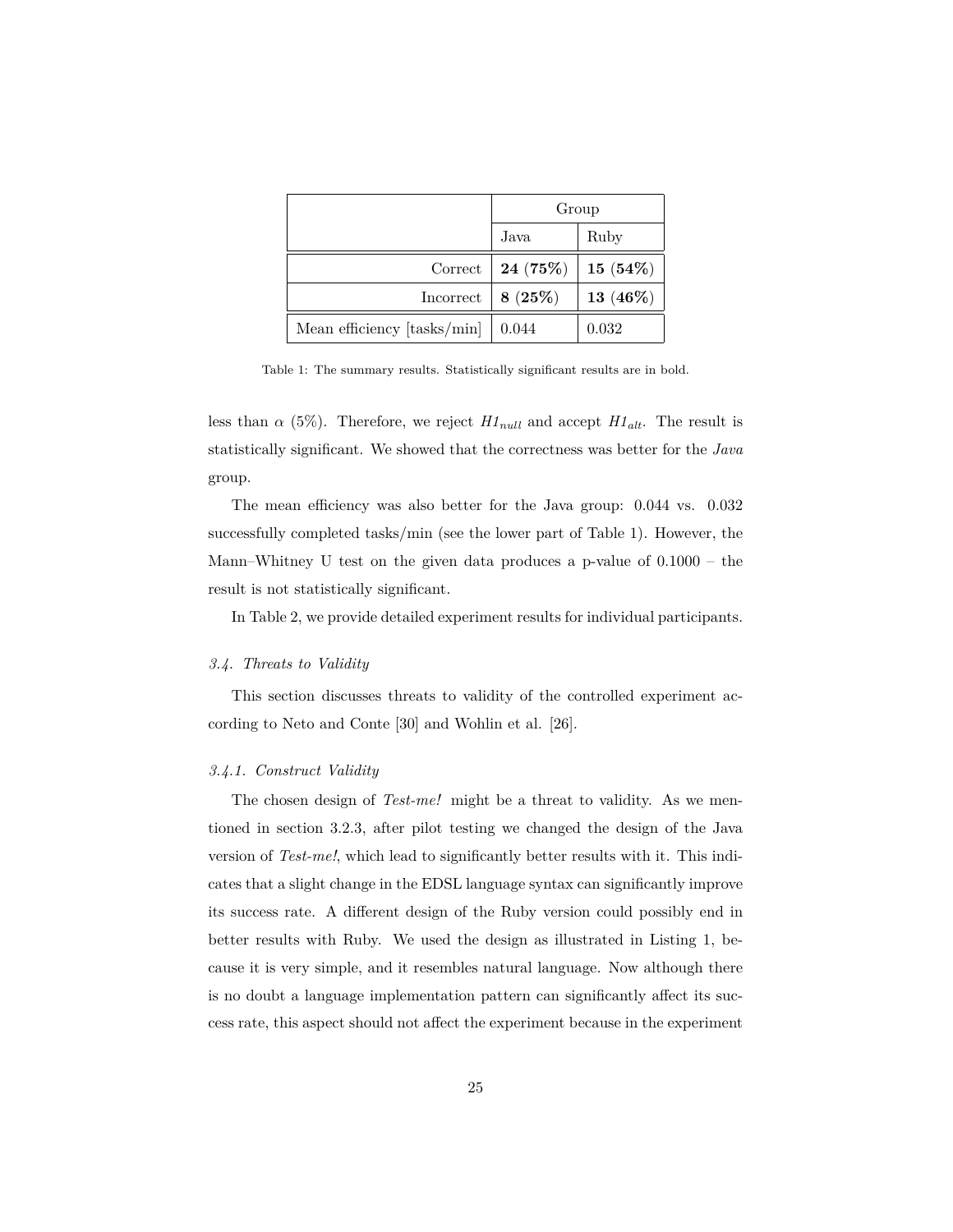<span id="page-25-0"></span>

| Correct        | Time<br>Efficiency |                    |  |
|----------------|--------------------|--------------------|--|
|                | [min]              | [task/min]         |  |
| 1              | $\overline{20.00}$ | 0.050              |  |
| $\overline{0}$ |                    | 0.000              |  |
| $\mathbf{1}$   | 20.00              | 0.050              |  |
| $\overline{0}$ |                    | 0.000              |  |
| $\overline{1}$ | 14.50              | 0.069              |  |
| $\overline{1}$ | 14.50              | 0.069              |  |
| $\overline{1}$ | 14.50              | 0.069              |  |
| $\mathbf{1}$   | 20.00              | 0.050              |  |
| $\overline{0}$ |                    | 0.000              |  |
| 1              | 15.50              | 0.065              |  |
| $\overline{1}$ | 19.00              | 0.053              |  |
| $\overline{1}$ | 19.00              | 0.053              |  |
| $\overline{1}$ | 20.00              | 0.050              |  |
| $\mathbf 1$    | 19.50              | $\overline{0.051}$ |  |
| $\mathbf 1$    | 16.50              | 0.061              |  |
| $\overline{1}$ | 16.17              | 0.062              |  |
| $\overline{1}$ | 16.75              | 0.060              |  |
| $\overline{1}$ | 18.00              | 0.056              |  |
| $\mathbf{1}$   | 18.50              | 0.054              |  |
| $\overline{1}$ | 13.50              | 0.074              |  |
| $\overline{0}$ |                    | 0.000              |  |
| $\overline{0}$ |                    | 0.000              |  |
| $\overline{0}$ |                    | 0.000              |  |
| $\overline{1}$ | 18.25              | 0.055              |  |
| $\overline{1}$ | 16.33              | 0.061              |  |
| $\overline{0}$ |                    | 0.000              |  |
| $\overline{1}$ | 16.33              | 0.061              |  |
| $\overline{1}$ | 13.75              | 0.073              |  |
| $\overline{0}$ |                    | 0.000              |  |
| $\mathbf 1$    | 20.00              | 0.050              |  |
| $\mathbf 1$    | 20.00              | 0.050              |  |
| $\overline{1}$ | 14.67              | 0.068              |  |

| Correct        | Time     | Efficiency         |
|----------------|----------|--------------------|
|                | $[\min]$ | [task/min]         |
| $\overline{0}$ |          | 0.000              |
| $\overline{0}$ |          | 0.000              |
| $\overline{1}$ | 17.27    | 0.058              |
| $\overline{0}$ |          | 0.000              |
| 1              | 20.00    | 0.050              |
| $\overline{0}$ |          | 0.000              |
| $\overline{0}$ |          | 0.000              |
| $\overline{1}$ | 13.00    | 0.077              |
| $\overline{1}$ | 19.67    | 0.051              |
| $\overline{1}$ | 19.25    | 0.052              |
| $\overline{0}$ |          | 0.000              |
| $\overline{1}$ | 15.00    | 0.067              |
| $\overline{0}$ |          | 0.000              |
| 1              | 17.00    | 0.059              |
| $\overline{1}$ | 12.50    | 0.080              |
| $\overline{0}$ |          | 0.000              |
| $\overline{0}$ |          | 0.000              |
| $\overline{0}$ |          | 0.000              |
| $\overline{0}$ |          | $\overline{0.000}$ |
| $\overline{0}$ |          | 0.000              |
| $\overline{1}$ | 18.50    | 0.054              |
| $\overline{1}$ | 13.50    | 0.074              |
| $\overline{1}$ | 17.50    | 0.057              |
| $\overline{1}$ | 18.58    | 0.054              |
| 0              |          | 0.000              |
| $\overline{1}$ | 18.25    | 0.055              |
| $\overline{1}$ | 20.00    | 0.050              |
| $\overline{1}$ | 15.50    | 0.065              |

(a) The Java group

(b) The Ruby group

Table 2: Experiment results for individual participants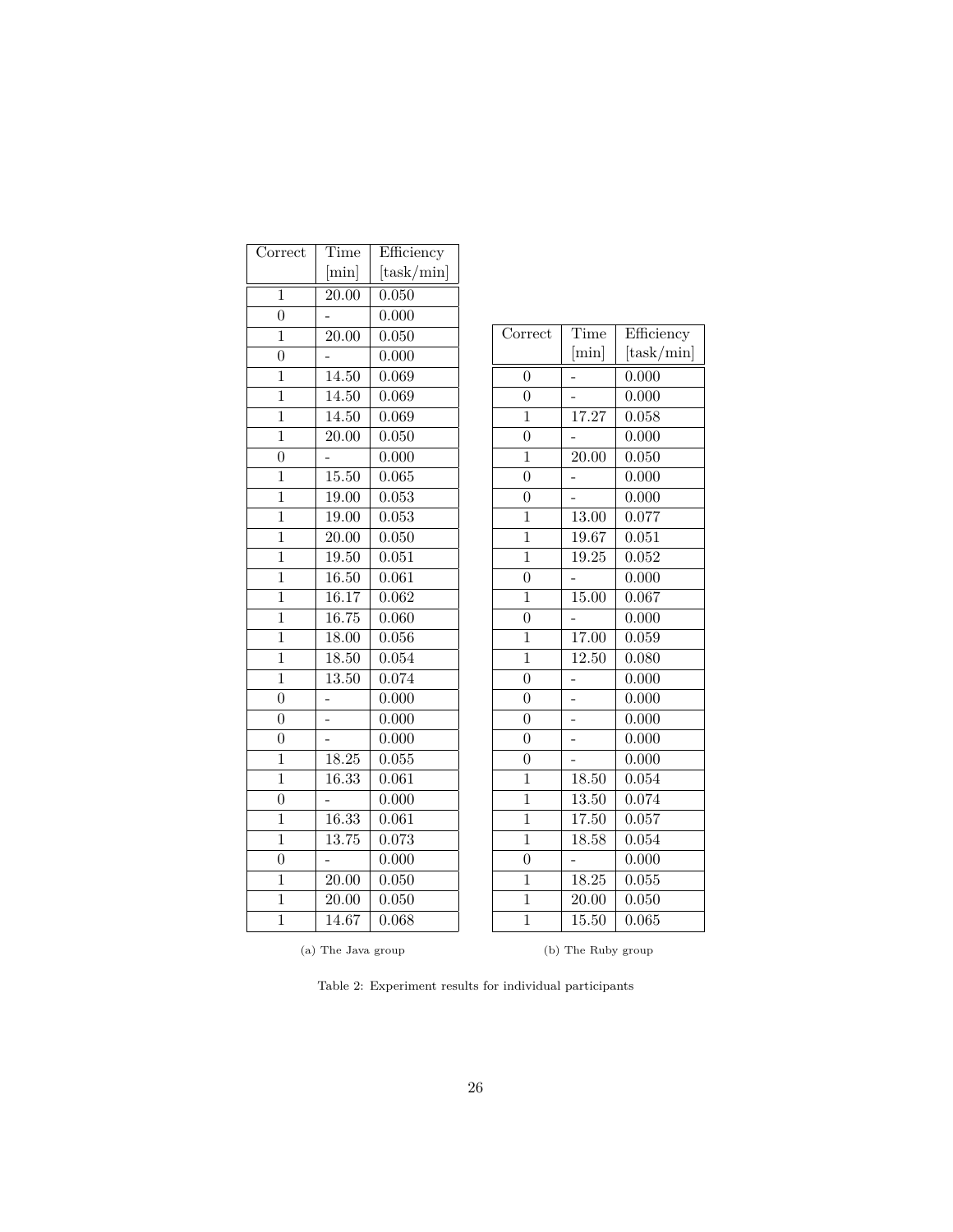both Java version and Ruby version used the same implementation pattern – the Function Sequence pattern [\[14\]](#page-38-7). Same implementation pattern ensures that both the control group with Java and the experimental group with Ruby had the same conditions from this aspect.

The domain selected for the experiment test should not pose a threat, since the particular domain (Biology in this case) affects only string literals of the *Test-me!* EDSL, which are handled in the same way in both RubyMine and NetBeans. A test domain could only affect the motivation of the participants to finish the task – a more interesting domain could have increased the success rate. However, since we used the same domain for both control and experimental groups, this could not affect the experiment's results.

Although the experiment consisted only of a single task to be performed by the participants, it was reasonably complex to exercise the majority of features provided by the *Test-me!* DSL.

The participants were required to create an EDSL sentence from the scratch. We used this design intentionally to test also file templates, which would otherwise be useless. However, the task designed this way limits generalization of our results to creating EDSL sentences from the scratch. To be able to generalize the conclusions for program comprehension, extension and modification, we would need to perform the experiment with a task including comprehending, extending, and modifying programs.

To measure correctness, we used just boolean values – either correct or incorrect. It would be difficult to assess the implementations in percentages.

While the assessment of correctness was subjective (by a researcher), disputes were resolved by mutual agreement of two researchers. Since we had source code snapshots and videos available, they were resolved without time stress.

#### *3.4.2. Internal Validity*

Assignment to experimental groups was performed by convenience, i.e., by a classroom a student attended. Therefore, it was a quasi-experiment [\[31\]](#page-40-7).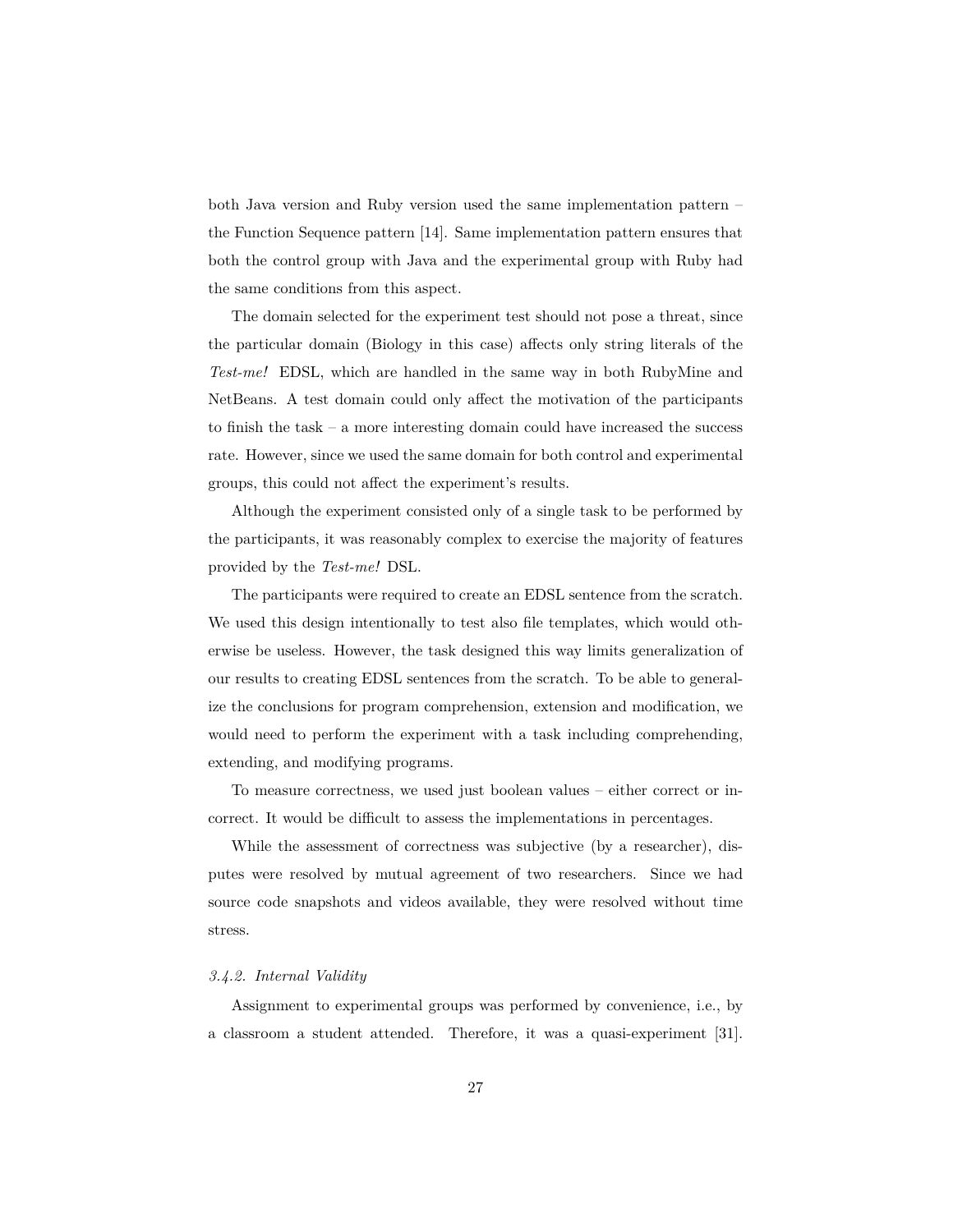<span id="page-27-0"></span>

| Age       | 14   | 15   | 17   | 18   |
|-----------|------|------|------|------|
| Group     | Java | Ruby | Ruby | Java |
| Correct   | 11   |      |      | 13   |
| Incorrect | 5    |      |      | 3    |
| Total     | 16   | 13   | 15   | 16   |

Table 3: The results for individual age groups

However, there were no obvious confounding factors common to each classroom except age. The mean age of participants was approximately equal for both treatment groups, so this should not be a problem either. Also, the success rate of the different age groups was distributed evenly (see Table [3\)](#page-27-0), which indicates that the age did not play an important role.

Another validity threat was the quality of the training before the task. Although the same author led the training in all runs, he might have provided a worse explanation in the case of the *Ruby* group. To alleviate this threat, we alternated runs, so that experience he gained would evenly affect both groups.

To mitigate instrumentation threats, the documentation mentioned in section [3.2.3](#page-20-2) was provided to ensure they all have the same amount of information. The two versions of the documentation differed only when it was necessary – when lexical symbols were different, and when we were talking about IDE related content. During the experiment, we observed that a common error in Ruby group was a result of copy/pasting the import section from the documentation. Higher quality of the documentation might have improved the success rate of the EDSL language. Considering that the Java version of the documentation was of equivalent quality, we can conclude that the file template customization can even alleviate shortcomings of poor documentation.

Since the experiment lasted only under 45 minutes without any prior treatment, maturation should not pose any threats to validity.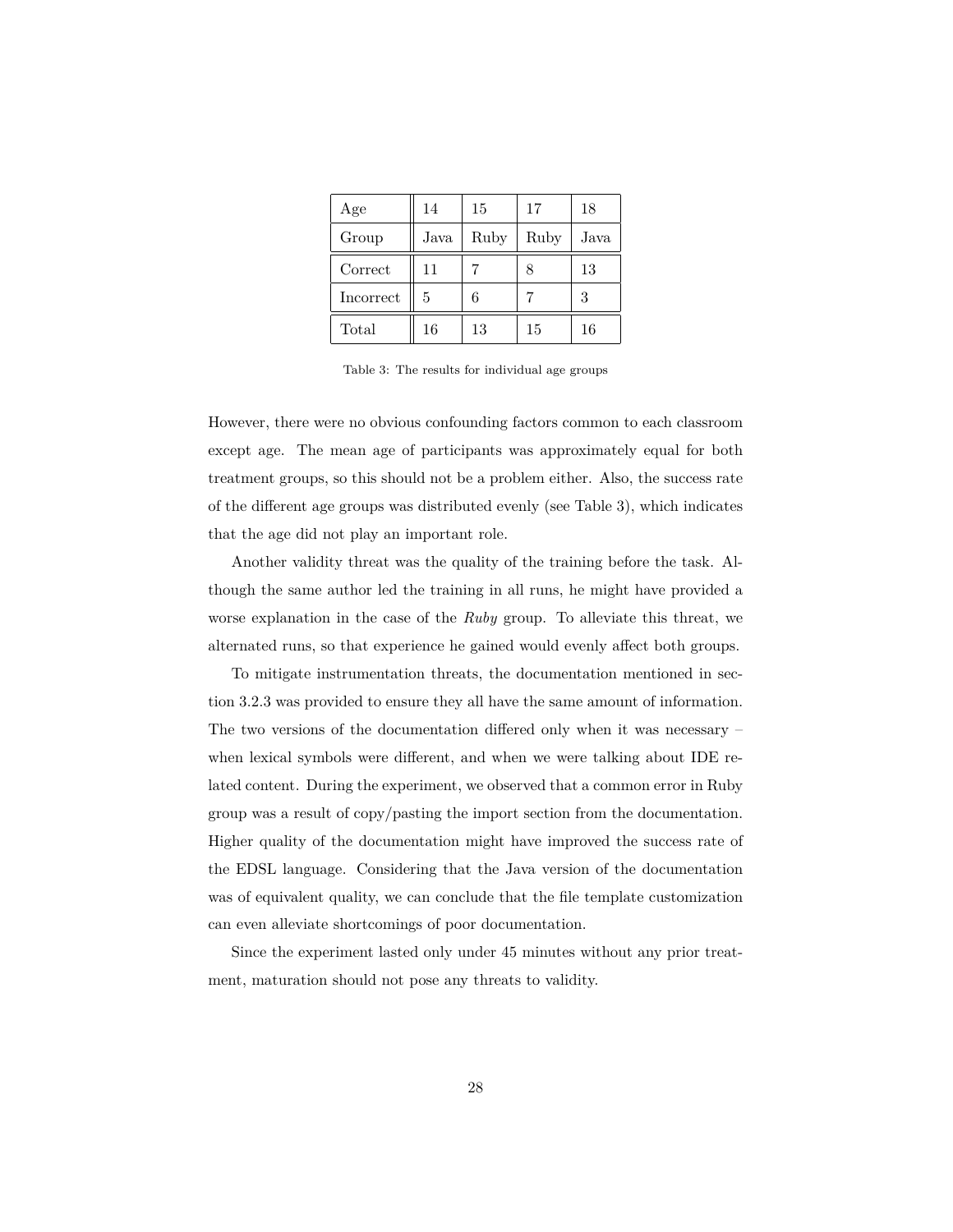## *3.4.3. External Validity*

Only students from one high school participated in our experiment, so they might not be representative of a whole population of non-programmers. However, they were familiar with the domain (from the end-user point of view) and they did not have programming experience, as it is described in section [3.2.1.](#page-18-2)

The representativeness of our EDSL, compared to real-world DSLs, is another validity threat. Although *Test-me!* is not a trivial language, it has rather straightforward and simple structure (see listings [2](#page-6-0) and [1\)](#page-5-0). An EDSL can be much more complex from the syntactic viewpoint – it can include variables, functions, structures, etc. We could expect that the user's benefit from our techniques (e.g., file templates) might be rendered insignificant by the complexity of the language syntax. Therefore we cannot generalize our results for all possible EDSLs. Replication of the experiment with a more complex EDSL is needed.

In this experiment, we compared just two specific combinations of a host language and IDE. The fact that we used two different IDEs designed and implemented by two different companies (RubyMine by JetBrains and NetBeans by Oracle) might be another threat to validity. Although we expect that the IDE of a dynamically typed language will be inferior to the IDE of a statically typed language, there might be other threats to validity that stem from the fact that the tools are designed by different companies. However, we need to mention that RubyMine is considered one of the best IDEs for Ruby [\[24\]](#page-40-0), thus usage of a different IDE should not significantly affect the results.

Since our approach uses host IDEs, a learning curve of the IDE plays a role in the EDSL usage. In our experiment design, we gave the participants only a short training before the experiment. The training was without the hands-on experience. Thus the learning curve was a part of the experiment. We made this decision because the need of the whole IDE training on top of the EDSL training would be comparable to the training in the host language programming – if we required non-programmer users to become proficient IDE users to use our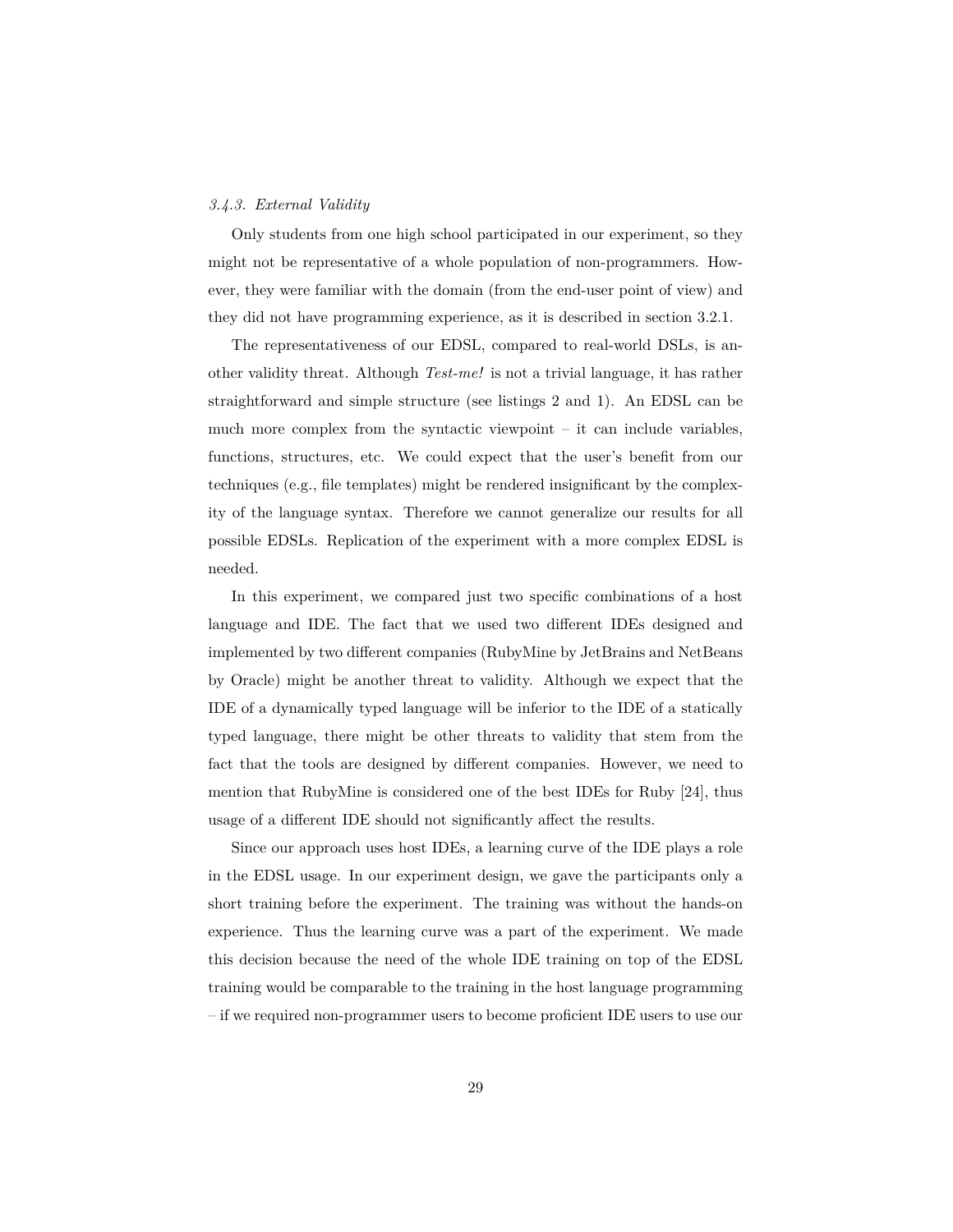EDSL, it would be the same as if we required them to learn the host language in order to use the EDSL. Therefore we have decided to include the IDE learning curve into the experiment as a part of the task.

We have to note that we did not want to teach them in depth how all the features of IDE work – that would be comparable to teach them how the host language works and would in effect result in clear advantage of external languages in the end. If the whole complex IDE has to be explained and understood, that puts us back at the beginning – an external language would be a clear choice over the EDSL. However, if the IDE can be used with positive effect although the user does not understand it besides several features closely related to the EDSL (in our case our customizations), then we can consider the EDSL + IDE customizations a potential challenge to external DSLs.

#### *3.5. Conclusion*

In this experiment, we tried to evaluate if proper IDE support (customized NetBeans) for a pure EDSL written in an inflexible, verbose language (Java) can outweigh a succinct language with a standard IDE (Ruby and RubyMine). The experiment was performed with non-programmers (high school students), thus demonstrating that IDE support is important when non-programmers try to use a pure EDSL. Regarding correctness, the Java group performed significantly better than the Ruby group, which indicates that the customizations can outweigh the syntactic shortcomings of the host language.

Although the experiment shows that IDE customizations can increase the non-programmers success rate with EDSLs, we cannot use its results alone to motivate the use of EDSLs over external languages in cases when nonprogrammers are involved. As the next step in this research, we need to compare IDE customizations with external language approaches (e.g., language workbenches), both in the aspect of user success rate and of implementation costs.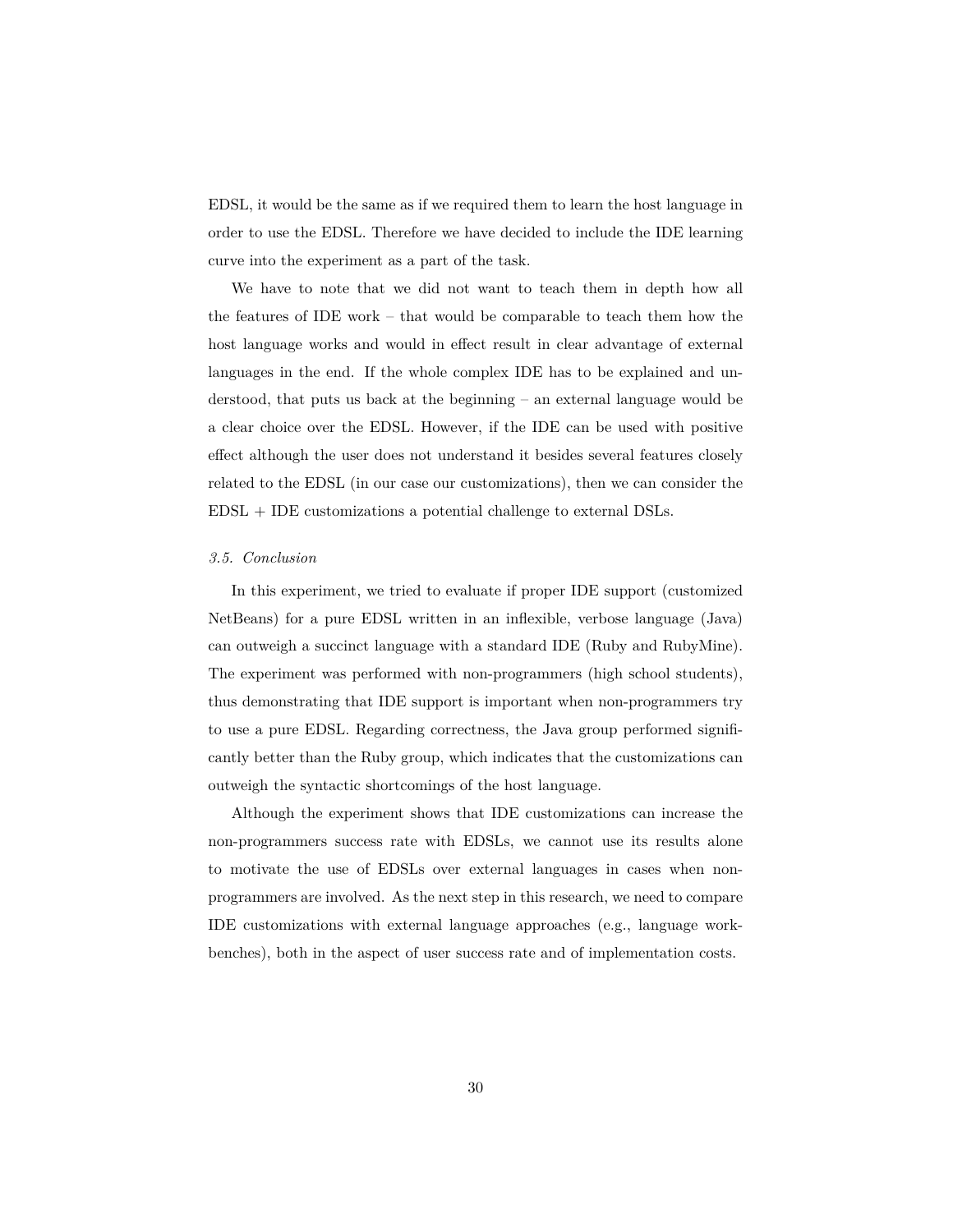## *3.5.1. Observations*

From the observation, we can conclude that the most significant reuse techniques are file templates, guarding, and folding. These techniques ensured that the non-programmer had to focus solely on the test definition. Several users of the Ruby-based EDSL failed to fulfill the task because they were not able to create an EDSL skeleton properly. In Ruby, the skeleton contained only an import statement (require\_relative from Listing [1\)](#page-5-0). However, they were copy/pasting the import from the documentation, copying also a dot that ended the sentence in the documentation, and they failed to find this error and fix it. The use of a file template would prevent this issue (since no copy-pasting nor understanding of skeleton code is needed) – thus we conclude that customization can even compensate for documentation of poor quality.

From the observation of the participants, we could conclude that the users were able to use code completion even without in-depth training of the IDE features. 10 of the total 24 successful Java users and 7 of the total 15 successful Ruby users used also code completion during solving the task. In several of those cases we noticed how they used code completion to deal with errors – once a participant made an error and was not able to solve it, she deleted the whole erroneous line and started from the beginning using code completion. Even though they were non-programmers, they could understand the advantages of using an IDE – providing evidence that an IDE can be really beneficial even to non-programming end users.

All the failing cases except one were due to host language syntactic errors – confirming that syntactic noise is really the main problem of EDSLs when used by non-programmers. Only a single participant failed due to a domain error – he used two correct answers in a single option question that did not support multiple correct answers, and he was not able to fix it in time.

We did not observe enough domain-specific errors to claim error reporting with navigational links useful. To confirm its usefulness, we could perform a new experiment focused on domain-specific errors.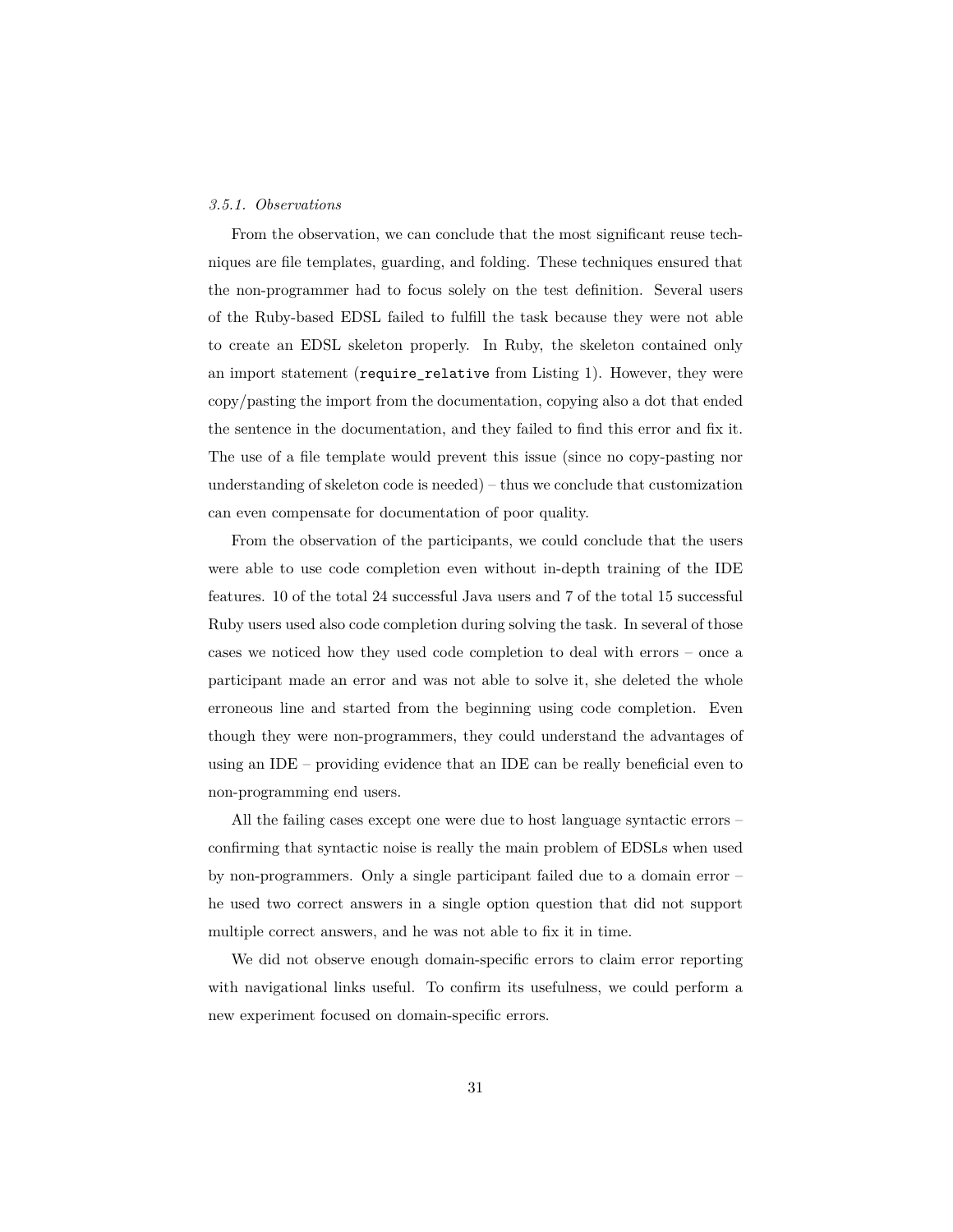Since we were capturing the screens while the participants worked, we were able to determine the approximate time of a successful solution (with under halfminute precision). In the Java group, the mean (average) time of a successful task solution was 17.3 minutes with a standard deviation of 2.3 minutes. In the Ruby group, the mean time was 17.0 minutes with a standard deviation of 2.6 minutes. This means that although the Java group performed significantly better in terms of success rate, the time was not improved when compared to the Ruby group. We believe this is a result of less interlacing syntactic noise in the case of Ruby (compare listing  $1$  with listing  $2$ ) – Ruby does not require the use of parentheses on method calls, and it also does not require a semicolon at the end of each statement. In the Java group, on the other hand, the customizations were able to help with a better success rate in solving the tasks. For example, in the Ruby group, the most often impassable problem was with the copy/pasted erroneous import statement with the dot at the ending. In the Java group, this situation could not happen – the surrounding noise was generated using file template and prevented from editing by guarded sections, so there was no way to introduce an error there.

#### <span id="page-31-0"></span>*3.5.2. Conclusions from Pilot Testing*

Pilot testing showed that there are pure EDSL design patterns that are very inconvenient for non-programmers. The Nested Functions pattern provides a nice fluent interface that can benefit from NetBeans smart code completion (see section [2.4\)](#page-12-0). However, in the case of non-programmers, the complexity of nested calls seems to by far outweigh any of their possible benefits. Observation of the pilot testing participants showed that all of them had troubles with proper parentheses nesting. Keeping the track of the open and closed parentheses is a challenging task even for our first-year students that learn to program – nonprogrammers became overwhelmed by the task. In the experiment, we used the Function Sequence implementation pattern that did not nest any function calls, thus each opened parenthesis was closed before another one was opened again.

After we changed the used design pattern for our Java EDSL to the Function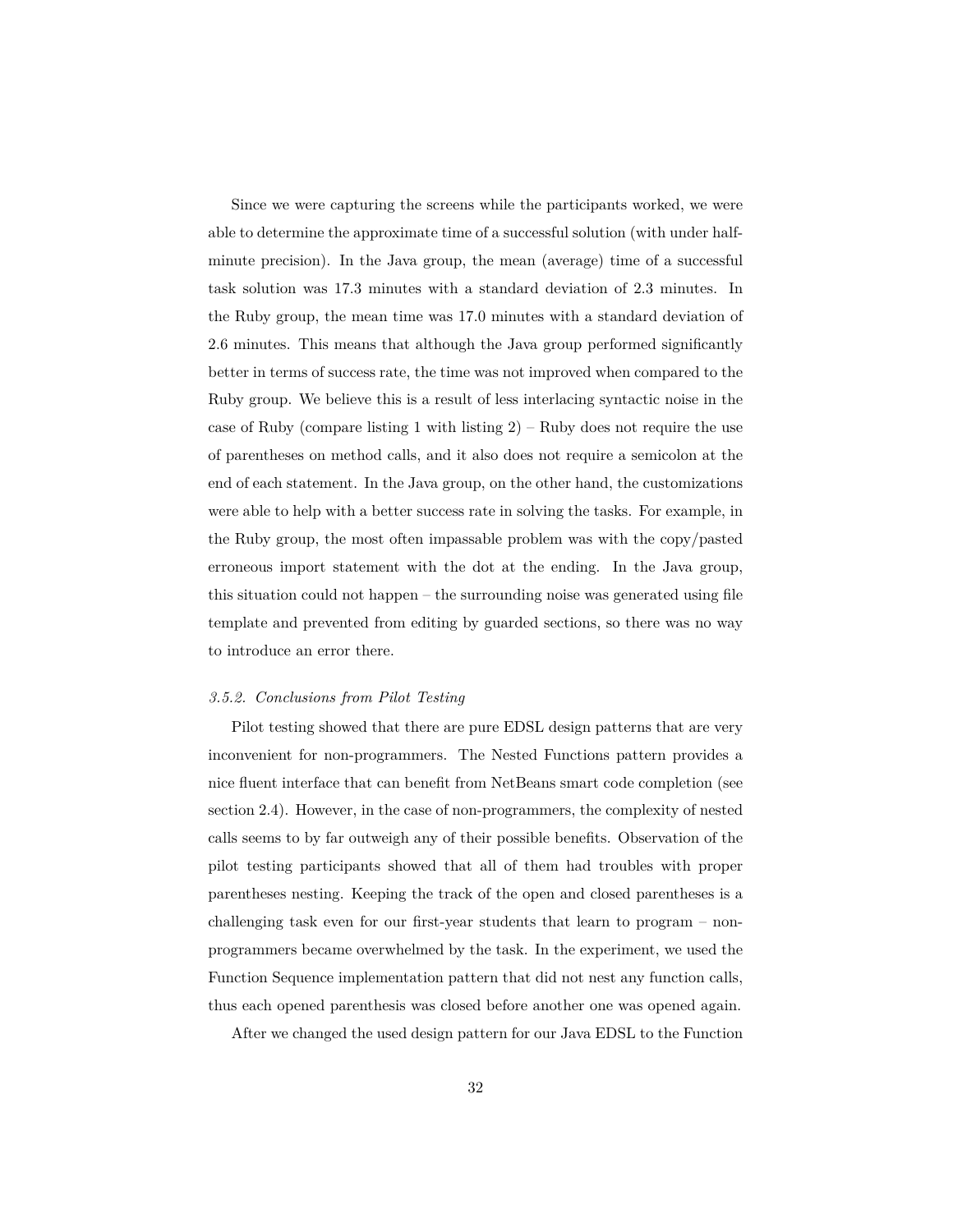Sequence pattern (that was used in Ruby as well), the success rate became radically better. This indicates that the "amount" of syntactic noise is not so significant as the complexity of its structure (abstract syntax) – the number of brackets stayed the same, commas were substituted by the comparable number of semicolons. The problem was the higher complexity of their structure – brackets had to be properly nested. This observation renders the technique from section [2.4](#page-12-0) unsuitable for non-programmers.

## **4. Discussion**

Based on the experiment, we can see there are two different approaches that can make the IDE more useful by reducing or removing syntactic/view noise:

- *IDE customization* the language author can modify IDE's standard be-havior by means of a plugin (Sections [2.1,](#page-7-0) [2.2](#page-8-0) and [2.3\)](#page-11-0).
- *Language manipulation* the language author can manipulate the pure EDSL implementation to reuse the host language IDE (Sections [2.4](#page-12-0) and [2.5\)](#page-15-0).

The language manipulation is non-invasive to the reused IDE infrastructure and therefore it is the less expensive alternative. The IDE modification is an invasive approach that requires more skill, but is also much more powerful. We can use the IDE API to move the language view closer to the domain while keeping its textual notation untouched.

As we could see, the user experience with pure embedding can be enhanced in multiple different aspects by IDE reuse and customization. All the techniques presented in our experiments can be easily applied to any Java-based pure EDSL without regard to its size. The language manipulation techniques required slight modifications to the language implementation, e.g., registering created objects to the utility class and then using the class to report errors. The IDE customization techniques required some effort to prepare the plugin, but the plugin itself can be reused by multiple pure EDSLs. Furthermore, the language implementation itself does not have to change. It is up to the language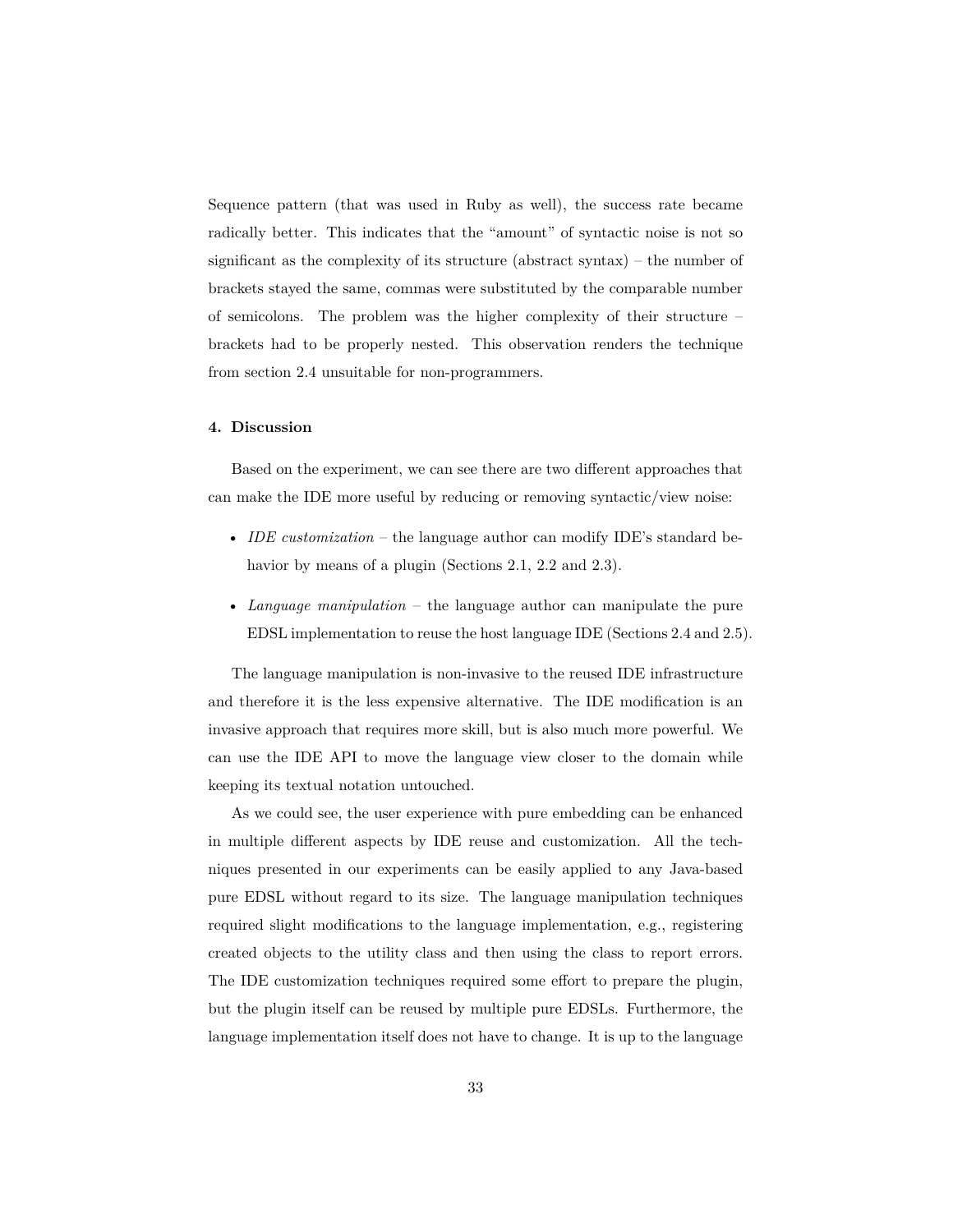author to consider the options of the given IDE and to choose only techniques which are relatively cheap to use for the given pure EDSL.

We can also see there are still many issues that are inherent to pure embedding and these simple techniques cannot overcome them – such as syntactic error reporting in DSL terms. We can also conclude from the experiment that some techniques might help programmers but are not viable for non-programming domain experts – namely smart code completion utilization presented in section [2.4.](#page-12-0)

## **5. Related Work**

While there are many works contributing to the DSL field (e.g., optimization of their parsing [\[32\]](#page-40-8)), we focus specifically on the editing environments for DSLs. The need for proper IDE support is manifested by language workbenches that are able to provide some tool support in addition to parsers for external DSLs (for example JetBrains MPS, GME, MontiCore [\[33\]](#page-41-0), Neverlang [\[34\]](#page-41-1), Rosette [\[35\]](#page-41-2)). There are several good overviews on language workbenches that can be used to learn more about current trends [\[36,](#page-41-3) [37,](#page-41-4) [38,](#page-41-5) [39\]](#page-42-0). Adam et al. [\[40\]](#page-42-1) recognized spreadsheet-based DSLs – DSLs consisting of data written in spreadsheets. They recognized the need of tools for these languages as well. IDE and tools support for embedding is not a novel need either, take for example the Varis tool [\[41\]](#page-42-2) aiming to provide proper IDE support for embedded client code in PHP web applications. In our work, we focus on embedded DSLs as well; however, our primary aim is not to provide coding support for programmers using the pure EDSL, but for non-programming domain experts (while keeping additional implementation effort to a minimum).

As we have already mentioned, our work is based on the idea that when we evaluate the design of DSLs, we should consider not only their textual expressiveness but also IDE support. In the GPL context, this idea is not new. Chiba et al. [\[42\]](#page-42-3) use IDE to introduce language syntax extension – e.g., they implemented the *Kide* editor that creates virtual source files by showing together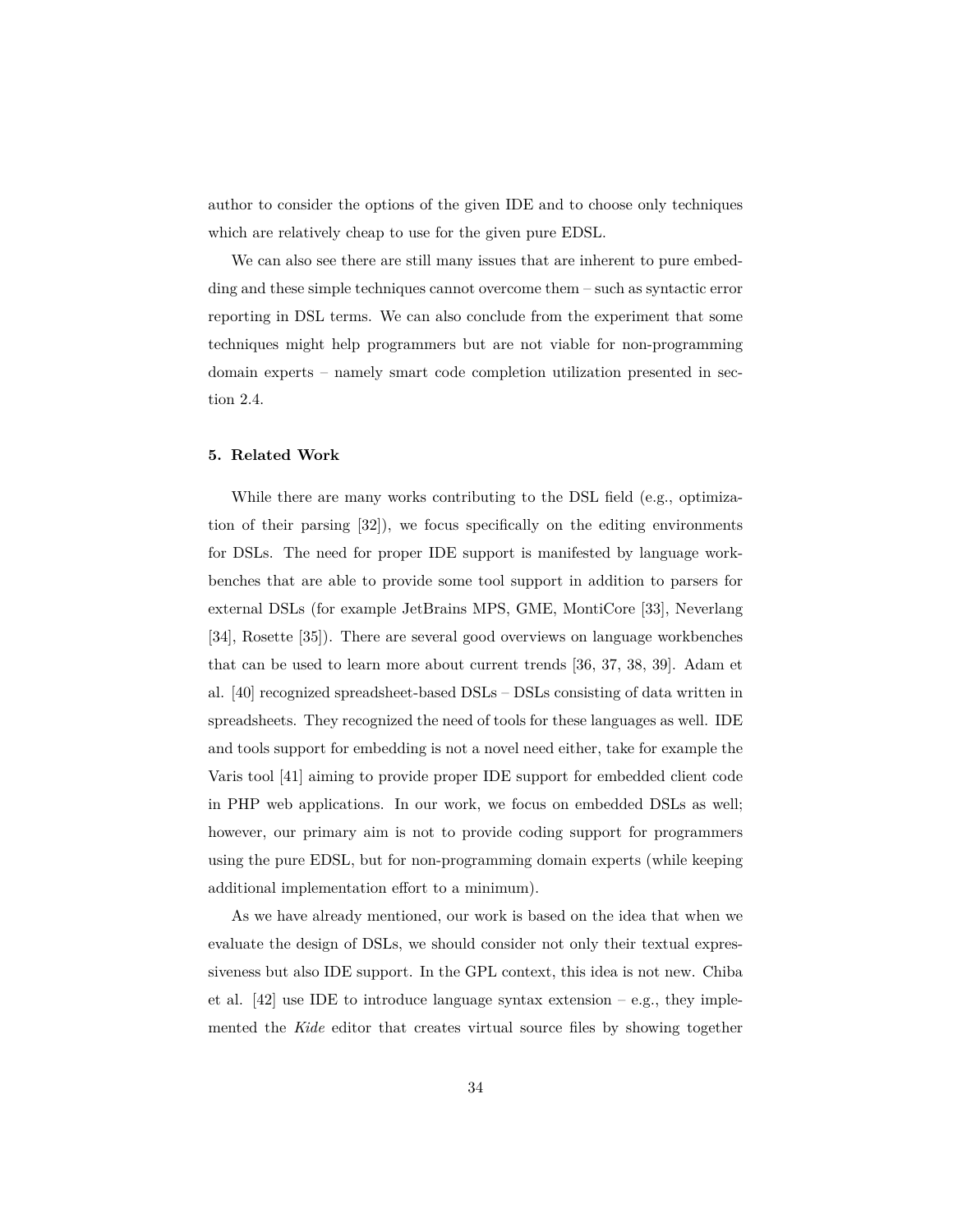several related pieces of code from multiple source files. Virtual source files can be used to put together code implementing crosscutting concerns, but instead of doing so on the static textual level (AspectJ), *Kide* does it on the presentation level in the IDE. We used the same idea in [\[43\]](#page-42-4) to aid program comprehension.

Renggli et al. [\[44\]](#page-42-5) had a similar goal as our work – they wanted to reuse the tools of the host language during the embedding. However, they do not focus on homogeneous embedded languages only, but their tool *Helvetia* supports also heterogeneous embedding. Moreover, their approach requires the language author to be seasoned in context-free grammars and transformations, as *Helvetia* uses an EBNF-like DSL to extend the host grammar and a DSL for transformations to modify the semantics of the homogeneous embedded DSL where needed.

Dinkelaker et al. [\[45\]](#page-43-0) use island grammars to specify concrete syntax of an embedded DSL. They use annotations on program elements to define concrete syntax of a previously homogeneous embedded DSL and, in turn, they use the IDE plugin to generate a corresponding preprocessor and language support such as code completion. This changes the language to heterogeneous with the implementation costs lower than in other approaches (like for example Metaborg [\[46\]](#page-43-1)). Kurš et al. [\[16\]](#page-39-0) use island grammars for creating composable and reusable islands called *bounded seas* that compute scope for water parsing. We aim for the same result as these approaches, but we keep the language homogeneously embedded.

Scherr et al. [\[47\]](#page-43-2) present a prototype for staging shallow embedded DSLs to get benefits of deep embedding. Both shallow and deep embedding concerns homogeneous embedded DSLs. In our work we used shallow embedding – the calls were directly interpreted and the HTML test was generated. Deep embedding creates an intermediate representation (IR) of the language sentence that allows further processing – optimization, etc. Staging is the process of creating an IR for shallow embedded DSLs. While the prototype created by Scherr et al. [\[47\]](#page-43-2) is based on Java annotations, they recommend solidifying embedding as a first-class feature of a host GPL (e.g., by using keywords for staging instead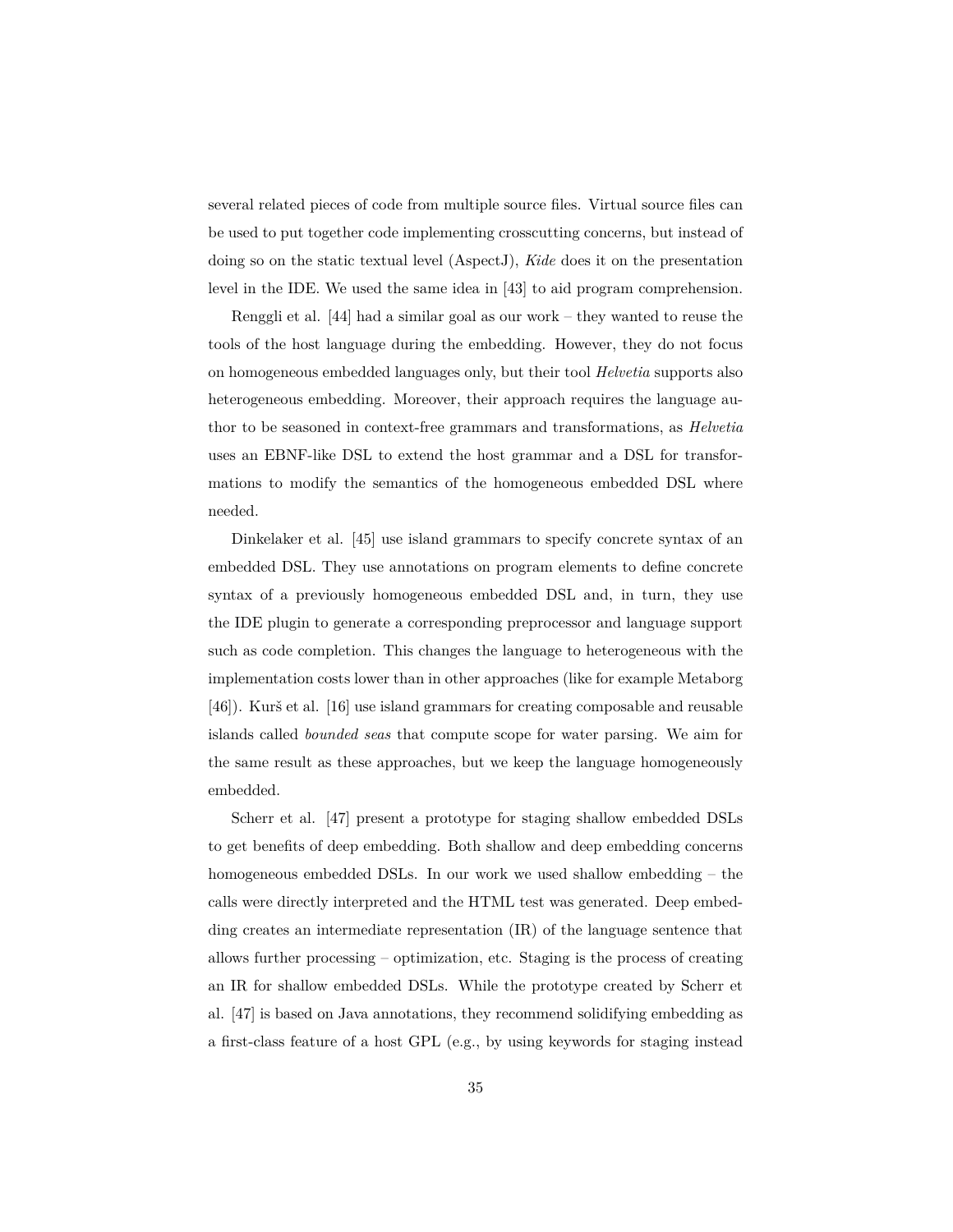of their custom annotations). Native support for embedding in a GPL could positively affect IDE reusability for embedded DSLs. They do not further address the problem of IDE reuse for domain experts. Quite a similar approach is proposed by Erdweg et al. [\[48\]](#page-43-3), who basically focus on native support for embedding directly at the IDE level. They propose to organize editor features into editor libraries that should provide a simple way to extend the IDE to support the embedded language.

Considering that our approach projects the pure embedded DSL sentence into a different presentation syntax (it hides surrounding noise), we could relate it to projectional editors [\[49\]](#page-43-4). Usually, the goal of projectional editing is to provide a more flexible environment for language composition and extension. We used a similar idea to provide the non-programming domain expert better syntax for working with the language.

#### **6. Conclusions**

In this paper, we experimented with the host IDE reuse and customization to involve non-programmers in using a pure EDSL. We presented several techniques and recommendations that aim to support non-programmers' involvement. File templates can be used to generate the code skeleton (surrounding noise), so that the user does not have to write it herself (which might be an impassable obstacle for a non-programmer). Folding and guarding aimed to reduce syntactic noise by hiding and protecting the surrounding noise from the language user. Additionally, we proposed to use the Nested Functions pattern to utilize smart code completion so that it would prefer domain-specific method calls instead of other host language constructs. Finally, we recommended using error messages with navigational links to increase efficiency in working with pure EDSLs. While the techniques were presented using a case study based on the NetBeans IDE, most features reused by the proposed techniques exist in other IDEs as well, thus we assume wider applicability.

We conducted a controlled experiment to evaluate the proposed techniques.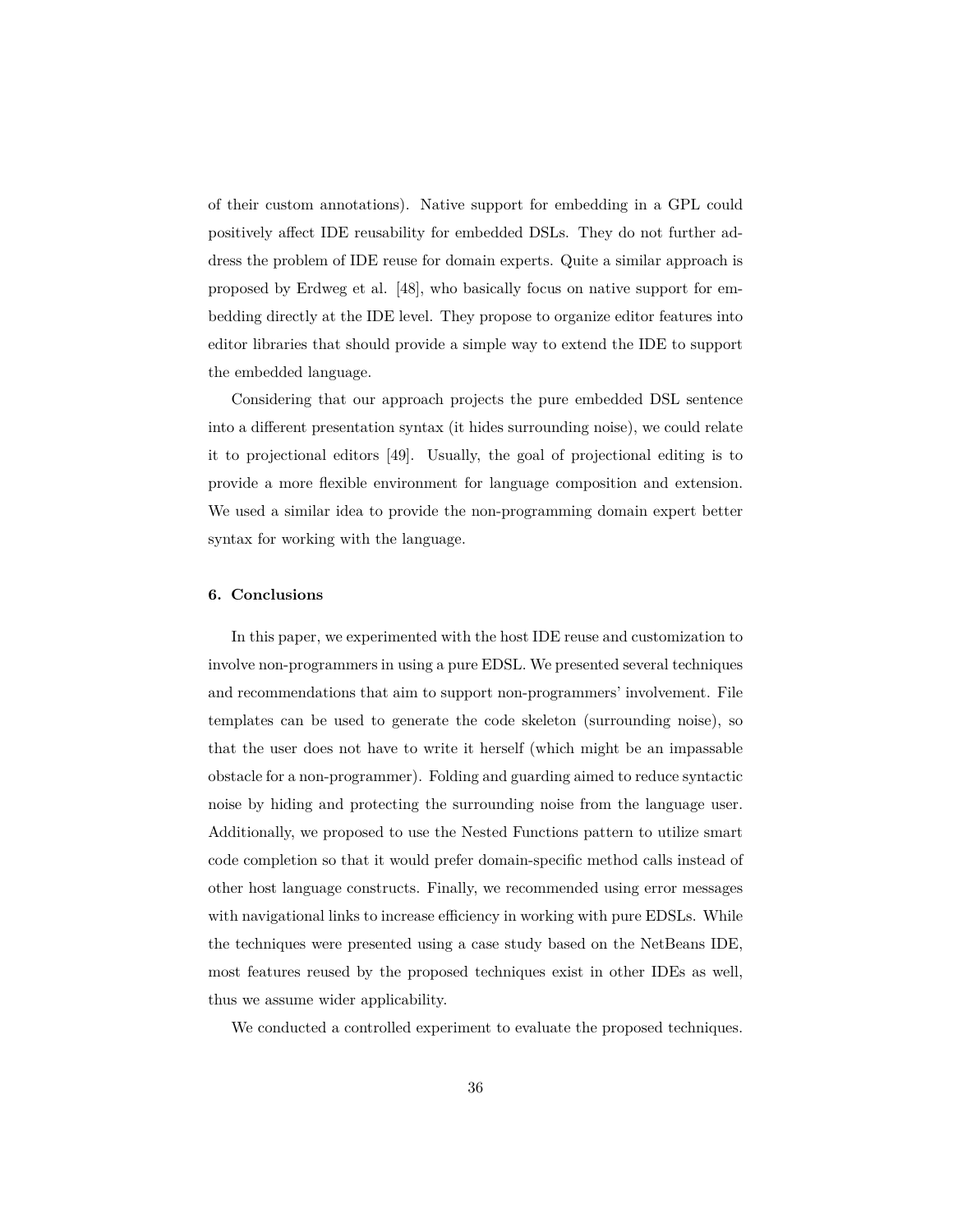The experiment compared non-programmers' work with Ruby and non-modified RubyMine IDE versus non-programmers' work with Java and NetBeans IDE customized to use the proposed techniques. The results confirmed that proposed techniques can even outweigh the inherent issues with inflexible syntax of the host language. On the other hand, the experiment indicated that the smart code completion utilization as proposed in section [2.4](#page-12-0) brings more problems than benefits for the non-programmers. Of course, drawing conclusions from one experiment is not as certain as from a family of experiments [\[50\]](#page-43-5), so replications by other researchers are welcome.

To sum up the article, when we evaluate the design of DSLs, we should consider not only their textual expressiveness but also IDE support, since it can improve the user experience of even non-programming domain experts while keeping creation costs relatively low (the main advantage of the EDSL implementation approach).

There are multiple directions for possible future work. The following two options are our priority. First, we need to analyze the applicability of our recommendations and techniques in different combinations of a host language and IDE (e.g., Java with IntelliJ IDEA, Ruby with RubyMine, etc.), since our experiment involved only Java with NetBeans IDE. Next, we would like to compare proposed techniques with stand-alone (external) DSLs. If a pure EDSL could compete with a stand-alone DSL just on the basis of IDE reuse, it could contribute to solving the open problem of selecting the viable implementation strategy for DSLs [\[51\]](#page-43-6).

One of the EDSL implementation strategies are source code annotations. Annotations along with their processor form a formal language, and they provide a framework for language composition [\[52\]](#page-44-0). Source code annotations are one of the most commonly used formats for configuration languages [\[53\]](#page-44-1), with many different usage domains (for example, we used annotations to annotate the source code with its intent [\[54\]](#page-44-2)). In the future work, we would like to explore the opportunities to support annotation-based EDSLs using the host IDE.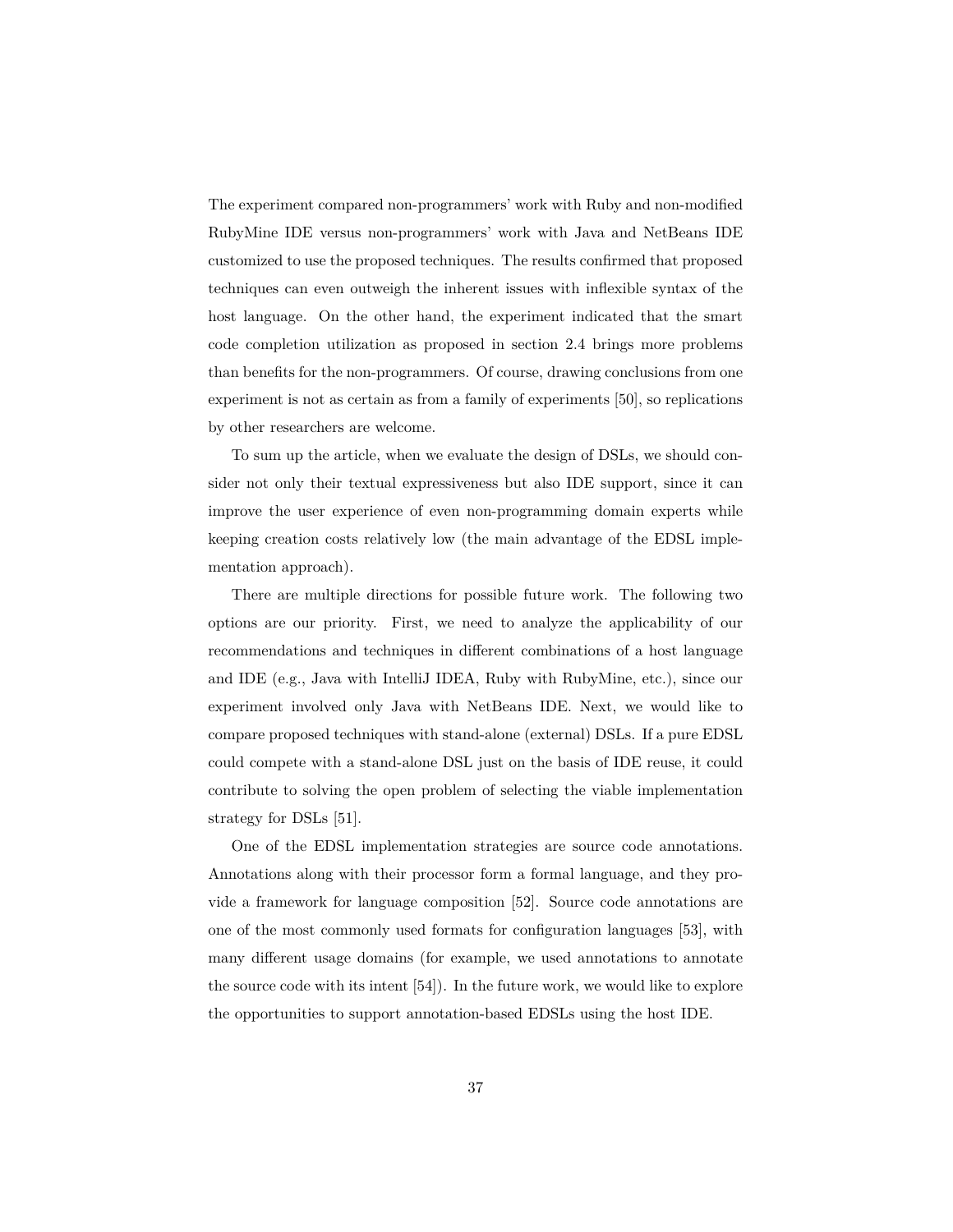## **Acknowledgment**

We would like to give our thanks to the director and the teachers of Gymnázium Milana Rastislava Štefánika v Košiciach (<http://www.gmrske.sk/>) for giving us the opportunity to perform the experiment at their school. The thanks also belong to all the students that voluntarily participated in the experiment.

This work was supported by project KEGA No. 019TUKE-4/2014 Integration of the Basic Theories of Software Engineering into Courses for Informatics Master Study Programmes at Technical Universities – Proposal and Implementation.

## **References**

## **References**

- <span id="page-37-0"></span>[1] T. Kosar, P. E. Martínez López, P. A. Barrientos, M. Mernik, A preliminary study on various implementation approaches of domain-specific language, Information and Software Technology 50 (5) (2008) 390–405. [doi:10.1016/](http://dx.doi.org/10.1016/j.infsof.2007.04.002) [j.infsof.2007.04.002](http://dx.doi.org/10.1016/j.infsof.2007.04.002).
- <span id="page-37-1"></span>[2] M. Mernik, J. Heering, A. M. Sloane, When and How to Develop Domainspecific Languages, ACM Computing Surveys 37 (4) (2005) 316–344. [doi:](http://dx.doi.org/10.1145/1118890.1118892) [10.1145/1118890.1118892](http://dx.doi.org/10.1145/1118890.1118892).
- <span id="page-37-2"></span>[3] A. van Deursen, P. Klint, J. Visser, Domain-specific languages: an annotated bibliography, SIGPLAN Notices 35 (6) (2000) 26–36. [doi:10.1145/](http://dx.doi.org/10.1145/352029.352035) [352029.352035](http://dx.doi.org/10.1145/352029.352035).
- <span id="page-37-3"></span>[4] D. Spinellis, Notable design patterns for domain-specific languages, Journal of Systems and Software 56 (1) (2001) 91–99. [doi:10.1016/](http://dx.doi.org/10.1016/S0164-1212(00)00089-3) [S0164-1212\(00\)00089-3](http://dx.doi.org/10.1016/S0164-1212(00)00089-3).
- <span id="page-37-4"></span>[5] P. Hudak, Domain-specific languages, Handbook of Programming Languages 3 (1997) 39–60.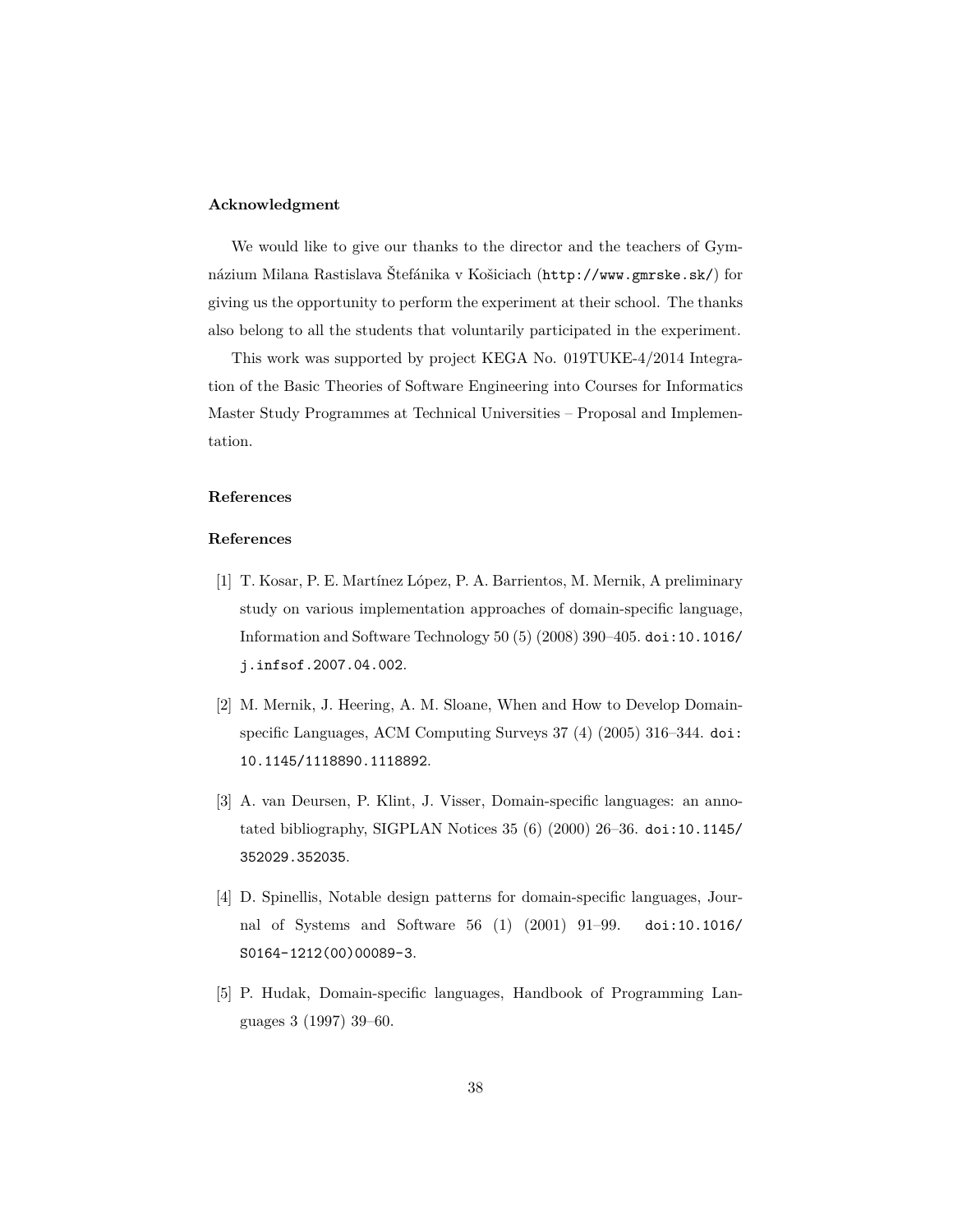- <span id="page-38-0"></span>[6] S. Zawoad, M. Mernik, R. Hasan, Towards Building a Forensics Aware Language for Secure Logging, Computer Science and Information Systems 11 (4) (2014) 1291–1314. [doi:10.2298/CSIS131201051Z](http://dx.doi.org/10.2298/CSIS131201051Z).
- <span id="page-38-1"></span>[7] M. Gouseti, C. Peters, T. van der Storm, Extensible language implementation with object algebras (short paper), ACM SIGPLAN Notices 50 (3) (2015) 25–28. [doi:10.1145/2775053.2658765](http://dx.doi.org/10.1145/2775053.2658765).
- <span id="page-38-2"></span>[8] S. Ristić, S. Aleksić, M. Čeliković, I. Luković, Generic and Standard Database Constraint Meta-Models, Computer Science and Information Systems 11 (2) (2014) 679–696. [doi:10.2298/CSIS140216037R](http://dx.doi.org/10.2298/CSIS140216037R).
- <span id="page-38-3"></span>[9] T. Frťala, V. Vranić, Animating Organizational Patterns, in: Proceedings of the Eighth International Workshop on Cooperative and Human Aspects of Software Engineering, CHASE '15, IEEE Press, 2015, pp. 8–14. [doi:](http://dx.doi.org/10.1109/CHASE.2015.8) [10.1109/CHASE.2015.8](http://dx.doi.org/10.1109/CHASE.2015.8).
- <span id="page-38-4"></span>[10] M. Woźniak, D. Połap, C. Napoli, E. Tramontana, Graphic object feature extraction system based on Cuckoo search algorithm, Expert Systems with Applications 66 (C) (2016) 20–31. [doi:10.1016/j.eswa.2016.08.068](http://dx.doi.org/10.1016/j.eswa.2016.08.068).
- <span id="page-38-5"></span>[11] S. Chodarev, J. Kollár, Extensible host language for domain-specific languages, Computing & Informatics 35 (1) (2016) 84–110.
- <span id="page-38-9"></span>[12] M. Mernik, An object-oriented approach to language compositions for software language engineering, Journal of Systems and Software 86 (9) (2013) 2451–2464. [doi:10.1016/j.jss.2013.04.087](http://dx.doi.org/10.1016/j.jss.2013.04.087).
- <span id="page-38-6"></span>[13] InfoQ, Developing a Complex External DSL, [https://www.infoq.com/](https://www.infoq.com/articles/External-DSL-Vaughn-Vernon) [articles/External-DSL-Vaughn-Vernon](https://www.infoq.com/articles/External-DSL-Vaughn-Vernon), accessed: 2016-11-20.
- <span id="page-38-7"></span>[14] M. Fowler, Domain-Specific Languages, 1st Edition, Addison-Wesley Professional, 2010.
- <span id="page-38-8"></span>[15] W. R. Cook, Erik Meijer started a discussion on Domain Specific Languages, <http://lambda-the-ultimate.org/node/4560>, accessed: 2016- 11-20.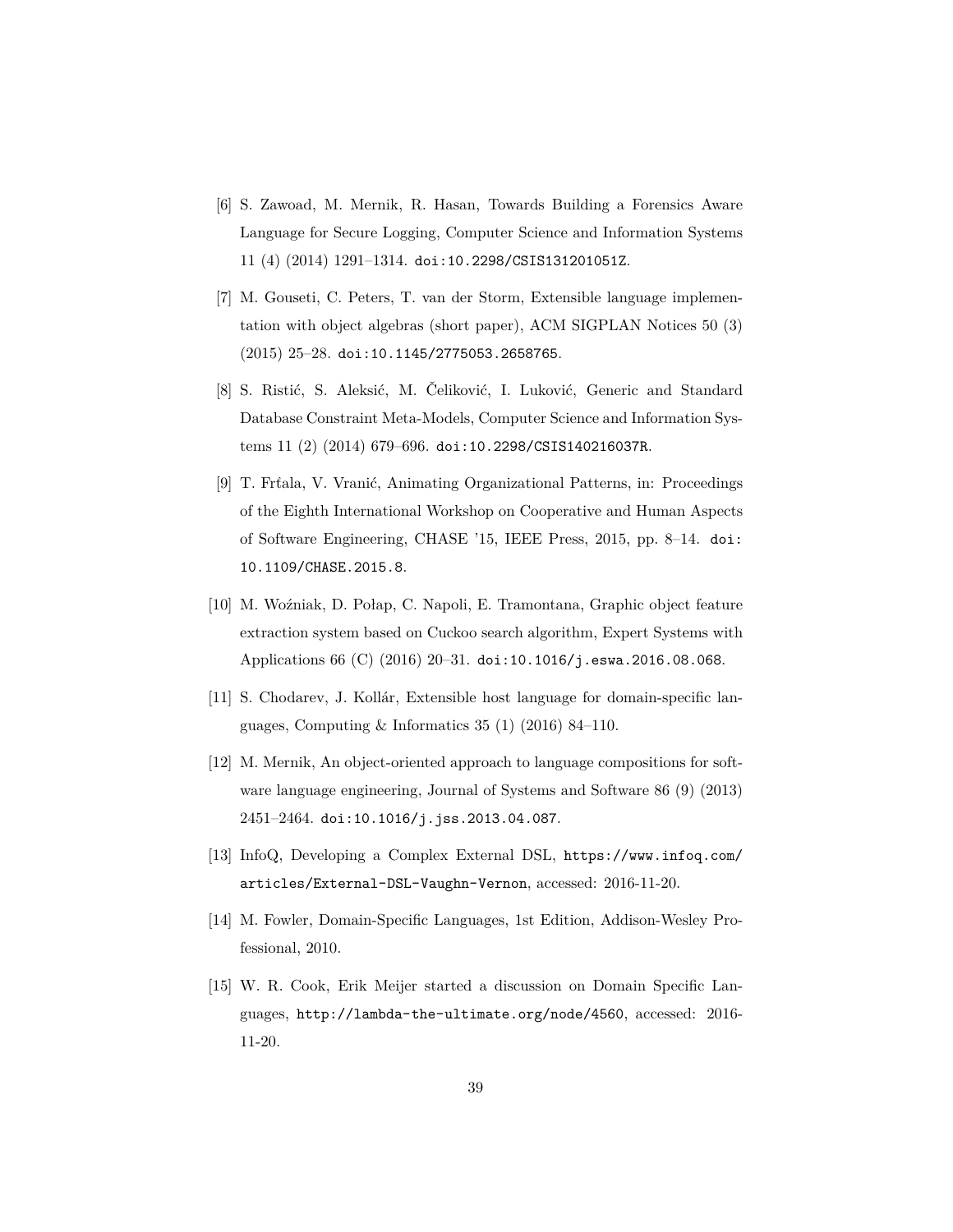- <span id="page-39-0"></span>[16] J. Kurš, M. Lungu, R. Iyadurai, O. Nierstrasz, Bounded seas, Computer Languages, Systems & Structures 44, Part A  $(2015)$  114–140. [doi:10.](http://dx.doi.org/10.1016/j.cl.2015.08.002) [1016/j.cl.2015.08.002](http://dx.doi.org/10.1016/j.cl.2015.08.002).
- <span id="page-39-1"></span>[17] P. Hudak, Building domain-specific embedded languages, ACM Computing Surveys 28 (4es) (1996) 1–6. [doi:10.1145/242224.242477](http://dx.doi.org/10.1145/242224.242477).
- <span id="page-39-2"></span>[18] H. C. Cunningham, A little language for surveys: constructing an internal DSL in Ruby, in: Proceedings of the 46th ACM Southeast Conference, ACM-SE 46, ACM, New York, NY, USA, 2008, pp. 282–287. [doi:10.](http://dx.doi.org/10.1145/1593105.1593181) [1145/1593105.1593181](http://dx.doi.org/10.1145/1593105.1593181).
- <span id="page-39-3"></span>[19] T. Grust, M. Mayr, A Deep Embedding of Queries into Ruby, in: IEEE 28th International Conference on Data Engineering (ICDE), 2012, pp. 1257–1260. [doi:10.1109/ICDE.2012.121](http://dx.doi.org/10.1109/ICDE.2012.121).
- <span id="page-39-4"></span>[20] S. Freeman, N. Pryce, Evolving an embedded domain-specific language in Java, in: Companion to the 21st ACM SIGPLAN symposium on Objectoriented programming systems, languages, and applications, OOPSLA '06, ACM, New York, NY, USA, 2006, pp. 855–865. [doi:10.1145/1176617.](http://dx.doi.org/10.1145/1176617.1176735) [1176735](http://dx.doi.org/10.1145/1176617.1176735).
- <span id="page-39-5"></span>[21] D. Ghosh, DSL for the uninitiated, Communications of the ACM 54 (7) (2011) 44–50. [doi:10.1145/1965724.1965740](http://dx.doi.org/10.1145/1965724.1965740).
- <span id="page-39-6"></span>[22] L. M. do Nascimento, D. L. Viana, P. A. S. Neto, D. A. Martins, V. C. Garcia, S. R. Meira, A Systematic Mapping Study on Domain-specific Languages, in: Proceedings of the 7th International Conference on Software Engineering Advances, ICSEA'12, 2012, pp. 179–187.
- <span id="page-39-7"></span>[23] T. Kosar, S. Bohra, M. Mernik, Domain-Specific Languages: A Systematic Mapping Study, Information and Software Technology 71 (C) (2016) 77–91. [doi:10.1016/j.infsof.2015.11.001](http://dx.doi.org/10.1016/j.infsof.2015.11.001).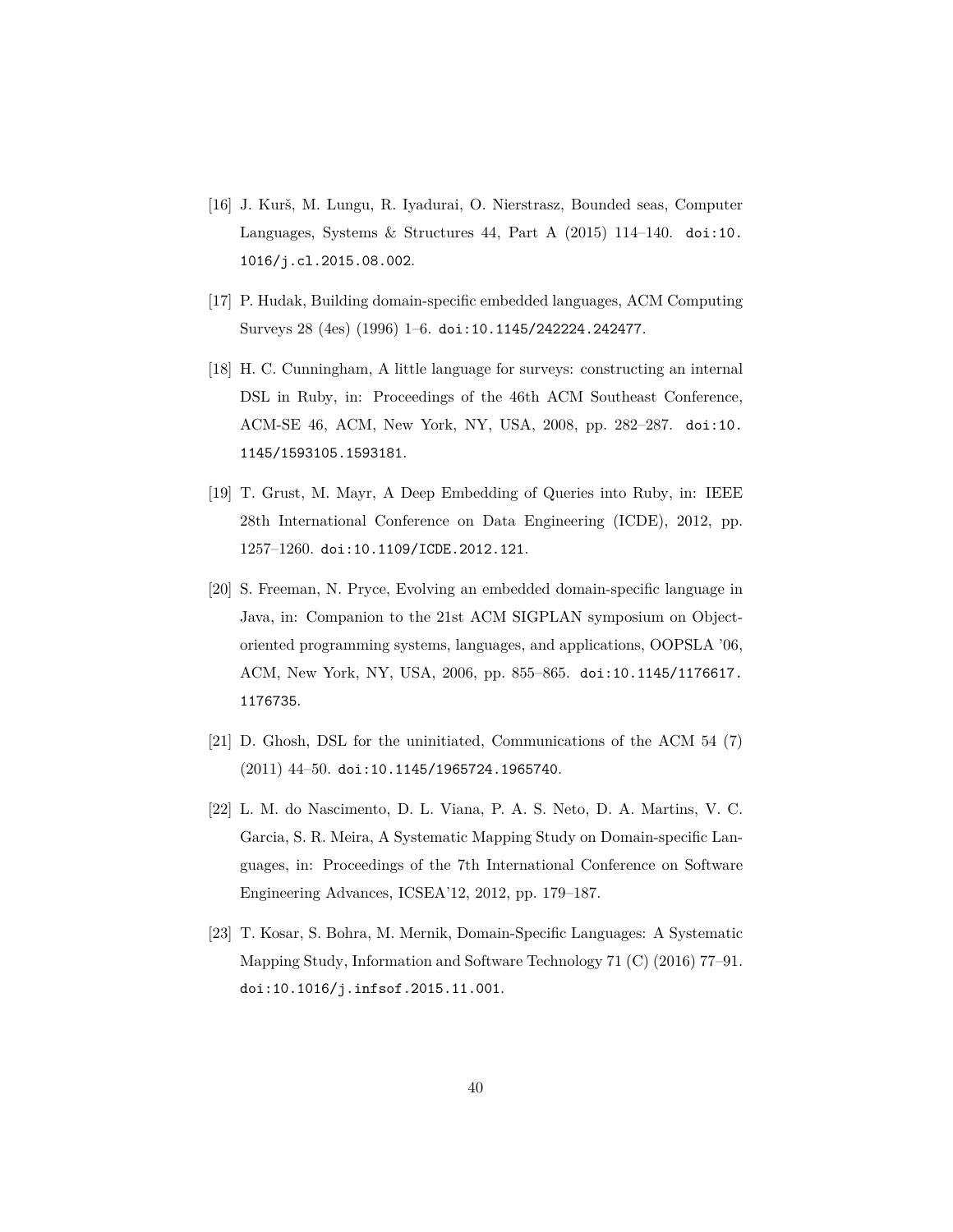- <span id="page-40-0"></span>[24] StackOverflow, What Ruby IDE do you prefer?, [http://stackoverflow.](http://stackoverflow.com/questions/16991/what-ruby-ide-do-you-prefer) [com/questions/16991/what-ruby-ide-do-you-prefer](http://stackoverflow.com/questions/16991/what-ruby-ide-do-you-prefer), accessed: 2016- 06-30.
- <span id="page-40-1"></span>[25] T. Dybå, V. B. Kampenes, D. I. Sjøberg, A systematic review of statistical power in software engineering experiments, Information and Software Technology 48 (8) (2006) 745 - 755. [doi:10.1016/j.infsof.2005.08.009](http://dx.doi.org/10.1016/j.infsof.2005.08.009).
- <span id="page-40-2"></span>[26] C. Wohlin, P. Runeson, M. Höst, M. C. Ohlsson, B. Regnell, A. Wesslén, Experimentation in Software Engineering, Springer Publishing Company, Incorporated, 2012.
- <span id="page-40-3"></span>[27] J. Carver, L. Jaccheri, S. Morasca, F. Shull, Issues in using students in empirical studies in software engineering education, in: Proceedings of the 9th International Symposium on Software Metrics, METRICS '03, IEEE Computer Society, Washington, DC, USA, 2003, pp. 239–249. [doi:10.](http://dx.doi.org/10.1109/METRIC.2003.1232471) [1109/METRIC.2003.1232471](http://dx.doi.org/10.1109/METRIC.2003.1232471).
- <span id="page-40-4"></span>[28] J. C. Carver, L. Jaccheri, S. Morasca, F. Shull, A checklist for integrating student empirical studies with research and teaching goals, Empirical Software Engineering 15 (1) (2010) 35–59. [doi:10.1007/s10664-009-9109-9](http://dx.doi.org/10.1007/s10664-009-9109-9).
- <span id="page-40-5"></span>[29] R. L. Berger, D. D. Boos, P Values Maximized Over a Confidence Set for the Nuisance Parameter, Journal of the American Statistical Association 89 (427) (1994) 1012–1016. [doi:10.1080/01621459.1994.10476836](http://dx.doi.org/10.1080/01621459.1994.10476836).
- <span id="page-40-6"></span>[30] A. A. Neto, T. Conte, Threats to validity and their control actions – results of a systematic literature review, Technical Report TR-USES-2014-0002, Universidade Federal do Amazonas (Mar. 2014).
- <span id="page-40-7"></span>[31] J. Siegmund, J. Schumann, Confounding parameters on program comprehension: a literature survey, Empirical Software Engineering 20 (4) (2015) 1159–1192. [doi:10.1007/s10664-014-9318-8](http://dx.doi.org/10.1007/s10664-014-9318-8).
- <span id="page-40-8"></span>[32] R. Polách, J. Trávníček, J. Janoušek, B. Melichar, Efficient determinization of visibly and height-deterministic pushdown automata, Computer Lan-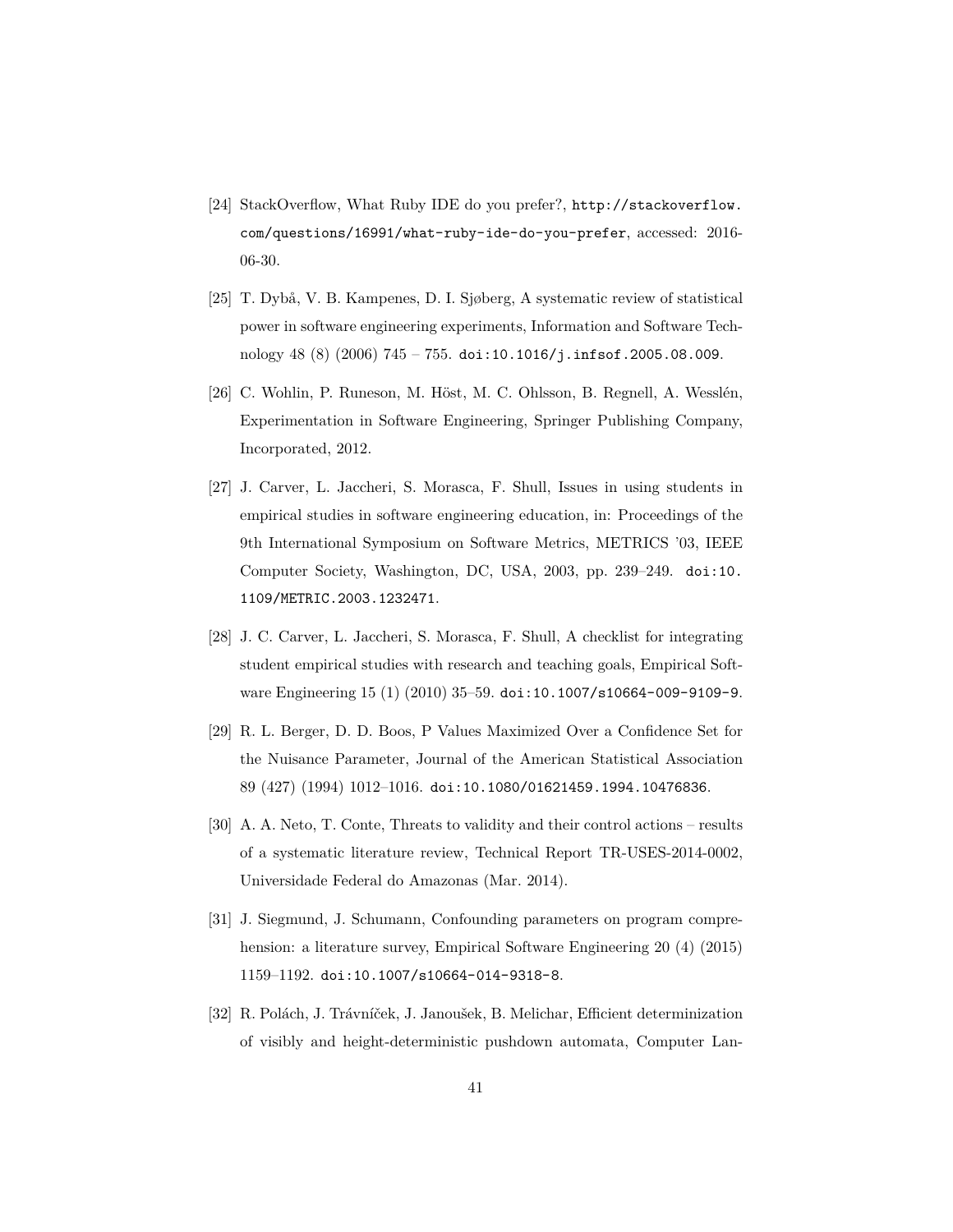guages, Systems & Structures 46 (2016) 91–105. [doi:10.1016/j.cl.2016.](http://dx.doi.org/10.1016/j.cl.2016.07.005) [07.005](http://dx.doi.org/10.1016/j.cl.2016.07.005).

- <span id="page-41-0"></span>[33] H. Grönniger, H. Krahn, B. Rumpe, M. Schindler, S. Völkel, MontiCore: a framework for the development of textual domain specific languages, in: Companion of the 30th international conference on Software engineering, ICSE Companion '08, ACM, New York, NY, USA, 2008, pp. 925–926. [doi:10.1145/1370175.1370190](http://dx.doi.org/10.1145/1370175.1370190).
- <span id="page-41-1"></span>[34] E. Vacchi, W. Cazzola, Neverlang: A framework for feature-oriented language development, Computer Languages, Systems & Structures 43 (2015) 1–40. [doi:10.1016/j.cl.2015.02.001](http://dx.doi.org/10.1016/j.cl.2015.02.001).
- <span id="page-41-2"></span>[35] E. Torlak, R. Bodik, Growing Solver-aided Languages with Rosette, in: Proceedings of the 2013 ACM International Symposium on New Ideas, New Paradigms, and Reflections on Programming & Software, Onward! 2013, ACM, New York, NY, USA, 2013, pp. 135–152. [doi:10.1145/2509578.](http://dx.doi.org/10.1145/2509578.2509586) [2509586](http://dx.doi.org/10.1145/2509578.2509586).
- <span id="page-41-3"></span>[36] M. Pfeiffer, J. Pichler, A Comparison of Tool Support for Textual Domain-Specific Languages, in: Proceedings of the 8th OOPSLA Workshop on Domain-Specific Modeling, 2008, pp. 1–7.
- <span id="page-41-4"></span>[37] S. Erdweg, T. van der Storm, M. Völter, M. Boersma, R. Bosman, W. Cook, A. Gerritsen, A. Hulshout, S. Kelly, A. Loh, G. D. Konat, P. J. Molina, M. Palatnik, R. Pohjonen, E. Schindler, K. Schindler, R. Solmi, V. A. Vergu, E. Visser, K. van der Vlist, G. H. Wachsmuth, J. van der Woning, The State of the Art in Language Workbenches, in: Software Language Engineering, Vol. 8225 of Lecture Notes in Computer Science, Springer International Publishing, 2013, pp. 197–217. [doi:](http://dx.doi.org/10.1007/978-3-319-02654-1_11) [10.1007/978-3-319-02654-1\\_11](http://dx.doi.org/10.1007/978-3-319-02654-1_11).
- <span id="page-41-5"></span>[38] S. Erdweg, T. van der Storm, M. Völter, L. Tratt, R. Bosman, W. R. Cook, A. Gerritsen, A. Hulshout, S. Kelly, A. Loh, G. Konat, P. J. Molina,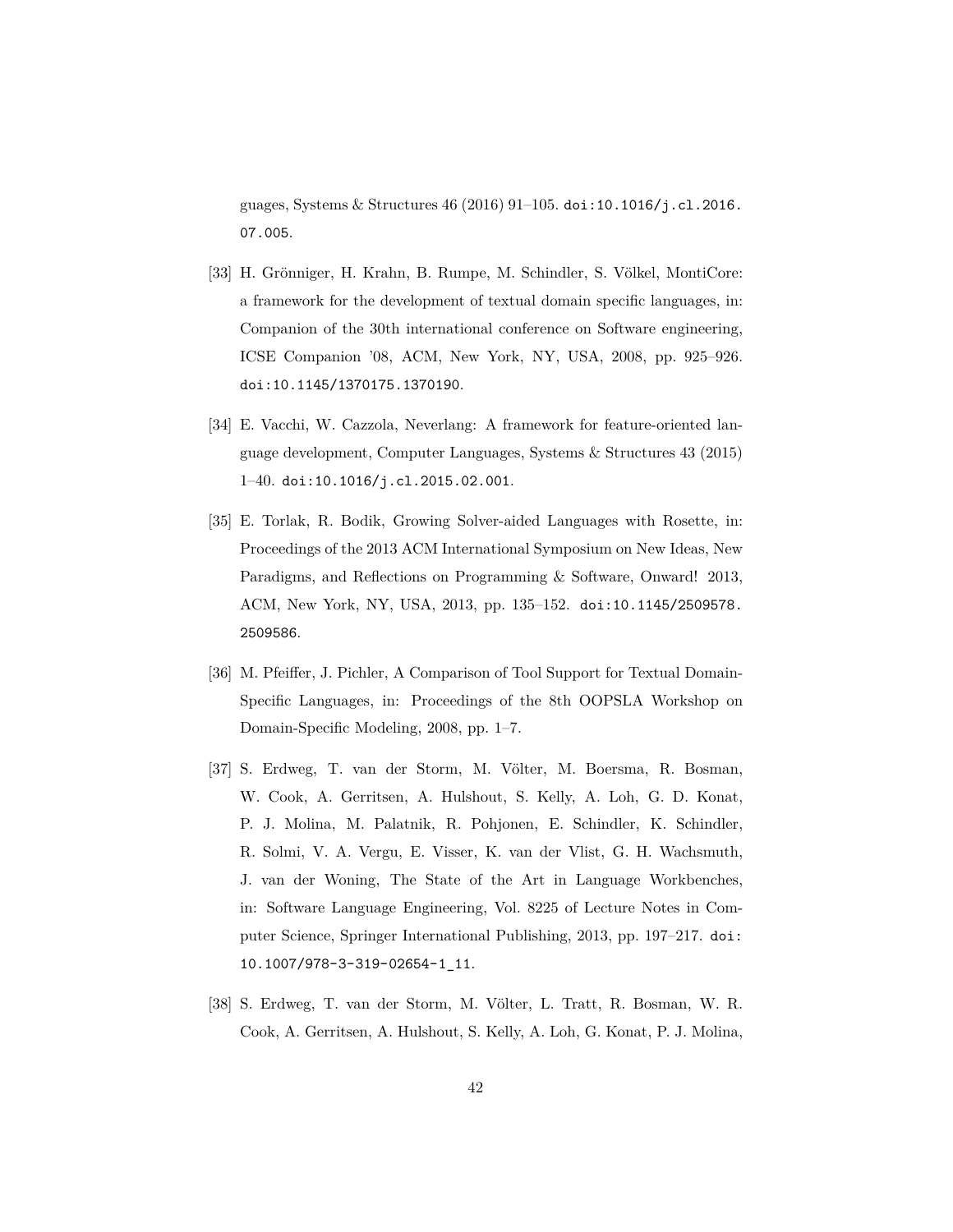M. Palatnik, R. Pohjonen, E. Schindler, K. Schindler, R. Solmi, V. Vergu, E. Visser, K. van der Vlist, G. Wachsmuth, J. van der Woning, Evaluating and comparing language workbenches: Existing results and benchmarks for the future, Computer Languages, Systems & Structures 44, Part A (2015) 24–47. [doi:10.1016/j.cl.2015.08.007](http://dx.doi.org/10.1016/j.cl.2015.08.007).

- <span id="page-42-0"></span>[39] D. Méndez-Acuna, J. A. Galindo, T. Degueule, B. Combemale, B. Baudry, Leveraging Software Product Lines Engineering in the development of external DSLs: A systematic literature review, Computer Languages, Systems & Structures 46 (2016) 206–235. [doi:10.1016/j.cl.2016.09.004](http://dx.doi.org/10.1016/j.cl.2016.09.004).
- <span id="page-42-1"></span>[40] S. Adam, U. P. Schultz, Towards Tool Support for Spreadsheet-based Domain-specific Languages, SIGPLAN Notices 51 (3) (2015) 95–98. [doi:](http://dx.doi.org/10.1145/2936314.2814215) [10.1145/2936314.2814215](http://dx.doi.org/10.1145/2936314.2814215).
- <span id="page-42-2"></span>[41] H. V. Nguyen, C. Kästner, T. N. Nguyen, Varis: IDE Support for Embedded Client Code in PHP Web Applications, in: Proceedings of the 37th International Conference on Software Engineering - Volume 2, ICSE '15, IEEE Press, Piscataway, NJ, USA, 2015, pp. 693–696. [doi:10.1109/ICSE.](http://dx.doi.org/10.1109/ICSE.2015.225) [2015.225](http://dx.doi.org/10.1109/ICSE.2015.225).
- <span id="page-42-3"></span>[42] S. Chiba, M. Horie, K. Kanazawa, F. Takeyama, Y. Teramoto, Do We Really Need to Extend Syntax for Advanced Modularity?, in: Proceedings of the 11th Annual International Conference on Aspect-oriented Software Development, AOSD '12, ACM, New York, NY, USA, 2012, pp. 95–106. [doi:10.1145/2162049.2162061](http://dx.doi.org/10.1145/2162049.2162061).
- <span id="page-42-4"></span>[43] J. Porubän, M. Nosáľ, Leveraging Program Comprehension with Concernoriented Source Code Projections, in: 3rd Symposium on Languages, Applications and Technologies, Vol. 38 of OpenAccess Series in Informatics (OASIcs), Schloss Dagstuhl–Leibniz-Zentrum fuer Informatik, Dagstuhl, Germany, 2014, pp. 35–50. [doi:10.4230/OASIcs.SLATE.2014.35](http://dx.doi.org/10.4230/OASIcs.SLATE.2014.35).
- <span id="page-42-5"></span>[44] L. Renggli, T. Gîrba, O. Nierstrasz, Embedding languages without breaking tools, in: Proceedings of the 24th European conference on Object-oriented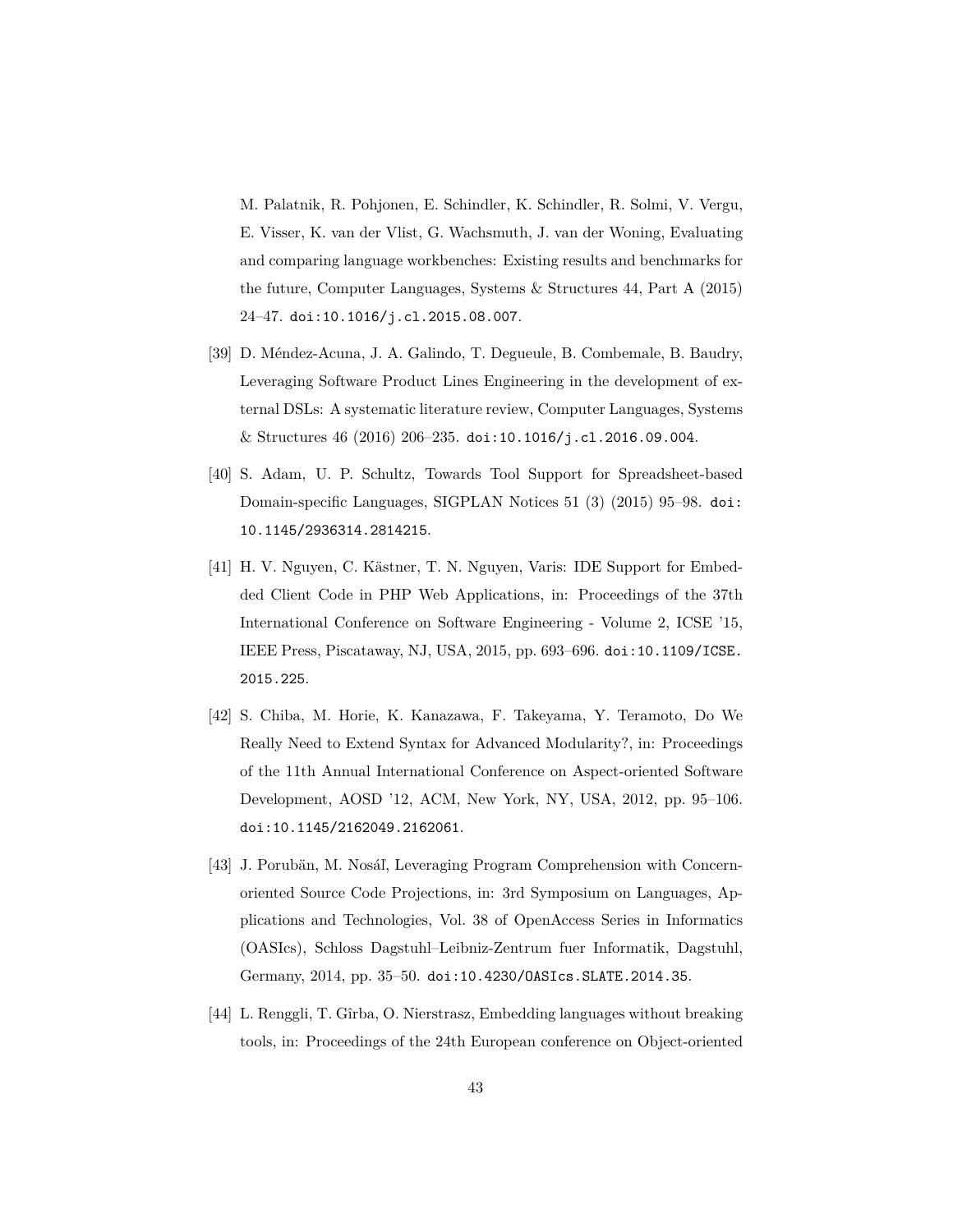programming, ECOOP'10, Springer, 2010, pp. 380–404. [doi:10.1007/](http://dx.doi.org/10.1007/978-3-642-14107-2_19) [978-3-642-14107-2\\_19](http://dx.doi.org/10.1007/978-3-642-14107-2_19).

- <span id="page-43-0"></span>[45] T. Dinkelaker, M. Eichberg, M. Mezini, Incremental concrete syntax for embedded languages with support for separate compilation, Science of Computer Programming 78 (6) (2013) 615–632. [doi:10.1016/j.scico.2012.](http://dx.doi.org/10.1016/j.scico.2012.12.002) [12.002](http://dx.doi.org/10.1016/j.scico.2012.12.002).
- <span id="page-43-1"></span>[46] M. Bravenboer, R. de Groot, E. Visser, MetaBorg in action: examples of domain-specific language embedding and assimilation using Stratego/XT, in: Proceedings of the 2005 international conference on Generative and Transformational Techniques in Software Engineering, GTTSE'05, Springer-Verlag, Berlin, Heidelberg, 2006, pp. 297–311. [doi:10.1007/](http://dx.doi.org/10.1007/11877028_10) [11877028\\_10](http://dx.doi.org/10.1007/11877028_10).
- <span id="page-43-2"></span>[47] M. Scherr, S. Chiba, Almost First-class Language Embedding: Taming Staged Embedded DSLs, SIGPLAN Notices 51 (3) (2015) 21–30. [doi:](http://dx.doi.org/10.1145/2936314.2814217) [10.1145/2936314.2814217](http://dx.doi.org/10.1145/2936314.2814217).
- <span id="page-43-3"></span>[48] S. Erdweg, L. C. Kats, T. Rendel, C. Kästner, K. Ostermann, E. Visser, Growing a Language Environment with Editor Libraries, SIGPLAN Notices 47 (3) (2011) 167–176. [doi:10.1145/2189751.2047891](http://dx.doi.org/10.1145/2189751.2047891).
- <span id="page-43-4"></span>[49] M. Voelter, J. Siegmund, T. Berger, B. Kolb, Towards user-friendly projectional editors, in: 7th International Conference on Software Language Engineering, SLE 2014, Springer, 2014, pp. 41–61. [doi:10.1007/](http://dx.doi.org/10.1007/978-3-319-11245-9_3) [978-3-319-11245-9\\_3](http://dx.doi.org/10.1007/978-3-319-11245-9_3).
- <span id="page-43-5"></span>[50] T. Kosar, M. Mernik, J. C. Carver, Program comprehension of domainspecific and general-purpose languages: Comparison using a family of experiments, Empirical Software Engineering 17 (3) (2012) 276–304. [doi:](http://dx.doi.org/10.1007/s10664-011-9172-x) [10.1007/s10664-011-9172-x](http://dx.doi.org/10.1007/s10664-011-9172-x).
- <span id="page-43-6"></span>[51] A. H. Bagge, V. Zaytsev, Open and Original Problems in Software Lan-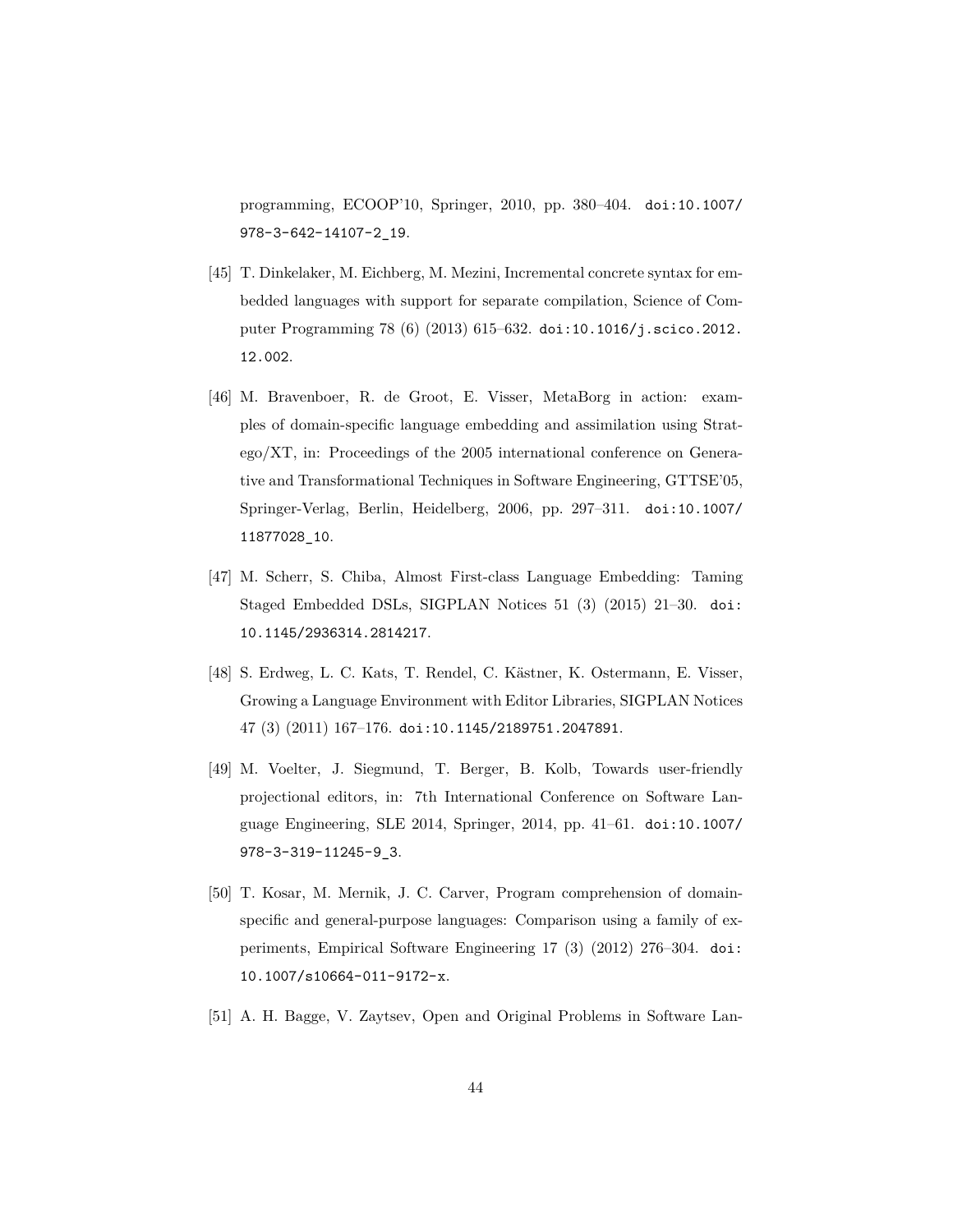guage Engineering 2015 Workshop Report, SIGSOFT Software Engineering Notes 40 (3) (2015) 32–37. [doi:10.1145/2757308.2757313](http://dx.doi.org/10.1145/2757308.2757313).

- <span id="page-44-0"></span>[52] M. Nosáľ, M. Sulír, J. Juhár, Language Composition Using Source Code Annotations, Computer Science and Information Systems 13 (2016) 707– 729. [doi:10.2298/CSIS160114024N](http://dx.doi.org/10.2298/CSIS160114024N).
- <span id="page-44-1"></span>[53] M. Nosáľ, J. Porubän, XML to Annotations Mapping Definition with Patterns, Computer Science and Information Systems 11 (2014) 1455–1477. [doi:10.2298/CSIS130920049N](http://dx.doi.org/10.2298/CSIS130920049N).
- <span id="page-44-2"></span>[54] M. Sulír, M. Nosáľ, J. Porubän, Recording Concerns in Source Code Using Annotations, Computer Languages, Systems & Structures 46 (C) (2016) 44–65. [doi:10.1016/j.cl.2016.07.003](http://dx.doi.org/10.1016/j.cl.2016.07.003).

## **Vitae**

**Milan Nosáľ** is currently working as a full-time iOS developer at Svagant, Košice. He received his PhD. in Computer Science in 2015 for his work "Leveraging Program Comprehension with Concern-oriented Projections" from Technical university of Košice, Slovakia. In his free time, he works on research in the field of attribute-oriented programming (source code annotations), program comprehension, projectional editors, and domain-specific languages.

**Jaroslav Porubän** is an Associate professor and the Head of Department of Computers and Informatics, Technical university of Košice, Slovakia. He received his MSc. in Computer Science in 2000 and his PhD. in Computer Science in 2004. Since 2003 he is a member of the Department of Computers and Informatics at Technical University of Košice. Currently, the main subject of his research is the computer language engineering concentrating on design and implementation of domain specific languages and computer language composition and evolution.

**Matúš Sulír** is a PhD student at the Department of Computers and Informatics, Faculty of Electrical Engineering and Informatics, Technical University